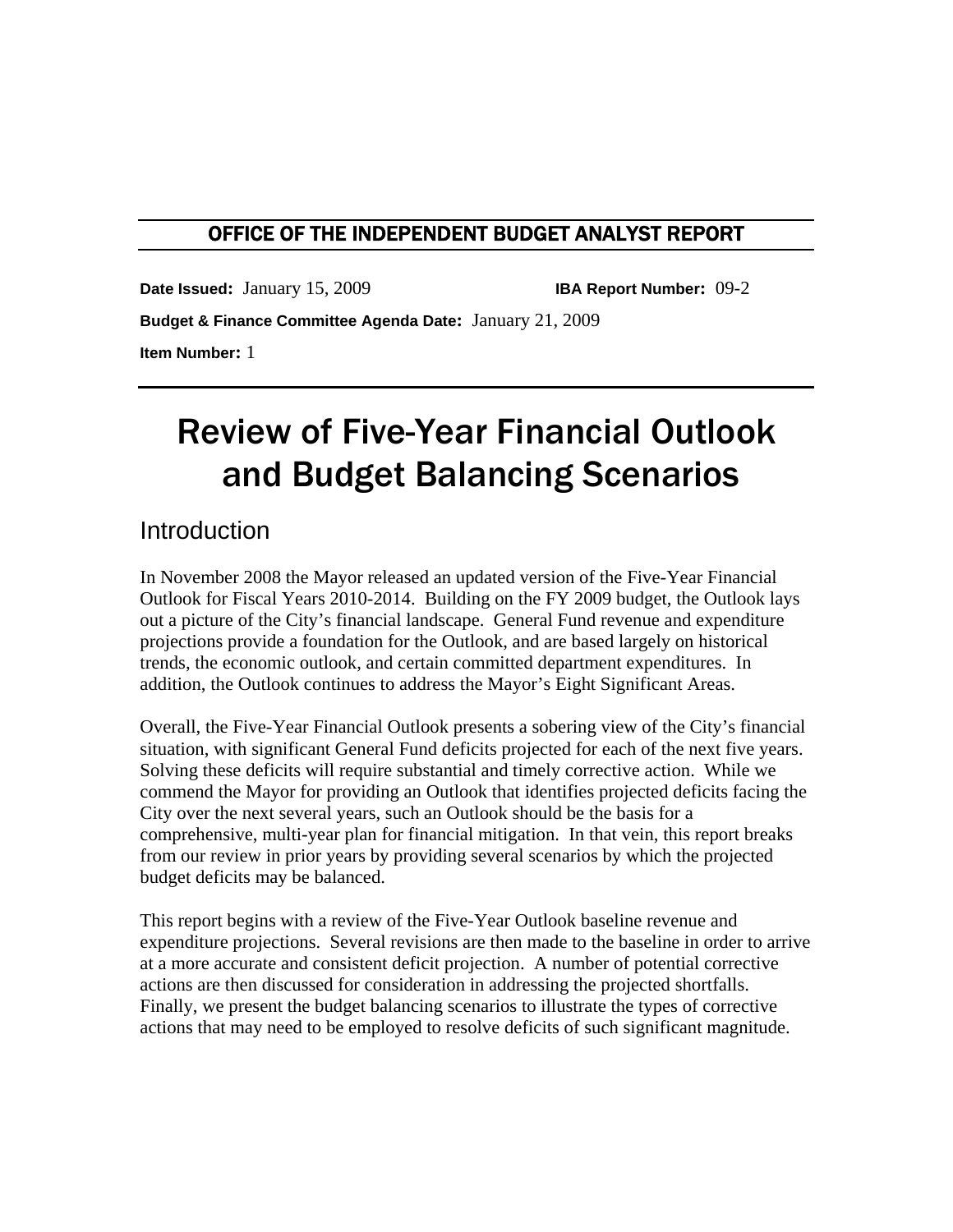### General Fund Revenue

The Five-Year Financial Outlook projects General Fund revenue to increase by \$130.5 million over the forecast period, from a revised \$1.14 billion estimated in FY 2009 to \$1.27 billion in FY 2014. The majority of this growth is driven by the City's four major General Fund revenues, property tax, sales tax, transient occupancy tax, and franchise fees. While these revenues account for approximately 68% of total General Fund revenue, they account for over 84% of the total revenue growth over the five-year period. The table below summarizes the projections and growth rates for total General Fund revenue and the major revenues.

|                                                                                    |          | <u>seneral ranamento rende i repostenci in minieno</u>                       |             |             |                       |             |             |
|------------------------------------------------------------------------------------|----------|------------------------------------------------------------------------------|-------------|-------------|-----------------------|-------------|-------------|
|                                                                                    | $FY08^1$ | $FY09^2$                                                                     | <b>FY10</b> | <b>FY11</b> | <b>FY12</b>           | <b>FY13</b> | <b>FY14</b> |
| General Fund                                                                       |          | $$1,091.7$ $$1,144.5$ $$1,139.6$ $$1,166.8$ $$1,200.8$ $$1,238.1$ $$1,275.0$ |             |             |                       |             |             |
| % Growth                                                                           | $3.60\%$ | 4.84%                                                                        |             |             | $-0.43\%$ 2.39% 2.92% | $3.11\%$    | 2.98%       |
| Major Revenues \$760.7 \$763.2 \$773.8 \$792.4 \$815.7 \$844.4 \$873.1<br>% Growth | $3.92\%$ | 0.34%                                                                        | 1.38%       | 2.41%       | $2.94\%$              | $3.51\%$    | 3.40%       |

**General Fund Revenue Projections, in Millions** 

*1. Unaudited actual* 

*2. Year-end projected* 

#### *Major General Fund Revenues*

Overall, the Five-Year Outlook employs generally conservative growth assumptions for the major revenues, consistent with the current economic climate. Growth rates for the major revenues were lowered in the FY 2009 budget to reflect the weakening economy, and were lowered again more significantly (in some cases going negative) in the revised first quarter projections as economic conditions deteriorated more rapidly and actual receipts came in lower than expected. The Five-Year Outlook incorporates these declines by using the revised FY 2009 projections as the baseline from which future growth is applied.

As reflected in the table above, aggregate growth for the major revenues is projected to bottom out in the current fiscal year, and then slowly recover beginning in FY 2010. For the most part, growth projections are the most conservative in the early years of the Outlook, and then become slightly more aggressive toward the outlying years as economic conditions are projected to improve. However, not all of the major revenue growth rates move in tandem. Property tax, the largest General Fund revenue source, is projected to maintain weak growth through FY 2012, before slowly beginning to recover in FY 2013. While the Outlook assumes that the housing market will begin to rebound toward the end of calendar year 2009, the long lag time between market activity and the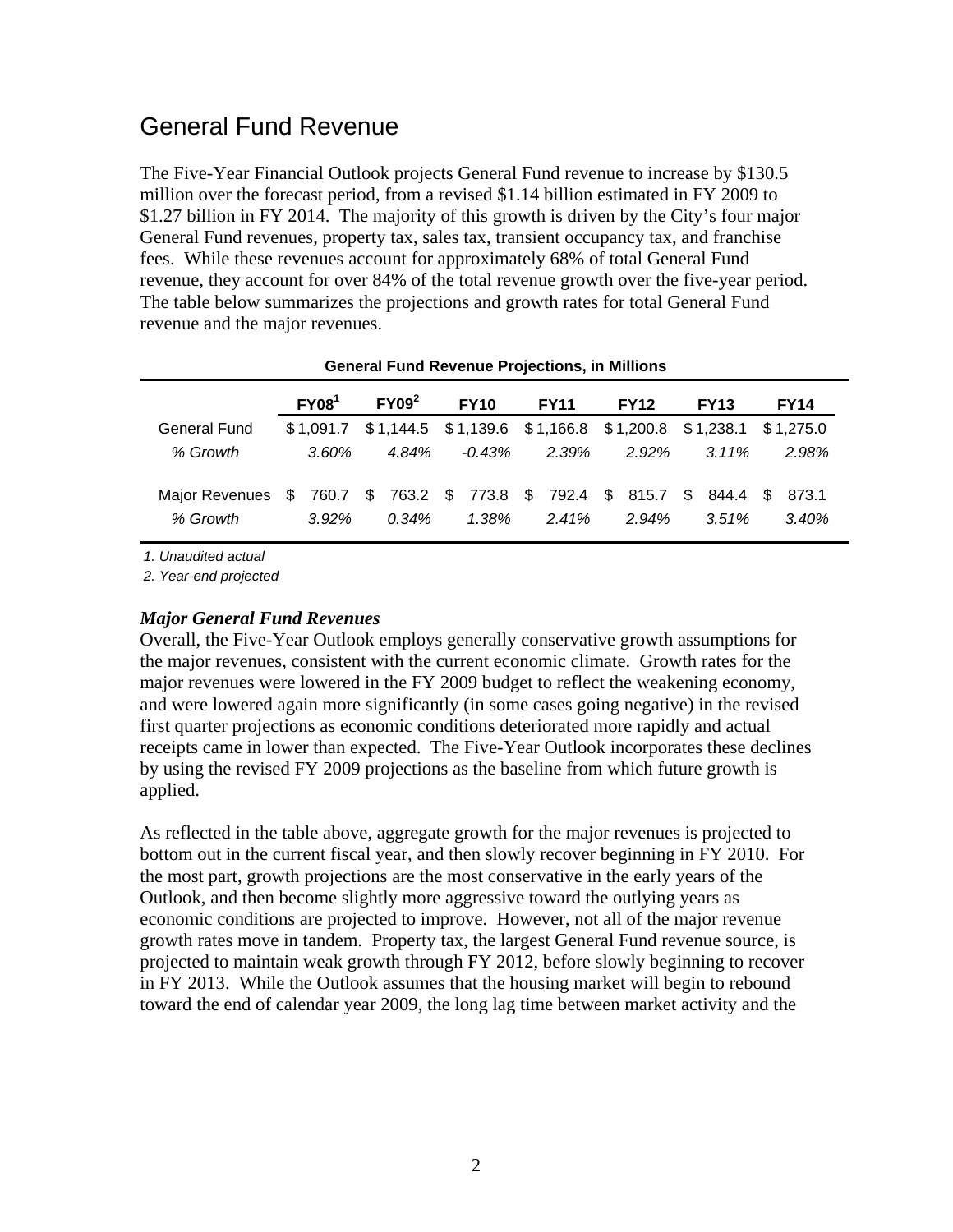receipt of property tax revenues is expected to result in several more years of tepid growth.

In contrast, sales tax revenue is projected to decline significantly in the current fiscal year, hold steady in FY 2010, and then begin to recover more rapidly in the years following. This makes certain sense: consumer spending tends to react more quickly to changing economic conditions, and therefore would be expected to recover as the economy recovered. The sales tax projection assumes that the economy will begin to recover toward the end of calendar year 2009. While generally conservative, the projection has a few notable downside risks. First, if job losses and credit market constraints continue well into 2009, then sales tax revenue may continue to decline in FY 2010 instead of stabilizing. Secondly, even once the economic recovery begins, consumers may increase spending more modestly than in the past, resulting in a more gradual increase in sales tax growth.

Transient occupancy tax (TOT), with arguably the most optimistic growth scenario of all the major revenues, is projected to resume moderate growth of 4% in FY 2010 after a year-end estimated decline of nearly 2% in FY 2009. While TOT has experienced exceptional growth over the last several years, reaching annual growth rates of greater than 12% at its peak, we are concerned that the growth projections in the Five-Year Outlook may be overly aggressive, particularly in the early years of the forecast period. According to San Diego Convention and Visitors Bureau Quarterly Travel Forecast, released in December 2008, both hotel room demand and the average daily room rate are projected to decline significantly throughout calendar year 2009, which are likely to have a negative impact on TOT revenue in FY 2010. While TOT revenue weathered the previous economic downturn, and rebounded quickly from the slowdown in travel following the September 11, 2001 attacks, we feel that the consumer-led nature of the current recession may warrant lower growth projections in the near term.

Franchise fees, which consists of franchise revenue from SDG&E, Cox and Time-Warner Cable, and refuse hauler franchise fees, are generally the major revenue source least affected by economic fluctuations. The Five-Year Outlook projects franchise fees to grow by a combined rate of around 5.4% annually. While growth in franchise revenue has fluctuated greatly in the last several years, growth over the last 10 years has averaged greater than 7.4% per year, making the Outlook projections well in line with historical trends.

#### *Other General Fund Revenues*

Aside from the four major General Fund revenues, the Outlook includes projections for revenue sources such as property transfer tax, safety sales tax, and vehicle license fees; as well as for other broad revenue categories including Licenses & Permits; Fines, Forfeitures and Penalties; Revenue from Money & Property; Revenue from Other Agencies; Charges for Current Services and Transfers from Other Funds. Projections for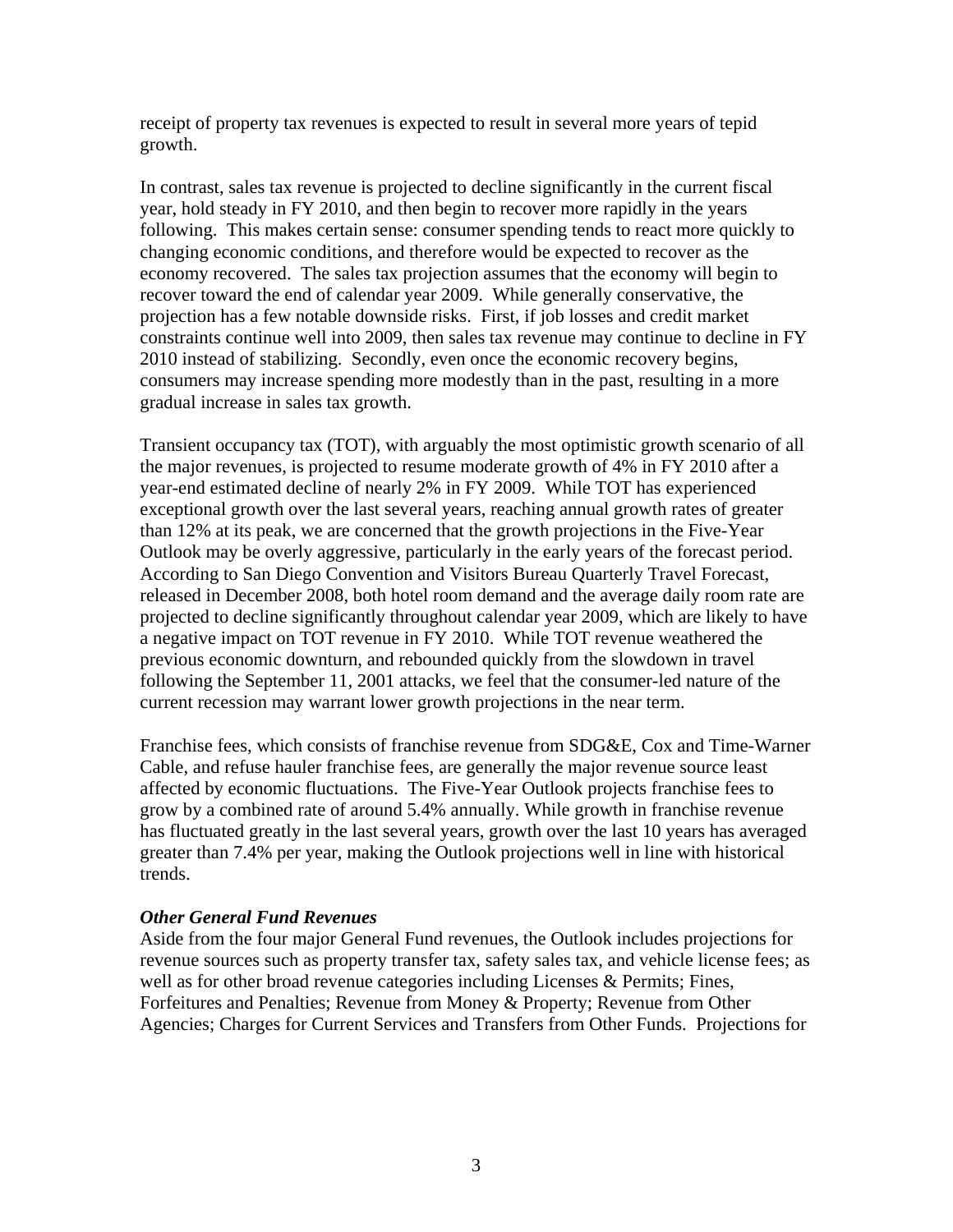these revenues, which account for less than 15% of total revenue growth over the five year period, were largely based on historical trends. We note the following with regard to these other General Fund revenues:

- Property transfer tax is projected to remain flat in FY 2010 following two years of significant declines, before slowly beginning to recover in FY 2011. Property transfer tax does not have the same lag time as property tax, and thus is expected to rebound more rapidly as the housing market begins to recover.
- Interest earnings are projected to increase significantly over the forecast period, from \$4.5 million in FY 2010 to \$12.2 million in FY 2014. This is due to an increase in expected earnings on the investment pool from a low of 2.1% in FY 2010 to 5.0% in FY 2013-14. The investment pool is assumed to grow at the same rate of General Fund revenue growth.
- The one-cent of discretionary TOT revenue from the TOT Fund is assumed to be transferred to the General Fund in each year of the Outlook. In the FY 2009 budget, an additional \$7.5 million was allocated from the TOT Fund for promotion-related expenditures within the General Fund. The Outlook assumes that these allocations will be maintained as part of the baseline projections. Furthermore, the Outlook employs additional TOT allocations for General Fund promotion-related expenditures as a corrective action. These transfers will be discussed in greater detail in the section on Special Promotional Programs.
- In the FY 2009 budget, \$11.7 million was transferred to the General Fund from the Environmental Growth Fund (EGF) to fund park maintenance. The Five-Year Outlook assumes that this transfer will continue and increase by 5% annually, consistent with the projected growth of SDG&E franchise fees**.** However, the IBA has recently noted that the EGF has become overcommitted so it is unclear if General Fund reimbursements can continue, and increase in later years, as the Outlook currently projects.

#### *Sensitivity Analysis*

A new element in the Five-Year Outlook is the inclusion of a sensitivity analysis for property tax, sales tax and TOT, in which a low and high growth scenario is presented in addition to the base scenario used in the Outlook. This analysis illustrates how different assumptions regarding the economic outlook and revenue growth could impact the Outlook, and we commend the Mayor and the Financial Management Department for including this type of analysis. The table below demonstrates the range of outcomes and significant financial impact that may be realized based on economic factors.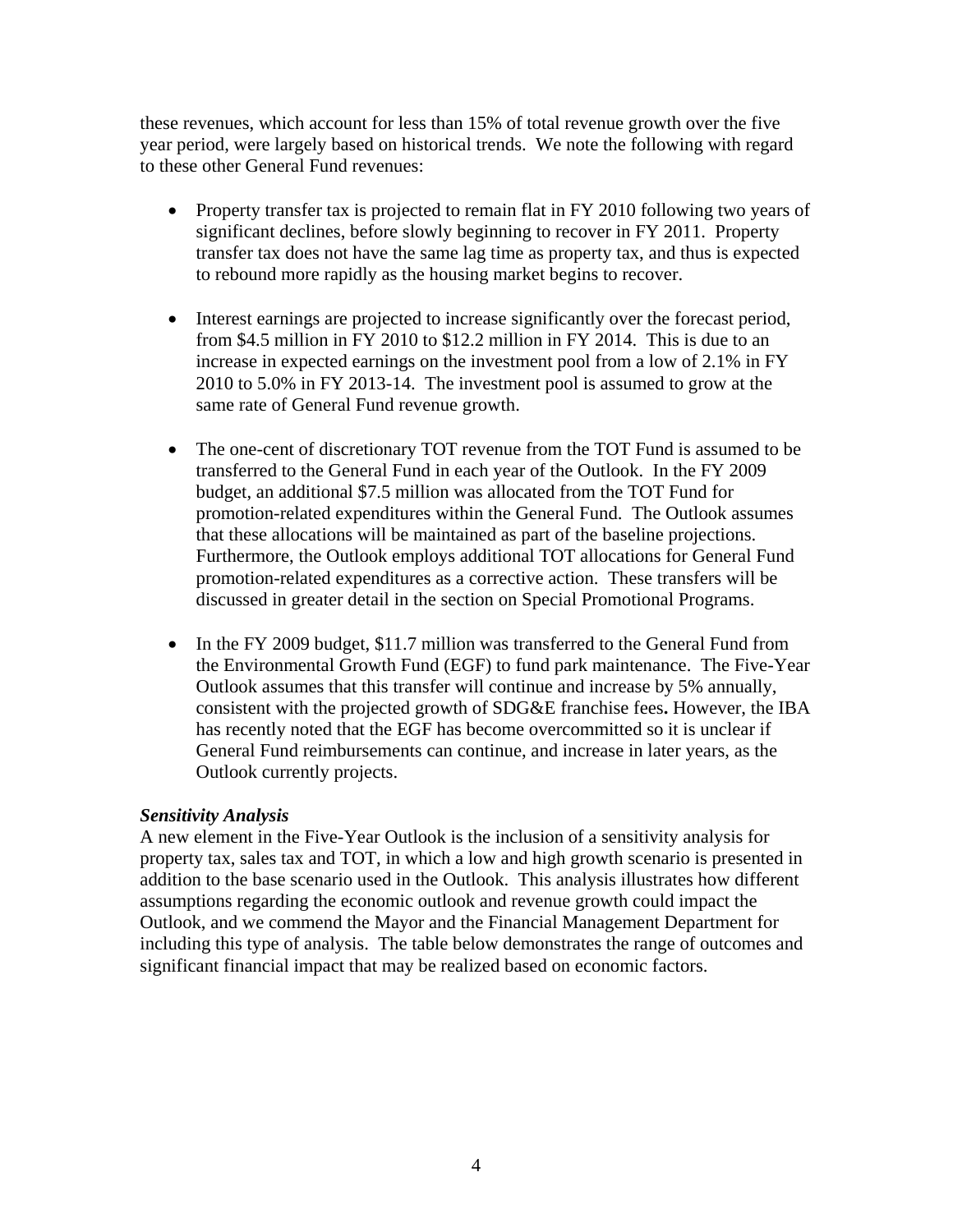|                                                 |           | FY 2010         |    | FY 2011                                                    |      | FY 2012                   |      | FY 2013                          |          | FY 2014           |
|-------------------------------------------------|-----------|-----------------|----|------------------------------------------------------------|------|---------------------------|------|----------------------------------|----------|-------------------|
| <b>Baseline Projection</b>                      |           | \$ 1.139.6      | S. |                                                            |      | $1,166.8$ \$ $1,200.8$ \$ |      | 1,238.1                          | <b>S</b> | 1,275.0           |
| Low Growth Scenario<br>Change from Base         | \$        | $(12.0)$ \$     |    | $$1,127.6$ \$ 1,139.9 \$ 1,158.8 \$ 1,180.7<br>$(26.9)$ \$ |      | $(42.0)$ \$               |      | $(57.4)$ \$                      | S.       | 1.205.6<br>(69.4) |
| <b>High Growth Scenario</b><br>Change from Base | \$.<br>\$ | 1.153.6<br>14.0 | S  | \$ 1.187.7<br>20.9                                         | - \$ | 27.8                      | - \$ | $$1,228.6$ \$ 1,275.2 \$<br>37.1 | - \$     | 1.323.4<br>48.4   |

**General Fund Revenue Projections, In Millions** 

Overall, the baseline General Fund revenue projections provide a reasonable foundation for the Five-Year Financial Outlook. The growth assumptions are generally conservative and in line with current economic conditions. While we feel that the growth projection for TOT may be overly optimistic in the early years of the Outlook, we hesitate to recommend a lower growth forecast as any negative variance may be offset by positive variances in other major revenues, such as property tax. It should be emphasized that General Fund revenue projections are highly dynamic, and should be subject to frequent revision as new economic data and actual revenue receipts become available.

### General Fund Expenditures

In this section, we review and provide comments on the baseline assumptions for the various expenditure categories as discussed in the Five-Year Outlook.

The table below reflects annual percentage changes for each expenditure category. The shaded years reflect the term of the Outlook period, while prior years reflect previous adopted budgets. The figures in the table are further described in the sections that follow.

|                       |                              |                           |                               |                                  | Annual Percentage Change by General Fund Expenditure Category |                            |              |
|-----------------------|------------------------------|---------------------------|-------------------------------|----------------------------------|---------------------------------------------------------------|----------------------------|--------------|
| <b>Fiscal</b><br>Year | <b>Salaries and</b><br>Wages | Fringe<br><b>Benefits</b> | Supplies &<br><b>Services</b> | <b>Information</b><br>Technology | Energy/<br><b>Utilities</b>                                   | <b>Equipment</b><br>Outlay | <b>Total</b> |
| 2006                  | 1.71%                        | 22.37%                    | $-0.52%$                      | 4.16%                            | 0.23%                                                         | $-22.86%$                  | 5.81%        |
| 2007                  | 10.17%                       | 6.05%                     | 60.74%                        | 50.25%                           | 44.41%                                                        | 12.42%                     | 18.05%       |
| 2008                  | 0.67%                        | 7.41%                     | 29.45%                        | 25.03%                           | $-0.16%$                                                      | $-26.15%$                  | 8.35%        |
| 2009                  | 8.52%                        | 4.54%                     | 11.79%                        | $-1.02%$                         | 7.80%                                                         | $-8.84%$                   | 7.81%        |
| 2010                  | 0.11%                        | 2.90%                     | 1.95%                         | 11.47%                           | 4.88%                                                         | 3.99%                      | 1.72%        |
| 2011                  | 0.22%                        | 11.23%                    | 1.41%                         | 2.20%                            | 5.17%                                                         | 2.94%                      | 3.37%        |
| 2012                  | 0.11%                        | 4.15%                     | 2.08%                         | 1.67%                            | 4.92%                                                         | 2.86%                      | 1.83%        |
| 2013                  | 0.13%                        | 4.19%                     | 1.97%                         | 0.70%                            | 5.00%                                                         | 2.78%                      | 1.82%        |
| 2014                  | $-0.06\%$                    | 4.25%                     | 2.06%                         | 0.93%                            | 5.06%                                                         | 2.70%                      | 1.82%        |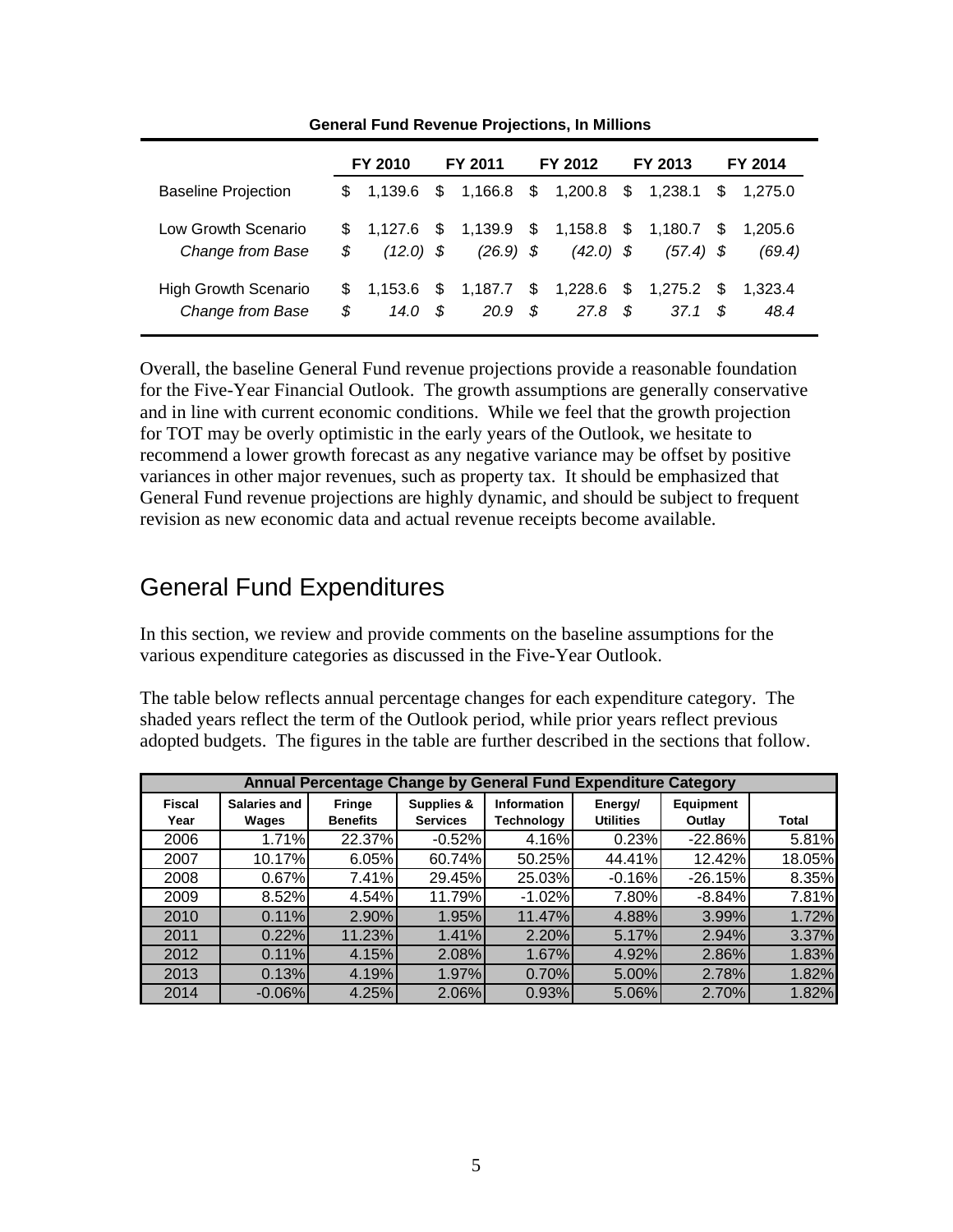#### *Salaries and Wages*

The Five-Year Outlook maintains the assumption that no new salary increases are projected for City employees throughout the FY 2010-2014 time period. The Outlook also identifies as a significant risk to the projections, the potential for additional costs associated with salary increases reached via the collective bargaining process. In total, it is estimated that if City employees (represented by a labor union) received a 1% salary increase of their FY 2009 salary, this would add \$6.2 million annually to the projections.

On July 1, 2008, both sworn police officers and firefighters received a general salary increase of 3%. Furthermore, on September 1, 2008, firefighters received an additional 2% salary increase and police officers received an additional 3% effective December 27, 2008. The annualization of these salary increases is accounted for in the projections.

As depicted in the above table, the Outlook projects minimal increases in the category; however, these changes are a reflection of the decrease in the vacancy factor for future fiscal years. The most significant change in the vacancy factor for the General Fund is the reduction in police academy attendance to 25 recruits as proposed and approved in the FY 2009 first-quarter budget amendments. The Outlook assumes this action will be carried through FY 2014. The IBA has previously expressed concerns about the significant impact this may have on recruitment and retention in the Police Department and Council sought confirmation that this action was a "temporary" solution and should be reinstated for FY 2011 and beyond. Conversely, although a similar action occurred for fire academies, there is no discussion in the Outlook on how this action will impact vacancy factor in future fiscal years.

#### *Fringe Benefits*

This expenditure category includes costs to provide employee benefits. A significant portion of the expenses in this category are fixed, including those costs for pension, OPEB/retiree health, and workers compensation. As depicted in the table on page 5, the largest projected percentage change is anticipated to occur in FY 2011. This is attributed to the anticipated increase in pension costs. The following highlights our comments on specific components in the Fringe Benefits category.

#### *Flexible Benefits*

The Outlook projects no increases to the flexible benefit amount allocated to employees. In May 2008, the City's consultant (Buck Consultants) provided an actuarial analysis on OPEB/retiree health costs. As part of their assumptions, they included a Health Care Cost and Expense Trend to incorporate projected inflation in health care, anticipated changes in health care utilization or delivery patterns, advances in technology, and changes in the health status of plan participants. The trend rates utilized in the analysis begin at 9% in FY 2010 and reduce by 0.5% each year thereafter.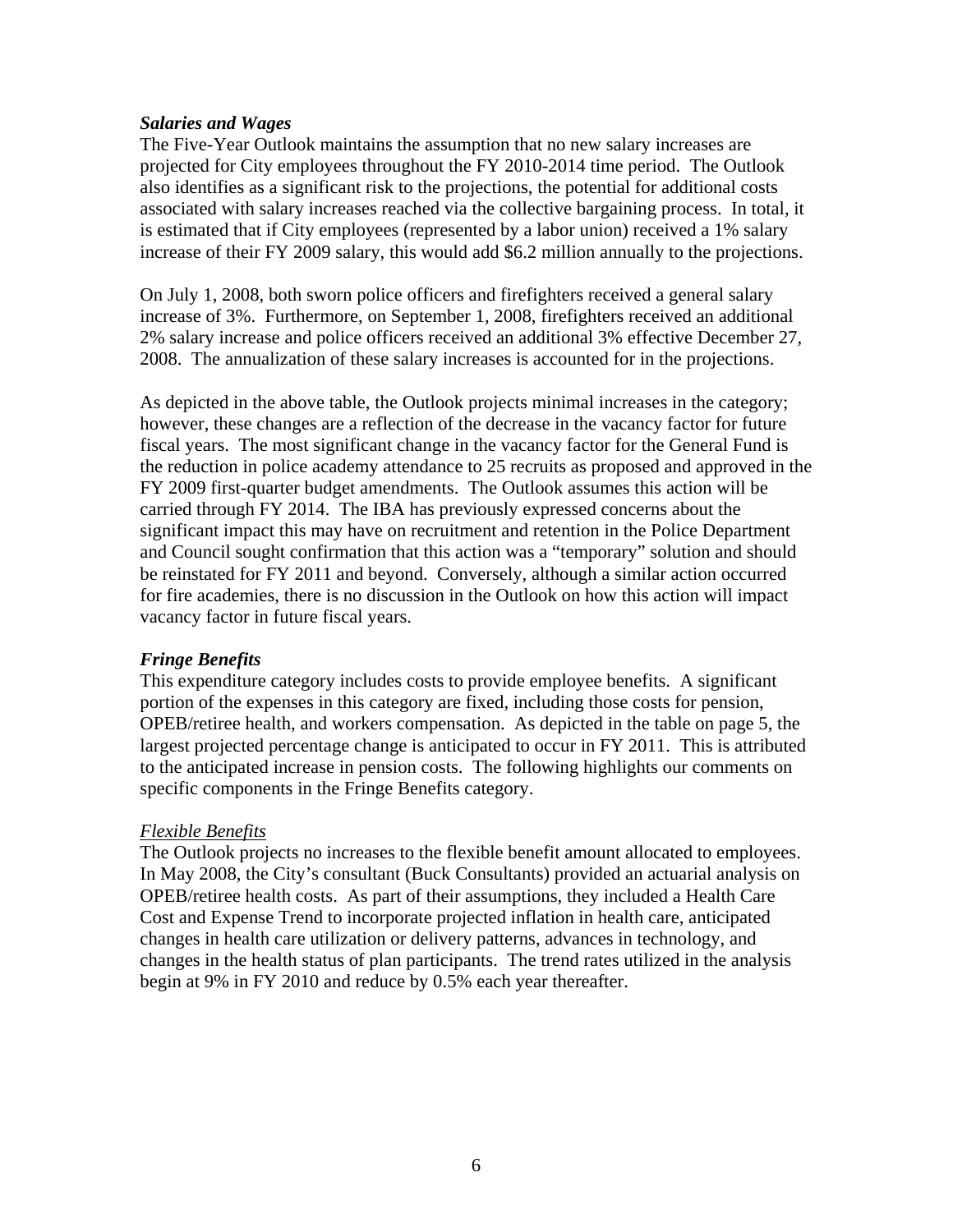The Outlook does not discuss why the projections are not consistent with the actuarial analysis. If it is assumed that costs will increase, but the City does not increase these expenses, it could be interpreted to mean that these cost increases in health care will be borne by the employee. Whether the City will pick up this increase or pass these increases onto the employee will be part of the collective bargaining process.

Although the IBA does not recommend a revision to the baseline assumptions for Flexible Benefits, the IBA does recommend that this be identified as a risk to the projections. The following chart calculates the flexible benefit costs, if the assumptions used for retiree health are applied:

|                          |   | FY 2010         |      |    | FY 2011   FY 2012   FY 2013   FY 2014 |      |            |
|--------------------------|---|-----------------|------|----|---------------------------------------|------|------------|
| <b>Flexible Benefits</b> |   | <b>Forecast</b> |      |    | <b>Forecast   Forecast   Forecast</b> |      | I Forecast |
| <b>IPercent</b>          |   | $9.0\%$         | 8.5% |    | 8.0%                                  | 7.5% | 7.0%       |
| <b>General Fund</b>      |   | 43.7            | 47.5 |    | 51.3                                  | 55.1 | 59.0       |
| <b>Annual Increase</b>   | ጥ | 3.6             | 3.7  | £. | 3.8                                   | 3.8  | 3.9        |

#### *Retiree Health*

As described in the Outlook, the OPEB (Other Post Employment Benefit) payment comprises a pay-as-you-go (PAYGO) portion (for employees already retired), and a prefunding portion (for the future payment of benefits being accrued now). The PAYGO portion is projected using information from the report produced for the City by Buck Consultants showing the annual payments for retiree health that year. Mayoral staff used the percentage growth in those payments, applied to the FY 2009 budget for PAYGO.

For the pre-funding portion, the IBA would note a significant change in policy from the Mayor's prior Outlooks. The Mayor's first Outlook proposed to pay the ARC in full for OPEB starting in 2010. The current Outlook foregoes the original proposal to pay the ARC beginning in FY 2010 and into the future. Instead, the pre-funding portion grows at the same rate as the PAYGO portion. However, it does not appear that the increase in pre-funding is enough to achieve payment of the full OPEB ARC during the Outlook time horizon. The chart below breaks the OPEB payment shown in the Outlook into PAYGO and pre-funding portions.

| <b>OPEB Payment</b>   |    | <b>FY 2009</b><br><b>Budget</b> |   | <b>FY 2010</b><br><b>Forecast</b> | <b>FY 2011</b><br><b>Forecast</b> | FY 2012<br><b>Forecast</b> |      | FY 2013<br><b>Forecast</b> |     | FY 2014<br><b>Forecast</b> |
|-----------------------|----|---------------------------------|---|-----------------------------------|-----------------------------------|----------------------------|------|----------------------------|-----|----------------------------|
| Rate of Growth        |    | N/A                             |   | 14.2%                             | 13.0%                             | 12.2%                      |      | 11.5%                      |     | 11.5%                      |
| PAYGO                 |    | 23.9                            |   | 27.3                              |                                   | 34.6                       | - \$ | 38.6                       | -\$ | 43.0                       |
| <b>Pre-Funding</b>    | \$ | 26.1                            |   | 29.8                              | \$<br>33.7                        | 37.8                       | - \$ | 42.1                       | -\$ | 47.0                       |
| <b>Total Citywide</b> | S  | 50.0                            | S | 57.1                              | $64.5$                            | 72.4                       | - \$ | 80.7                       | Ŝ.  | 90.0                       |

This is a significant shift in Mayoral policy; yet because payment of the full OPEB ARC is not legally required and with the large projected deficit in each year, the IBA agrees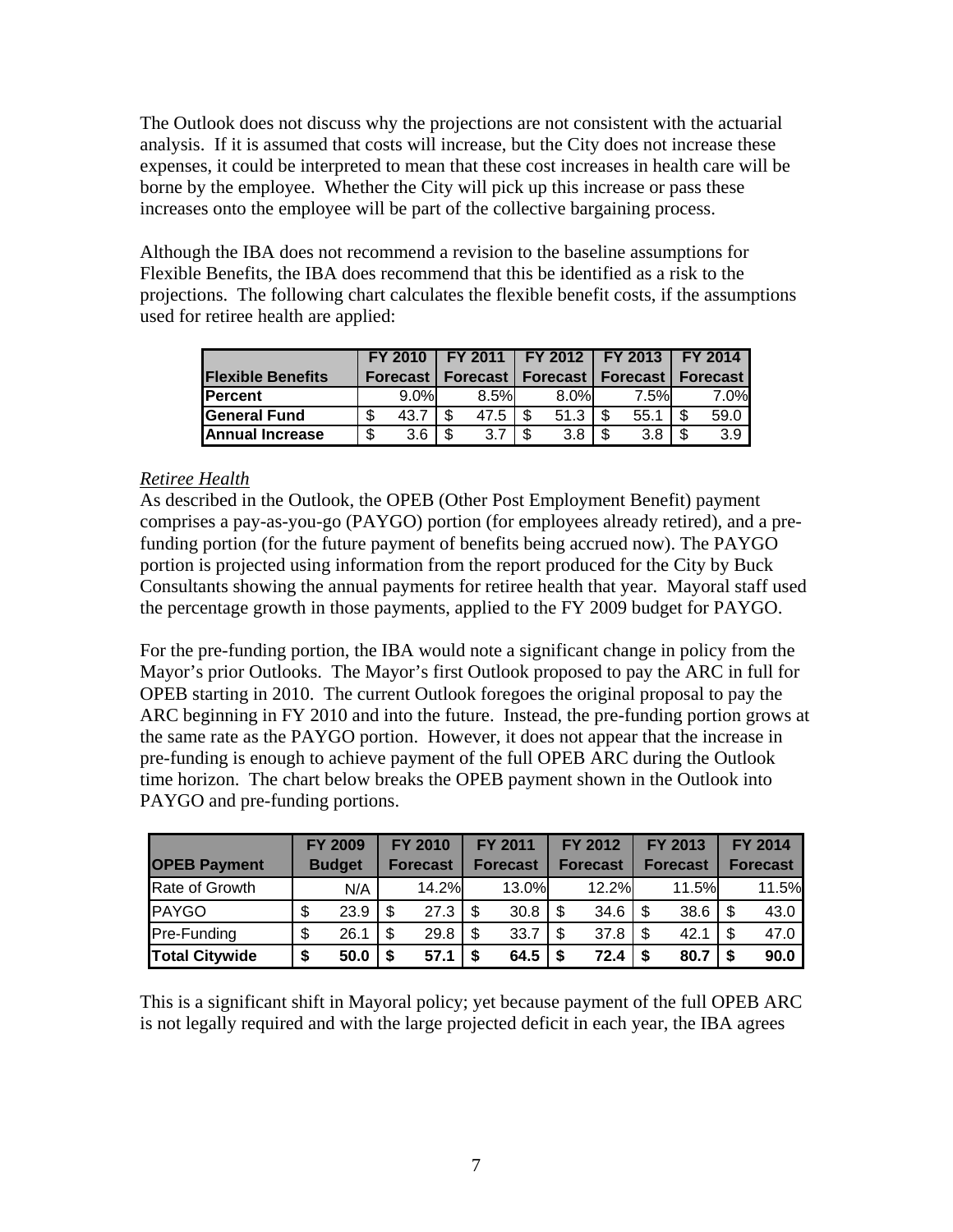that payment of the full ARC, in the near-term, may not be the most urgent use of scarce City funds. We continue to note that the City's efforts at pre-funding are ambitious and in-line with comments made by industry analysts and professional organizations.

#### *Funding for Terminal Leave*

This expense item, referred to as funding of "Deferred Retirement Option Plan (DROP) participant leave balances" in the Outlook, represents the cost for annual leave that an employee has accrued and must be paid upon their departure from the City. Terminal leave reflects this "pay out" for all forms of departure, including termination, resignation, retirement, and/or retirement of DROP participants.

Past practice had departments absorbing this expense when it occurred. However, as projected in the 2008 Outlook, the General Fund budgeted \$3.2 million for this expense in FY 2009. In the 2008 Outlook, the IBA questioned the acceleration of these costs in future fiscal years, as summarized in the following table. The 2009 Outlook projects significantly lower calculations (see following table), which the IBA supports.

|                       |     | <b>FY 2009</b> |  |             |  | FY 2010 FY 2011 FY 2012 FY 2013 FY 2014 |            |                                                                 |       |  |     |
|-----------------------|-----|----------------|--|-------------|--|-----------------------------------------|------------|-----------------------------------------------------------------|-------|--|-----|
| <b>Terminal Leave</b> |     |                |  |             |  |                                         |            | Forecast   Forecast   Forecast   Forecast   Forecast   Forecast |       |  |     |
| 2008-2013 Outlook     | \$  | 5.6 I          |  | 11.0        |  | 11.4                                    | 13.0       |                                                                 | 13.C  |  | ۰   |
| 2009-2014 Outlook     | \$. |                |  | $5.0$ I $$$ |  | $5.3$ I $$$                             | 6.1        |                                                                 | 7.6 I |  |     |
| Increase/(Decrease)   |     | n/a            |  | (6.0) \$    |  | $(6.1)$ \$                              | $(6.9)$ \$ |                                                                 | (5.4) |  | n/a |

The Outlook's outlying numbers in this area still seem high, but additional experience will provide more insight. The IBA also questions how the current and future economy will impact the number of retirees and whether those individuals who were previously anticipating to retire in the upcoming years may hold off on this decision until the economy stabilizes.

#### *Supplies and Services*

The revised Outlook maintains the annual inflationary growth of 2.0% for the Supplies and Services expenditure category, in addition to changes related to departmental expenditures. As shown in the chart on page 5, past budgets have reflected annual increases in this category well in excess of this amount.

For FY 2008, \$248.9 million was expended in the Supplies and Services category, and \$291.4 million was initially budgeted for 2009. Recent increases in Supplies and Services are attributable to the Mayor's Eight Significant Areas, including allocations made for reserve purposes, funding increases for Storm Water programs, and deferred maintenance and street repair. For the forecast period of the Outlook, increased requirements for reserves are accounted for separately and are in addition to the amounts and percentage increases reflected in the summary table. Supplies and Services total \$298.4 million for FY 2010 in the Outlook.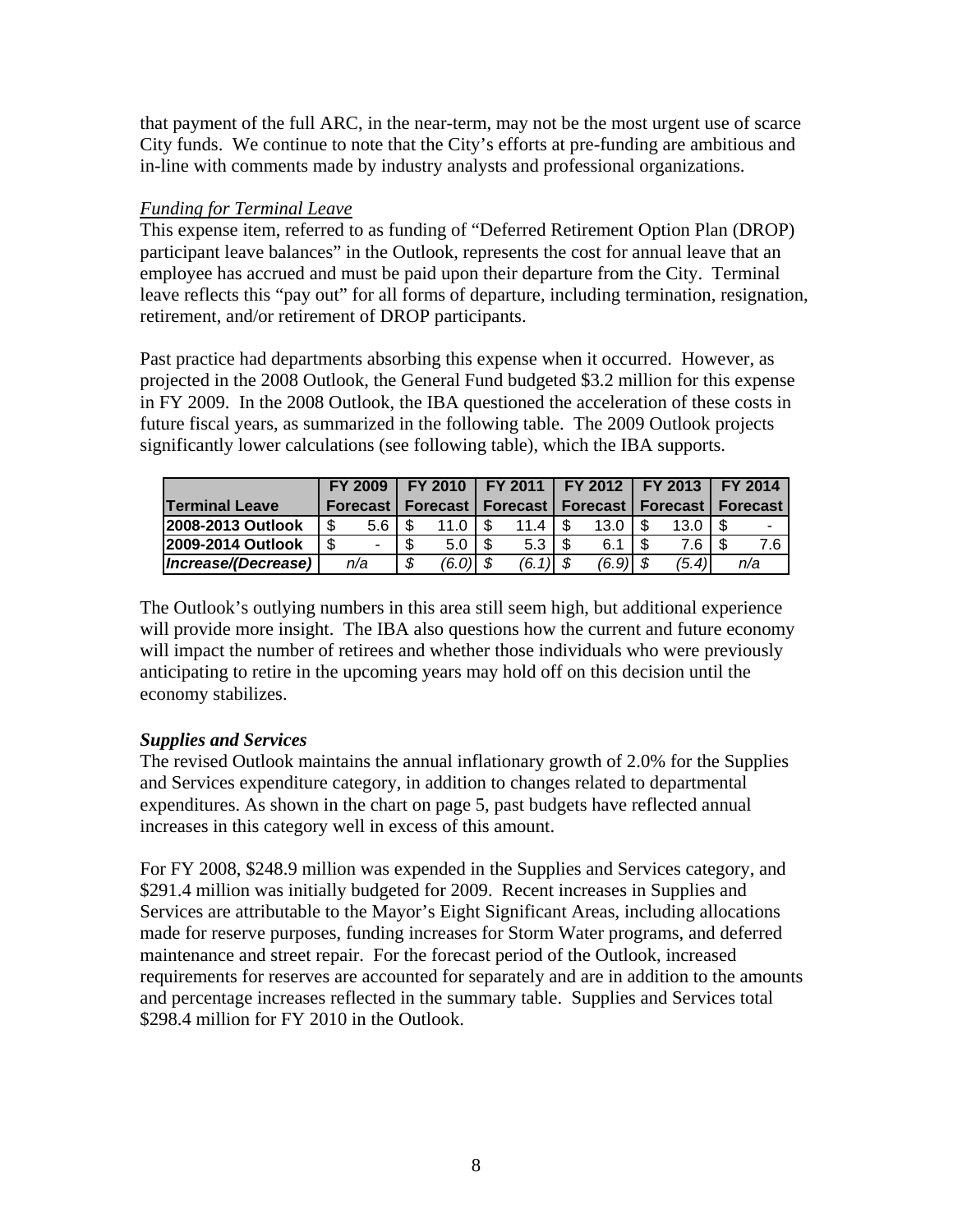Many of the committed/departmental expenditures detailed in the revised Outlook would affect the Supplies and Services expenditure category, including \$4 million in new funding for the ERP project, \$2.3 million related to the New Mission Bay charter change, and \$1.2 million associated with Property Tax Administration and \$2.1 million for bookings fees, both of which are payments to the County of San Diego.

#### *Information Technology*

Information Technology costs include data processing, network, hardware, and software costs. The annual inflationary growth rate has been reduced to 1.0% from the prior Outlook's 4.0%. Recent past budgets reflect significant increases each year, in excess of the annual increases which have been included in the Outlook, as shown in the chart on page 5. General Fund IT expenditures for Fiscal Year 2008 totaled \$35.2 million. Committed expenditures for FY 2010 include additional funds of \$1.9 million required by the Office of the CIO to replace fund balance used last year, as a cost saving measure. This addition does not entirely explain the sharp growth of \$4.2 million in FY 2010, which amounts to an 11.5% increase over the prior year.

#### *Energy/Utilities*

The Energy/Utilities expenditure category of the Outlook maintains the annual inflationary growth of 5%. FY 2008 actual expenditures in the area totaled \$26.7 million for the General Fund, and the FY 2009 budget for Energy totals \$27.6 million. Previously contributing to large year-to-year increases in the prior Outlook was additional funding for increased fuel costs in the amount of \$1.365 million in each year of the five year period. The effect of changing fuel costs impacts the City's Equipment Division, which typically factors these impacts into the motive equipment usage rates charged to its customer departments. It is possible that recently reduced gasoline rates were factored in here, resulting in annual savings in the revised Outlook, though that is not specifically described.

#### *Equipment Outlay*

The revised Outlook maintains the annual inflation growth of 3.0% for equipment outlay, in addition to increased costs for departmental expenditures, as in previous Outlook versions. Recent past budgets have reflected large reductions from year-to-year in this category. The previous Outlook showed a significant increase of 17% for equipment in FY 2009 attributable to funds to be budgeted for compliance with emissions regulations of the California Air Resources Board, totaling \$1.35 million. However, the final adopted budget for FY 2009 totals \$9.86 million in this category, which helps to clarify the lower level of equipment funding shown in the revised Outlook for 2010 and beyond.

These recent changes result in an annual savings to the forecast of over \$3 million. Further scrutiny in this area may be warranted, given that actual expenditures in this category totaled just \$6.8 million for FY 2008. We have raised questions about this level of equipment outlay funding in prior reports, including the First Quarter 2009 report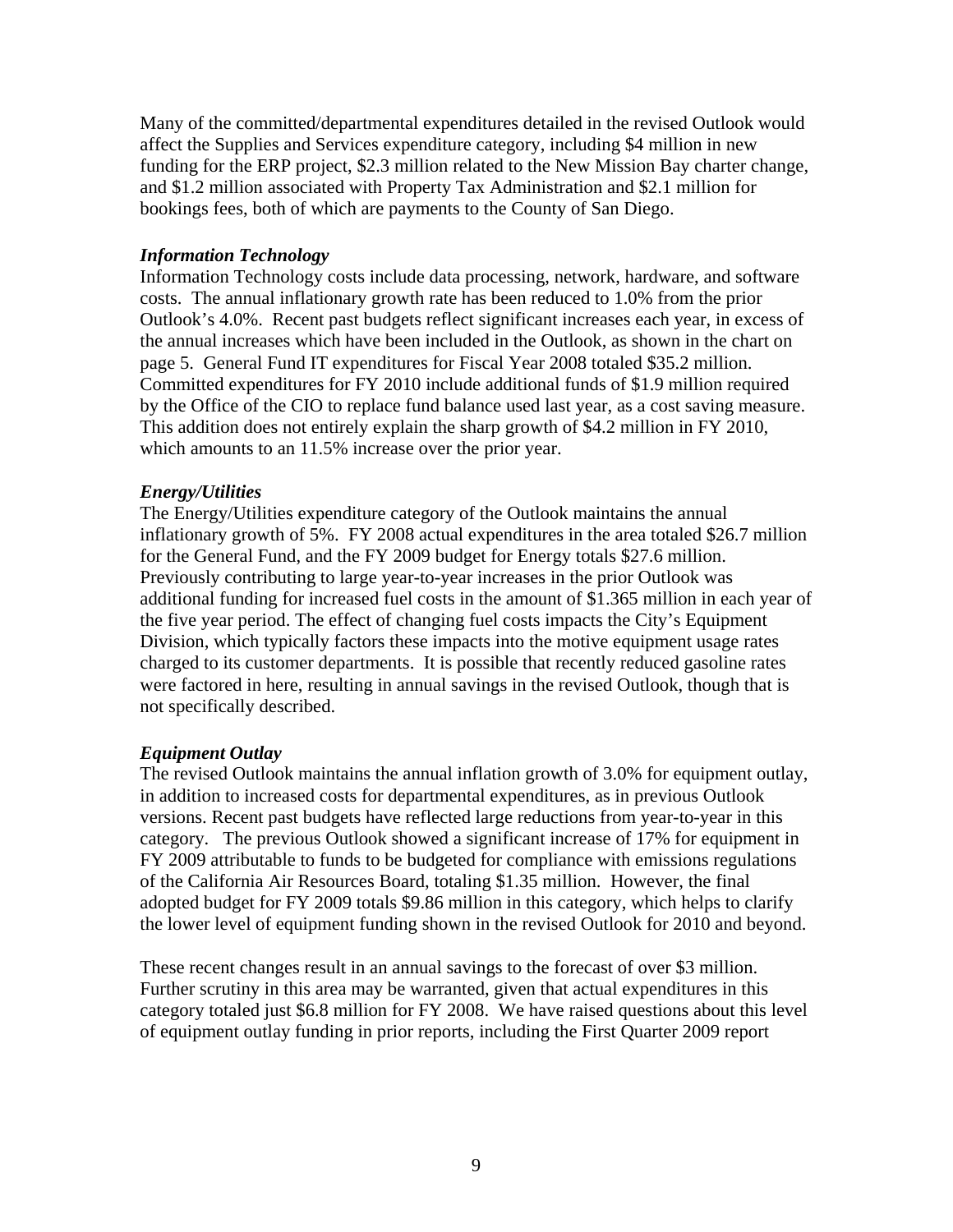based on actual expenditures. As previously discussed, purchases in this area should be one-time in nature, and are not necessarily required each year.

|                          | <b>FY 2009</b> |      |          |      |             | FY 2010   FY 2011   FY 2012   FY 2013   FY 2014 |                                                                 |           |      |
|--------------------------|----------------|------|----------|------|-------------|-------------------------------------------------|-----------------------------------------------------------------|-----------|------|
| <b>Equipment Outlay</b>  |                |      |          |      |             |                                                 | Forecast   Forecast   Forecast   Forecast   Forecast   Forecast |           |      |
| <b>2008-2013 Outlook</b> | 12.6           |      | 13.2     | ∣ \$ | 13.7        | 14.3 I \$                                       |                                                                 | 14.4   \$ |      |
| 2009-2014 Outlook        | $\blacksquare$ |      | 10.2     |      | $10.5$ I \$ | 10.8                                            |                                                                 | 11.1      | 11.4 |
| Increase/(Decrease)      | n/a            | - \$ | (3.0) \$ |      | $(3.2)$ \$  | $(3.5)$ \$                                      |                                                                 | (3.3)     | n/a  |

#### *General Fund Reserve*

The City's Reserve Policy calls for General Fund reserves to reach 6.5% of the total General Fund budget for FY 2009, increasing to 8% by FY 2012. The reserve calculation includes the Emergency Reserve, the Appropriated Reserve, and the Unappropriated Reserve.

According to the First Quarter Report prepared by Financial Management in November 2008, "based on current revenue projections and the City Reserve Policy (O-19679), the 6.5% reserve goal for FY 2009 is \$74.3 million. The current estimated combined reserves balance, including the Appropriated and Emergency Reserves, is \$74.6 million which exceeds the reserve goal for this fiscal year." Because of this, the FY 2009 budgeted contribution to the reserve of \$3.7 million was considered to no longer be needed, and was eliminated as part of the Council-approved budget amendments as a cost-saving measure. Based on the CFO's methodology for determining the reserves, it will not be known until the end of FY 2009 whether the goal of 6.5% can be achieved without this contribution.

When comparing the revised Outlook to its predecessor, it is clear that the estimated total size of the General Fund has been reduced, primarily due to lower expectations related to major revenues because of economic conditions. This also results in lower reserve requirements, which are determined as a percentage of General Fund revenues. Based on the projected General Fund revenues and annual reserve policy goals, the amounts reflected in the revised Outlook will ensure that the City meets the targets outlined in the reserve policy, and will achieve the 8% General Fund reserve by FY 2012 based on current methodology.

It is important to also consider that increases to the General Fund, which may occur during budget development each year, will also trigger corresponding reserve increases, if reserve policy goals are to be maintained.

#### *Workers' Compensation Reserve*

The City's Reserve Policy establishes a goal of increasing funding the Workers' Compensation Reserve to reach 50% of outstanding claims by FY 2014. This funding is in addition to funds needed to pay annual claims and administrative costs. As stated in the Outlook, it is planned that the Mayor's Proposed Budget for FY 2010 will include no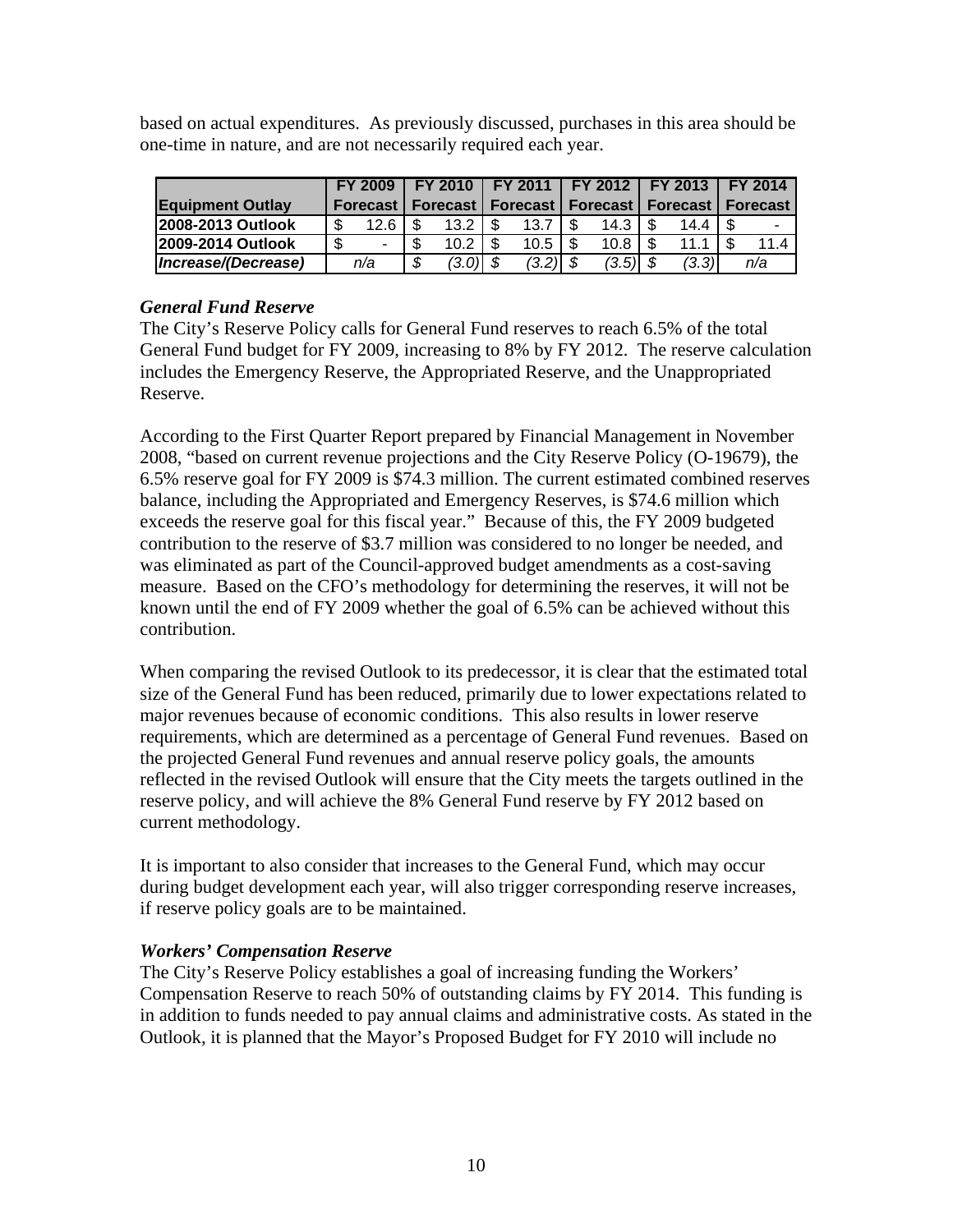contribution to the Workers' Compensation Reserve, with annual contributions of \$4.1 million in FY 2011 and annually thereafter. Assuming the City's current level of claims is \$161 million, the reserve target of 15% for FY 2009 would require a total of \$24.2 million be maintained on hand.

The revised Outlook states that the Workers' Compensation reserve may reach \$35 million, due to lower claims payments and the release of encumbrances. This is well in excess of the current reserve goal. While it may appear that excess funds could be utilized for other purposes, the escalating reserve requirement would necessitate funding be returned in the next few years, and there may be no prospect of identifying additional available revenues. However, if the City were to experience serious financial or other difficulties in the short-term, consideration could be given to access this overfunded source.

Assuming the City contributes only \$4.1 million to the reserve each year, it would take until FY 2020 to reach the reserve goal of 50% of outstanding claims (or \$80 million). At present, the City's reserve policy states that this goal should be achieved in FY 2014.

#### *Public Liability Reserve*

The City's Reserve Policy establishes an increasing goal of funding the Public Liability Reserve to reach 50% of outstanding claims by FY 2014. As stated in the Outlook, it is planned that the annual contributions of \$5 million will be made to the Public Liability Reserve, beginning in FY 2010 and through the forecast period. This reflects a reduction from a \$10 million annual contribution in the previous Outlook. Assuming the City's current level of claims is \$114 million, the reserve target of 15% for FY 2009 would require \$11.4 million be maintained on hand. Currently \$10 million is reserved for this purpose. Assuming the City contributes only \$5 million each year, it would take until FY 2019 to reach the reserve goal of 50% of outstanding claims (or \$57 million), well beyond the current policy goal of FY 2014.

#### *Deferred Maintenance*

The Five-Year Financial Outlook proposes to continue the use of a combination of funding mechanisms to chip away at the City's estimated \$800-\$900 million in deferred maintenance/capital improvement needs (excluding Water and Wastewater). These funding mechanisms include Proposition 1B funding, land sales, and bond financing. The following table outlines the proposed funding for deferred maintenance through FY 2014:

|                             |     | <b>FY 2009</b> |      | <b>FY 2010 1</b>         | FY 2011   FY 2012   FY 2013   FY 2014 |  |    |                              |   |                          | <b>Total by</b> |
|-----------------------------|-----|----------------|------|--------------------------|---------------------------------------|--|----|------------------------------|---|--------------------------|-----------------|
| <b>Funding Source</b>       |     | <b>Budget</b>  |      |                          | <b>Forecast   Forecast  </b>          |  |    | <b>Forecast   Forecast  </b> |   | <b>Forecast</b>          | <b>Source</b>   |
| <b>Proposition 1B</b>       |     | 21.2           |      | 20.0                     |                                       |  |    | -                            |   | -                        | 41.2            |
| <b>Land Sales</b>           | \$. | 6.8            |      | 11.8                     |                                       |  |    | -                            |   | $\overline{\phantom{0}}$ | 18.6            |
| <b>Bond Funding</b>         | S   | 102.3          | - \$ | $\overline{\phantom{0}}$ | 102.3                                 |  | S. | 102.3                        |   | $\overline{\phantom{0}}$ | 306.9           |
| <b>Total by Fiscal Year</b> |     | 130.3          |      | 31.8 l                   | 102.3                                 |  |    | 102.3                        | S |                          | 366.7           |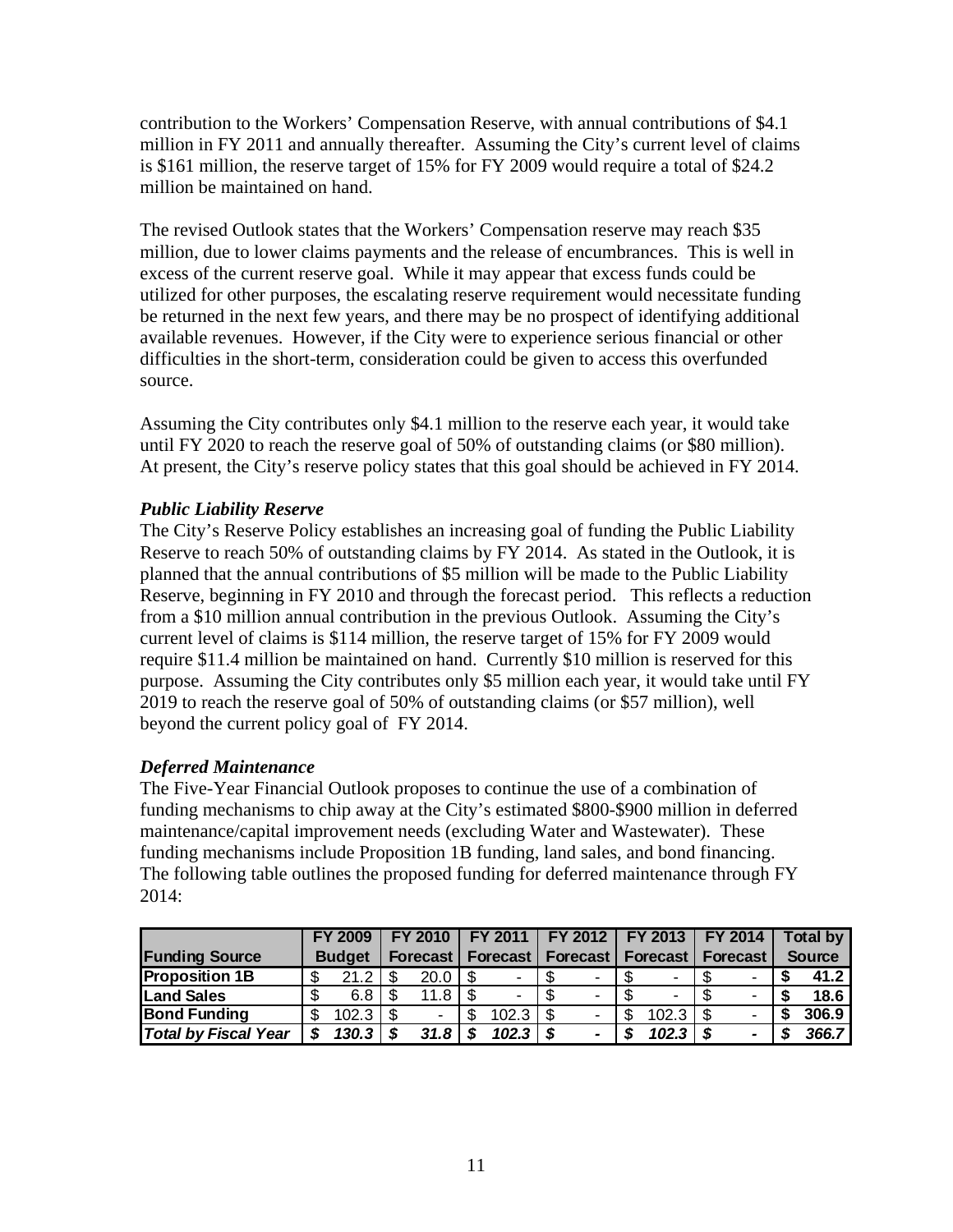As the chart above details, the significant funding source to address the City's deferred maintenance needs is from the issuance of multiple bond financings. The total expected proceeds from the three bond financings is \$306.9 million. Debt service payments related to the bond financings will come from the City's General Fund. The following table details the estimated annual debt service payments for each of the anticipated Deferred Maintenance bond financings.

| <b>Deferred Maintenance</b>  | FY 2010                  |     | FY 2011         | FY 2012         | FY 2013         |    | <b>FY 2014</b>  |
|------------------------------|--------------------------|-----|-----------------|-----------------|-----------------|----|-----------------|
| <b>Debt Service Payments</b> | <b>Forecast</b>          |     | <b>Forecast</b> | <b>Forecast</b> | <b>Forecast</b> |    | <b>Forecast</b> |
| <b>IFY 2009 Issuance</b>     | 3.6                      |     | 3.6             | 3.6             | 3.6             |    | 3.6             |
| <b>IFY 2011 Issuance</b>     | $\overline{\phantom{0}}$ |     | $\blacksquare$  | 3.6             | 3.6             |    | 3.6             |
| <b>FY 2013 Issuance</b>      | ۰                        |     |                 |                 |                 |    | 3.6             |
| <b>Total Annual Payment</b>  | 3.6 <sub>1</sub>         | - 5 | 3.6             | 72              | 7.2             | -5 | 10.8            |

#### *Storm Water*

Storm Water Permit compliance continues to be one of the Mayor's Eight Significant Areas. Over the past several years, funding for storm water compliance activities has increased significantly, from approximately \$12.9 million in FY 2006 to \$48.8 million in FY 2009. Much of this increase has resulted from new regulations under the Municipal Storm Water Permit, which was revised and updated in January 2007.

In FY 2009, various storm water-related activities were consolidated into a single department, including storm water pollution prevention, street sweeping and storm drain infrastructure. The table below shows how funding has increased for each of these components over the last several years.

|                        | <b>FY 2006</b> |   | <b>FY 2007</b> |    | <b>FY 2008</b> |   | <b>FY 2009</b> |
|------------------------|----------------|---|----------------|----|----------------|---|----------------|
| <b>Activity</b>        | <b>Budget</b>  |   | <b>Budget</b>  |    | <b>Budget</b>  |   | <b>Budget</b>  |
| <b>Storm Water</b>     | \$<br>2.7      |   | 13.6           | \$ | 23.0           |   | 24.6           |
| <b>Street Sweeping</b> | \$<br>3.1      | ጥ | 3.7            | \$ | 5.8            |   | 4.1            |
| <b>Storm Drains</b>    | \$             | ጥ |                | \$ | 14.2           |   | 20.1           |
| ITOTAL                 | \$<br>12.9     | S | 24.4           | S  | 43.0           | S | 48.8           |

The current Five-Year Outlook assumes flat funding for the Storm Water Department over the next five years. This represents a significant policy shift from the funding plans included in previous versions of the Outlook. In the previous Outlook, it was assumed that funding for Storm Water compliance would reach approximately \$61 million by FY 2010, and hold flat thereafter.

In addition, it should be noted that the Storm Water Department was subject to nearly \$5.7 million in budget reductions in the FY 2009 First Quarter Adjustment. As these reductions are assumed to be carried forward throughout the Five-Year Outlook, total funding for the Storm Water Department is projected to be \$43.1 million per year.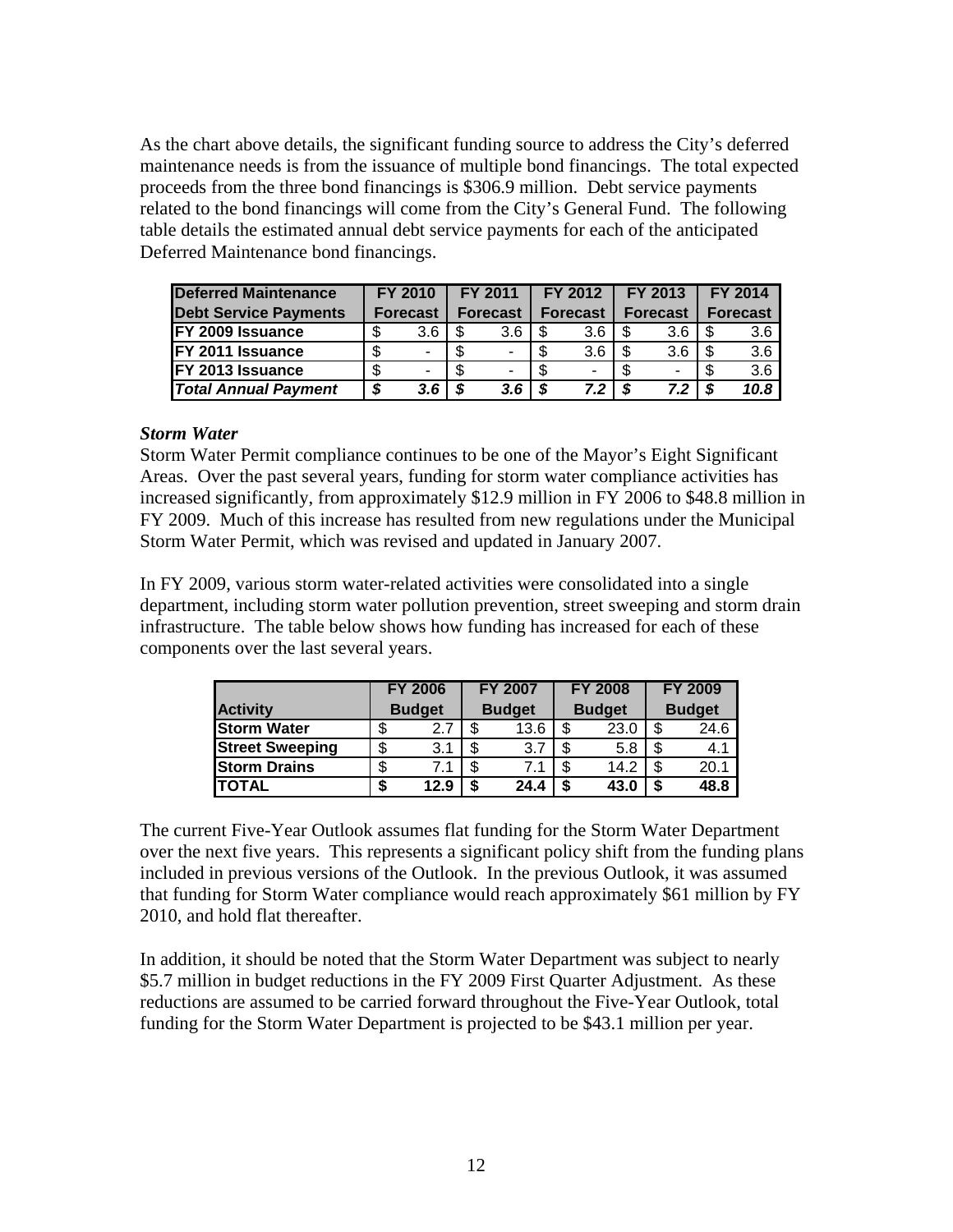Despite these reductions in funding, the Storm Water Department has indicated that the City will remain in compliance with the Municipal Storm Water Permit. However, storm water funding should continue to be closely monitored, as any future reductions may jeopardize the City's compliance with the Municipal Permit.

#### *FY 2009 First Quarter Corrective Actions*

Financial Management presented its FY 2009 Budget Amendment Report to a joint special meeting of the Budget and Finance Committee and the City Council Committee of the Whole on November 12, 2008. This report was intended as a first quarter financial review, including recommendations for budget changes to bring General Fund expenditures in line with reduced revenues, and was provided concurrently with the Five-Year Outlook.

The Budget Amendment Report recommended budget adjustments totaling \$40.9 million to both revenues and expenditures, with major General Fund revenues reduced by \$43.5 million. These reductions included the elimination of over 200 positions, and major service impacts, including the closure of seven branch libraries, the closure of nine recreation centers and one gymnasium, a rolling service reduction of one fire engine or truck company per day, and reductions to the number and/or size of the police and fire recruit academies.

Following public hearings and the receipt of additional information regarding potential options and alternatives to the reduction proposals, the City Council approved the vast majority (90%) of the Mayor's recommended reductions, totaling a net reduction to the General Fund of \$36.9 million. Revisions to the proposal included the identification of funding to allow all branch libraries, recreation centers and fire stations to remain open and staffed as previously planned through the end of the current fiscal year, at a cost of approximately \$4 million.

As the Council changes to the Mayor's proposal occurred following the release of the Outlook, it is not expected that the Outlook would reflect these revisions. The Outlook reflects an annual adjustment of \$34.5 million in FY 2010 through 2014 as a result of the budget amendments (as originally proposed) during FY 2009. Because of these adjustments, it is important to note that the service impacts that were proposed are projected to continue for the term of the Outlook, including closures of city library and recreation facilities, and reduced fire staffing and reduced number and/or size of police and fire academies through FY 2014, although policy direction was given to restore funding for fire staffing in FY 2010 and police academies by FY 2011.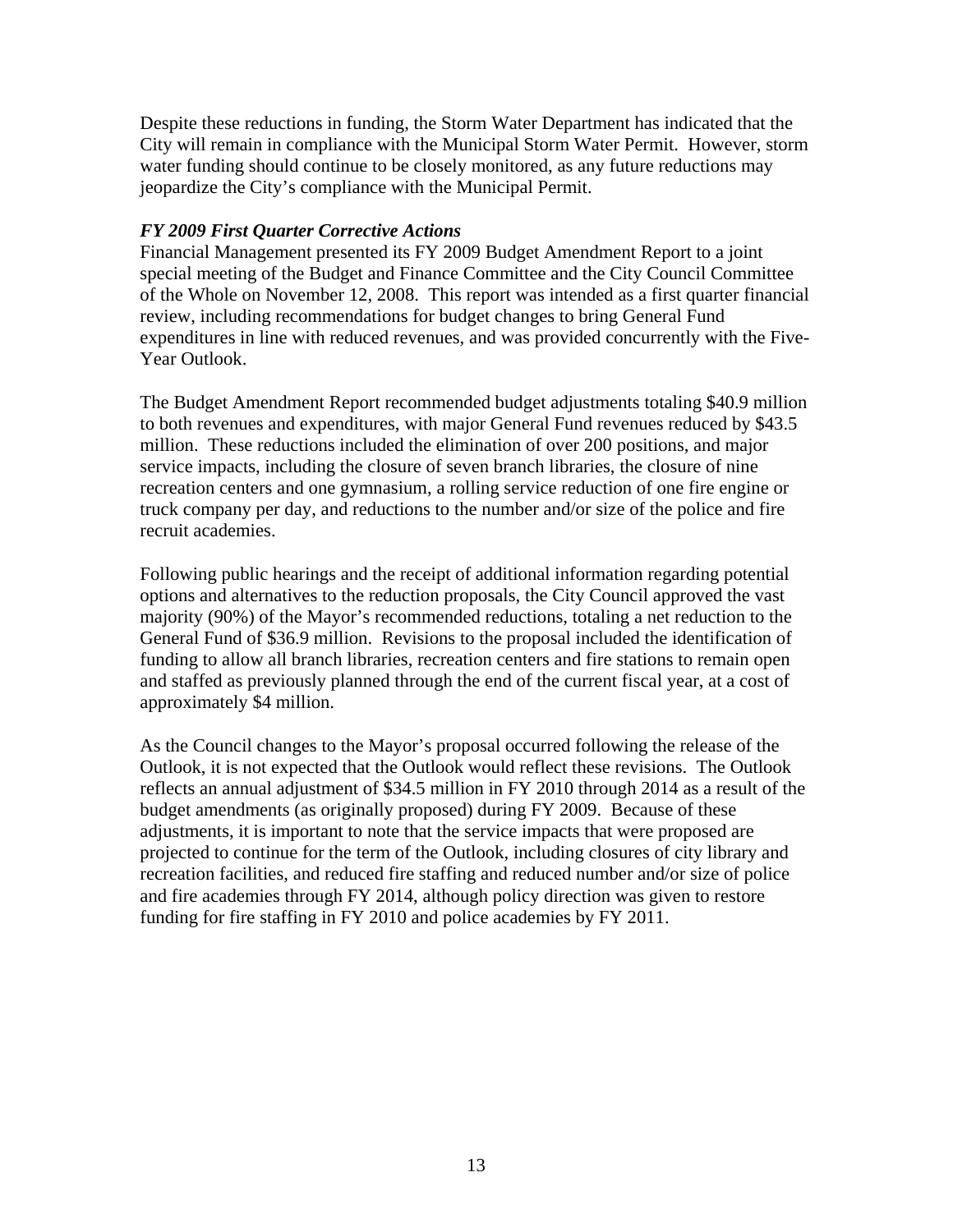### Revisions to Outlook Baseline

This section highlights the IBA's recommended changes to the baseline revenue and expenditure projections in the Five-Year Outlook. In this context, the term "baseline" refers to any underlying revenue or expenditure projection that is used to develop the overall General Fund surplus or deficit outlook. In other words, the baseline represents a starting point, from which future corrective actions and other policy decisions will be considered.

#### *Pension Contribution*

Since the publication of the Outlook, the June 30, 2008 valuation for the City's retirement plan has been published. While it was presented at the December meeting, it has not yet been adopted by the SDCERS Board. They are slated to take action on this item at their January meeting.

In the valuation, the actuary has calculated the annual required contribution (ARC) of \$154 million for the City of San Diego in FY 2010, \$12 million less than anticipated in the Outlook. The IBA has made this correction in our base case, with the General Fund share of the ARC projected at \$120.9 million, or 78.5% of the total ARC (consistent with the Outlook).

For future years, the Outlook presented two possible scenarios for the City's ARC payments. However, the IBA has elected to show just one pension scenario in order to highlight potential outcomes of other variables in our analysis. This scenario will use the median of the two Outlook scenarios, which were developed by the SDCERS actuary and represent a broad range of potential outcomes based on discussions with Mayoral staff. The IBA's scenario is shown in the table below:

| <b>Baseline Pension</b> | <b>FY 2009</b> | FY 2010              | <b>FY 2011</b>  | <b>FY 2012</b>  |  | FY 2013          | <b>FY 2014</b>  |
|-------------------------|----------------|----------------------|-----------------|-----------------|--|------------------|-----------------|
| Payment                 | <b>Budget</b>  | <b>Forecast</b>      | <b>Forecast</b> | <b>Forecast</b> |  | <b>Forecast</b>  | <b>Forecast</b> |
| <b>Citywide ARC</b>     | 161.7          | 154.0                | 217.5           | $231.5$   \$    |  | $245.6$   \$     | 257.4           |
| <b>General Fund ARC</b> | 126.9          | 120.9 $\blacksquare$ | 170.7           | 181.7           |  | 192.8 $\vert$ \$ | 202.7           |

The difference between the pension scenarios in the Five-Year Outlook and the payments used in the IBA baseline are illustrated below:

| <b>Pension Payment -</b> |    | <b>FY 2010</b>  | FY 2011         | FY 2012         | FY 2013         | <b>FY 2014</b>  |
|--------------------------|----|-----------------|-----------------|-----------------|-----------------|-----------------|
| <b>IGeneral Fund</b>     |    | <b>Forecast</b> | <b>Forecast</b> | <b>Forecast</b> | <b>Forecast</b> | <b>Forecast</b> |
| <b>Outlook</b>           | \$ | 130.3           | 156.2           | 162.5           | 169.0           | 175.7           |
| lIBA                     | \$ | 120.9           | 170.7           | 181.7           | 192.8           | 202.1           |
| Difference               | S  | (9, 4)          | \$<br>14.5      | 19.2            | 23.8            | 26.4            |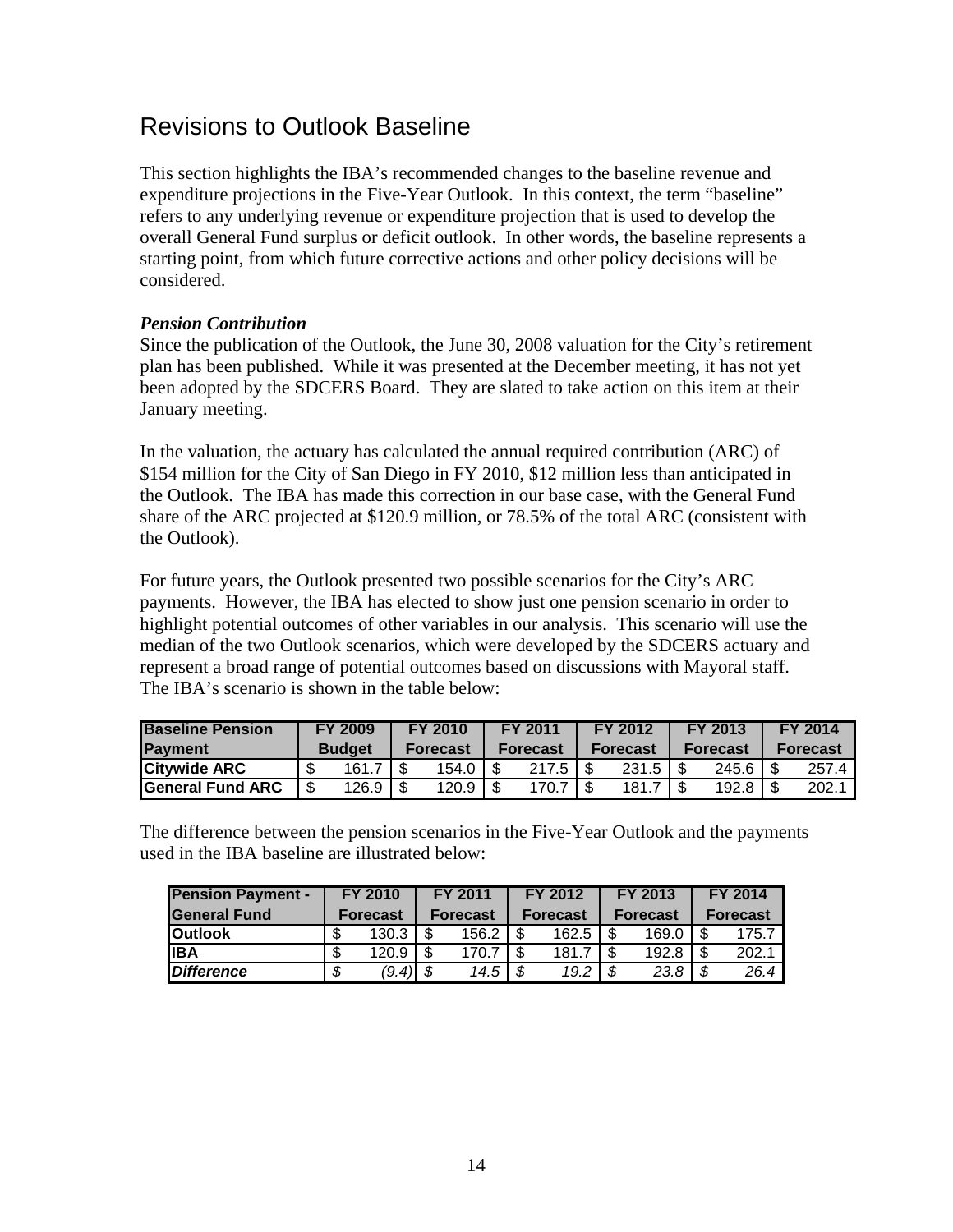#### *New Funding for ERP*

Included in the Outlook's committed expenditures for FY 2010 is \$4 million identified as a new requirement for the ERP system (also known as OneSD, the City's Enterprise Resource Planning comprehensive computer upgrade project). In reports to the City Council in January and April 2007, annual costs related to the purchase, implementation and financing for the ERP Core project were outlined through 2016. The January 2007 report stated that the ongoing fiscal requirements for the ERP system will be offset through the elimination of the legacy systems and through efficiencies that will be gained through business process reengineering and by adopting best practices, and both reports mentioned that costs had already been included in the Five-Year Outlook. Based on this, the justification for an additional \$4 million for FY 2010 is unclear and presumptuous.

The IBA opts to remove this new \$4 million requirement from the baseline scenario, as any increased funding needs for this project are a policy decision deserving City Council review and approval, which has not yet occurred and should not be assumed. Many changes have taken place over the past several months related to the ERP project, both in terms of City leadership and consultant support, which may result in delays to the project schedule and/or revisions to its scope. The City Council should be provided a comprehensive update on these issues, and fiscal impacts, including possible additional funding needs, should be presented.

| <b>New Funding For</b> |                 | <b>FY 2010</b> |          | <b>FY 2011</b> |                 | FY 2012 |                 | <b>FY 2013</b> | <b>FY 2014</b>  |
|------------------------|-----------------|----------------|----------|----------------|-----------------|---------|-----------------|----------------|-----------------|
| <b>IERP</b>            | <b>Forecast</b> |                | Forecast |                | <b>Forecast</b> |         | <b>Forecast</b> |                | <b>Forecast</b> |
| <b>Outlook</b>         | J               | 4.0            |          |                |                 |         |                 |                |                 |
| <b>IIBA</b>            |                 | -              |          | -              |                 |         |                 |                |                 |
| <b>Difference</b>      | \$              | (4.0)          | - \$     | -              | ۰D              |         |                 | -              | -               |

#### *Special Promotion/TOT Transfer*

The City of San Diego currently levies a transient occupancy tax (TOT) at a rate of 10.5 cents per dollar on the daily room rate charged by lodging facilities within the City. Of the 10.5 cent levy, 5.5 cents are deposited directly in the General Fund, and 5.0 cents are deposited in the TOT Fund and allocated via the Special Promotional Programs budget. Per the Municipal Code, of the 5 cents deposited in the TOT Fund, 4 cents are required to be used "solely for the purpose of promoting the City", while the remaining 1 cent may be used for discretionary purposes. Beginning in FY 2009, the full 1 cent of discretionary TOT has been transferred to the General Fund, and this approach has been assumed throughout the Five-Year Outlook.

Also in FY 2009, as part of the 4 cents required to be used for promotion, \$7.5 million was allocated to the General Fund for certain "promotion-related" expenditures, including street and facility maintenance, and park programs, and certain police services. As part of the baseline revenue projections, the Five-Year Outlook assumes that this \$7.5 million will continue to be allocated to the General Fund. Furthermore, the Outlook assumes that additional TOT funds will be allocated for other promotion-related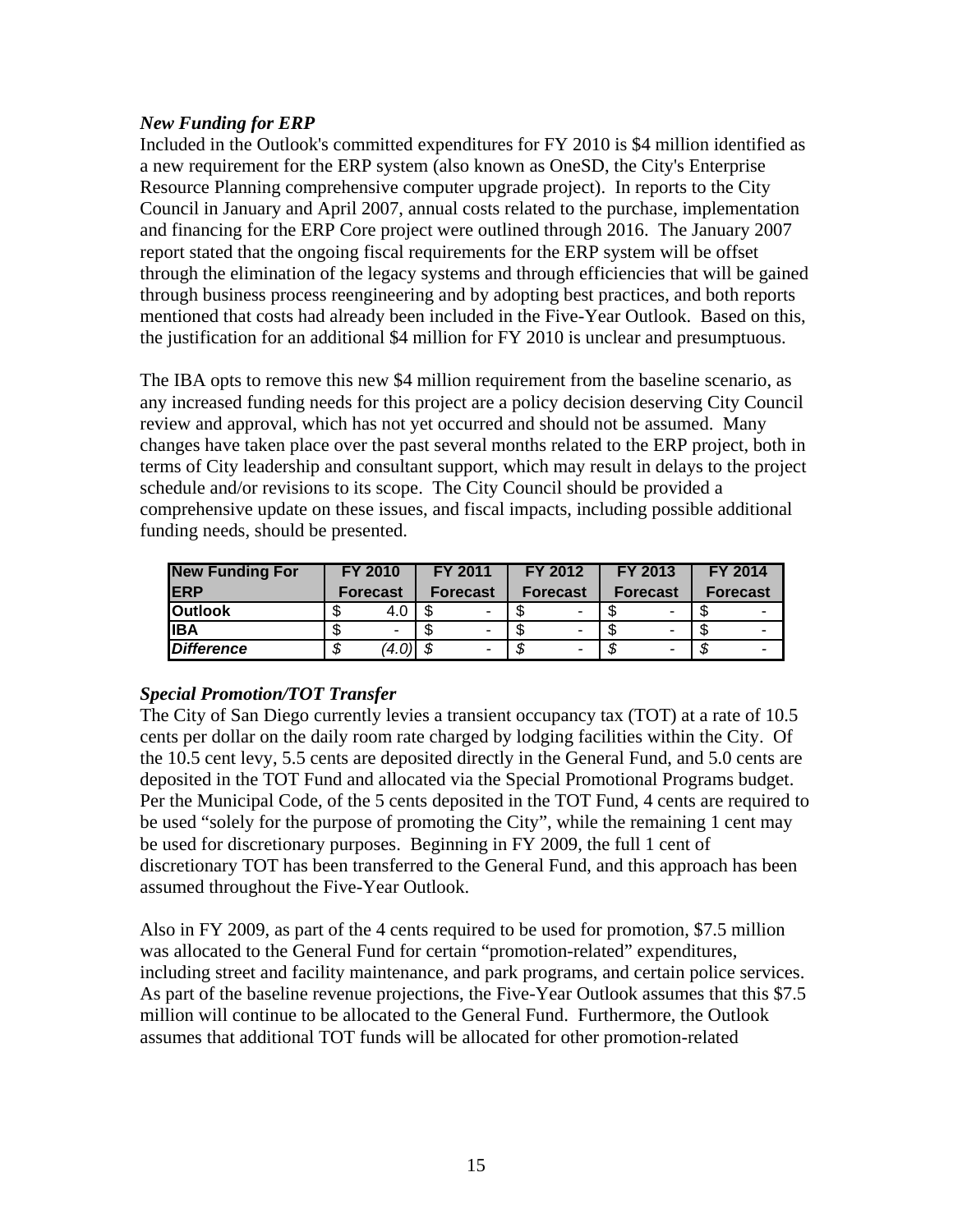expenditures in the General Fund as surplus TOT funding becomes available. While this measure has been identified as a potential corrective action, it is assumed in the baseline Outlook projections. All of the TOT transfers to the General Fund assumed in the Outlook are shown in table below.

| <b>5-Year Outlook TOT</b>     |                 | FY 2010 |      | <b>FY 2011</b>  |  | FY 2012         |  | FY 2013         |                 | <b>FY 2014</b> |
|-------------------------------|-----------------|---------|------|-----------------|--|-----------------|--|-----------------|-----------------|----------------|
| <b>Transfers/Allocations</b>  | <b>Forecast</b> |         |      | <b>Forecast</b> |  | <b>Forecast</b> |  | <b>Forecast</b> | <b>Forecast</b> |                |
| 1 Cent Discretionary          |                 | 15.3    |      | 16.1            |  |                 |  | 18.1            |                 | 19.2           |
| <b>Existing Promo-Related</b> | \$              | 7.5     | - \$ | 7.5             |  | 7.5             |  | 7.5             |                 | 7.5            |
| Add'l Promo-Related*          |                 |         | -\$  | 6.6             |  | 10.8            |  | 16.8            |                 | 20.4           |
| ITOTAL                        |                 | 23.8    | S    | 30.2            |  | 35.4            |  | 42.4            |                 | 47.1           |

*\* Identified in Outlook as a potential corrective action* 

While we support continuing to transfer the 1 cent of discretionary TOT to the General Fund, we feel that continuing to allocate TOT funding for General Fund promotionrelated expenditures, particularly at a sharply increasing rate, is a policy decision that should not be assumed in the baseline projections. This is reflected in the table below.

| <b>Total TOT Transfer</b> | <b>FY 2010</b>  |       |                 | FY 2011   |                 | FY 2012     | <b>FY 2013</b>  |                 | <b>FY 2014</b> |  |
|---------------------------|-----------------|-------|-----------------|-----------|-----------------|-------------|-----------------|-----------------|----------------|--|
| <b>Ito General Fund</b>   | <b>Forecast</b> |       | <b>Forecast</b> |           | <b>Forecast</b> |             | <b>Forecast</b> | <b>Forecast</b> |                |  |
| <b>IOutlook</b>           | \$.             | 23.8  |                 | 30.2      |                 | 35.4        | 42.4            |                 |                |  |
| <b>IIBA</b>               | \$              | 15.3  |                 | 16.1      |                 | 17.1        | 18.1            |                 | 19.2           |  |
| <b>Difference</b>         | S               | (8.5) |                 | 14.1<br>Л |                 | $(18.3)$ \$ | (24.3)          |                 | ا(9.'          |  |

While this will have the effect in increasing the baseline deficit, several options for the use of TOT promotion funds can still be considered as a corrective action. These options are discussed in greater detail in the Corrective Actions sections of this report.

#### *New Facilities*

The City has a multi-year Capital Improvement Program (CIP). As most capital projects span several years in order to plan, design, acquire property (when necessary) and construct, the CIP provides a preview of city facilities and improvements that are expected to be completed during the term of the Outlook. When complete, new city facilities often will require added resources for operations and maintenance. When additional resources are not available, the costs associated with new facilities often become a trade-off, requiring reduced service levels for existing facilities and/or programs.

Each year, City departments are asked to provide an estimate of operations and maintenance costs associated with new facilities to be completed. For the past two Outlooks, these estimates were included in the forecast to provide a realistic picture of known and expected costs on the horizon. In a change from past practice, these estimates were not included in the revised Outlook. The IBA reviewed departmental submittals and summarized the information about projected new facilities.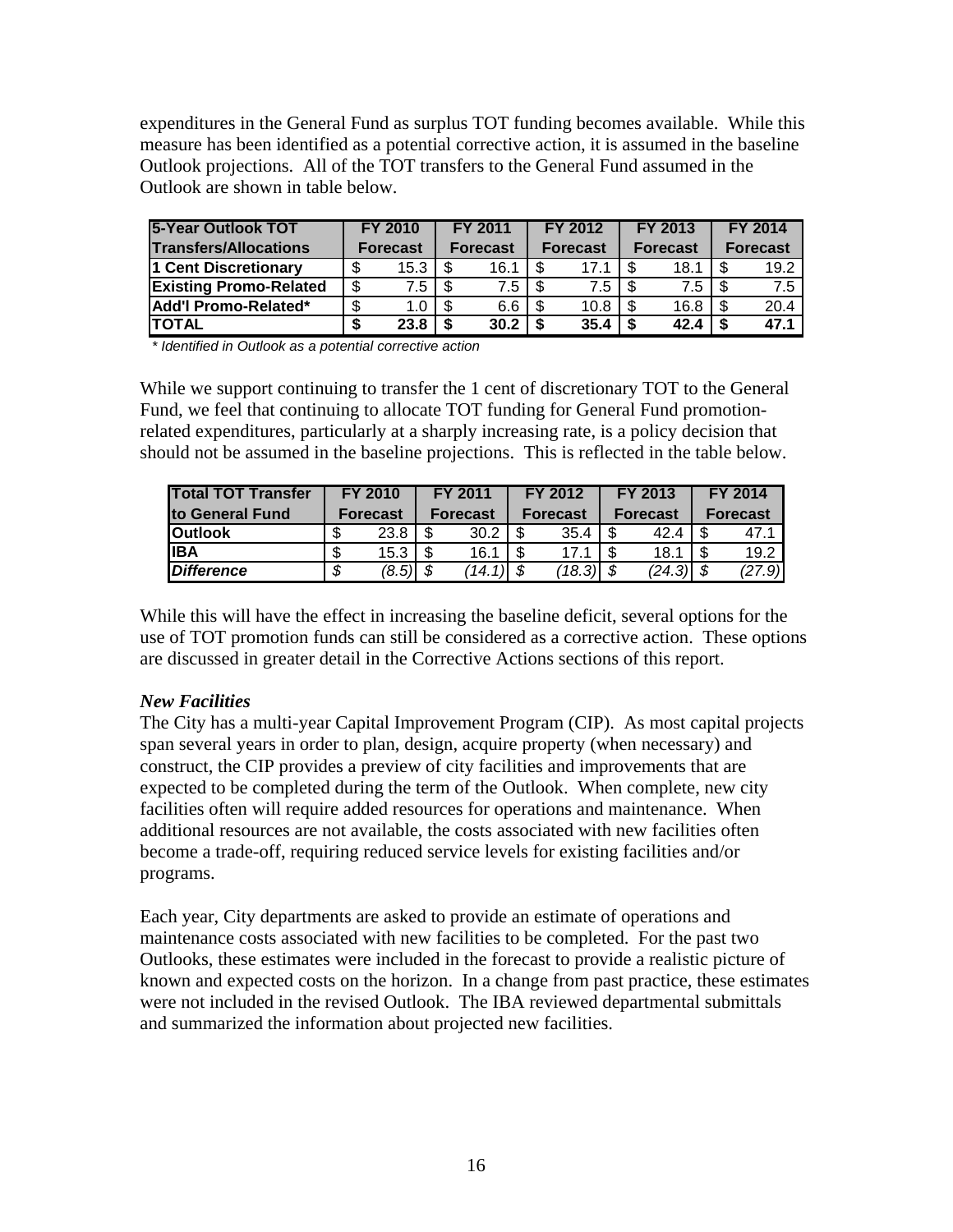Beginning in FY 2010, costs associated with new facilities could require over \$11.7 million, growing to \$40.5 million in FY 2014. Project schedules in later years are certainly subject to change, and estimates for future years are dependent on project funding availability, and City Council approvals that may be needed during this time. However, for FY 2010, projects are under construction with firm completion dates, resulting in known increased costs if the facilities open as currently planned. By including this information, the IBA does not necessarily recommend that all capital projects continue and operate as estimated or planned. The City Council may desire to more fully discuss the implications of planned projects, and the options to delay, cancel, or change the scope of projects to mitigate budgetary impacts. The table below summarizes annual costs associated with new facilities. A detailed description of these planned new facilities is provided in Attachment 1.

| <b>Departmental New</b> | <b>FY 2010</b> |                 | <b>FY 2011</b> |          | <b>FY 2012</b> |          |   | <b>FY 2013</b>  |  | <b>FY 2014</b>  |
|-------------------------|----------------|-----------------|----------------|----------|----------------|----------|---|-----------------|--|-----------------|
| <b>Facilities</b>       |                | <b>Forecast</b> |                | Forecast |                | Forecast |   | <b>Forecast</b> |  | <b>Forecast</b> |
| <b>IOutlook</b>         |                |                 |                |          |                |          |   |                 |  |                 |
| lIBA                    | ٨D             | 11.7            |                | 20.2     |                | 34.3     | S | 37.4            |  | 40.5            |
| <b>IDifference</b>      | σ              |                 | \$             | 20.2     | σ              | 34.3     | S | 37.4            |  | 40.5            |

#### *Salary Increases*

As discussed in the section on Salaries and Wages on page 6, the Five-Year Outlook maintains the assumption that no new salary increases will be given throughout the five year period. While the IBA does not believe that a baseline revision to account for potential future salary increases is appropriate or necessary, the outcome of labor negotiations in future years cannot be known with any certainty. Any new salary increases would impact baseline expenditure projections. As discussed in the Outlook, each 1% salary increase for classified employees is estimated to result in annual expenditure increases of approximately \$6.2 million.

#### *Summary of Revisions to Outlook Baseline*

The tables below summarize the IBA's adjustments to the Five-Year Outlook's baseline revenue and expenditure projections.

| <b>Baseline Revenue</b> | FY 2010  |         |                 | FY 2011 |          | FY 2012     |                 | FY 2013 |                 | <b>FY 2014</b> |
|-------------------------|----------|---------|-----------------|---------|----------|-------------|-----------------|---------|-----------------|----------------|
| <b>Projections</b>      | Forecast |         | <b>Forecast</b> |         | Forecast |             | <b>Forecast</b> |         | <b>Forecast</b> |                |
| <b>Outlook</b>          |          | 1.139.6 |                 | 1,166.8 |          | 1.200.8     |                 | 1.238.1 |                 | 1.275.0        |
| ITOT Transfer           |          | (8.5)   |                 | (14.1)  |          | $(18.3)$ \$ |                 | (24.3)  |                 | (27.9)         |
| <b>Revised Revenues</b> |          |         |                 | 1,152.7 |          | 1,182.5     |                 | 1.213.8 |                 | 1.247.1        |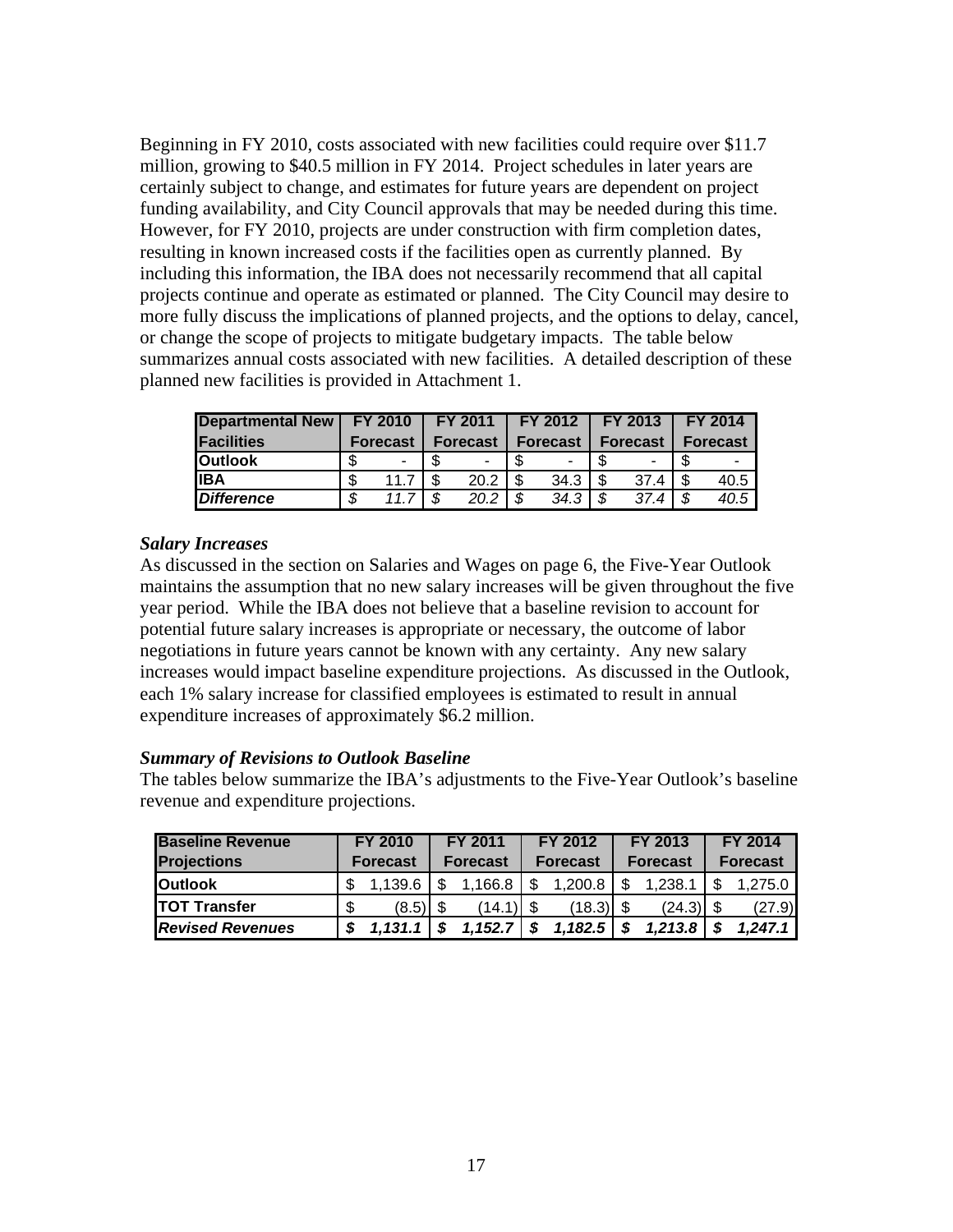| <b>Baseline Expenditure</b> | <b>FY 2010</b>  |      | FY 2011                  |      | FY 2012         |     | FY 2013         |     | <b>FY 2014</b>  |
|-----------------------------|-----------------|------|--------------------------|------|-----------------|-----|-----------------|-----|-----------------|
| <b>Projections</b>          | <b>Forecast</b> |      | <b>Forecast</b>          |      | <b>Forecast</b> |     | <b>Forecast</b> |     | <b>Forecast</b> |
| <b>Outlook</b>              | \$<br>1,183.5   |      | 1,235.1                  |      | 1,258.9         |     | 1,271.9         | S   | 1,295.6         |
| Pension                     | \$<br>(9.4)     | - \$ | 14.5                     | \$   | 19.2            | \$. | 23.8            | \$. | 26.4            |
| <b>ERP Maintenance</b>      | \$<br>(4.0)     | - \$ | $\overline{\phantom{a}}$ |      |                 | \$. |                 | \$  | ٠               |
| <b>New Facilities</b>       | \$<br>11.7      | S    | 20.2                     | - \$ | 34.3            |     | 37.4            | S   | 40.5            |
| Salary Increases*           | tbd             |      | tbd                      |      | tbd             |     | tbd             |     | tbd             |
| <b>Revised Expenditures</b> | 1.181.8         |      | 1,269.8                  |      | 1,312.4         |     | 1,333,1         |     | 1,362.5         |

|                           | FY 2010 |                 | FY 2011 |                 | FY 2012 |                 | <b>FY 2013</b>  | FY 2014         |
|---------------------------|---------|-----------------|---------|-----------------|---------|-----------------|-----------------|-----------------|
| <b>IPROJECTED DEFICIT</b> |         | <b>Forecast</b> |         | <b>Forecast</b> |         | <b>Forecast</b> | <b>Forecast</b> | <b>Forecast</b> |
| <b>IOutlook</b>           |         |                 |         | $(68.3)$ \$     |         | $(58.1)$ \$     | $(33.8)$ \$     | (20.6)          |
| <b>IBA Revised</b>        |         | $(50.7)$ \$     |         | $(117.1)$ \$    |         | $(129.9)$ \$    | (119.3)         | (115.4)         |

*\* Each 1% salary increase for classified employees is equivalent to \$6.2 million* 

As these tables show, the IBA adjustments increase the projected deficits significantly in all years of the Outlook. However, we believe that these adjustments present a more accurate and consistent baseline against which budget balancing decisions must be made.

### Corrective Actions

This section presents a number of potential corrective actions that may be considered as part of a comprehensive plan to address the projected future budget deficits. In general, the actions discussed in this section represent options that are commonly used by other cities, that may provide significant budgetary relief, and/or that may be quickly implemented. However, we wish to emphasize that while we have attempted to identify a broad range of potential actions, this section is not intended to be exhaustive or allinclusive. Finally, it should be noted that all of these potential corrective actions may require further financial and legal analysis prior to implementation.

#### *Service Reductions/Freeze New Facilities*

In the Budget Balancing Scenarios shown in the next section, service reductions remain a necessary option in addressing the projected shortfalls, although they can be minimized significantly by carrying out a variety of other corrective actions. It is also important to note that all service reductions made in prior years remain throughout the entire period of the Outlook. Per the Outlook, the City will not be in a position to restore any prior service level cuts and will need to make further reductions in order to achieve a balanced budget. The Budget and Finance Committee has scheduled a series of community forums for the month of February to solicit input from residents on City services and priorities in advance of the FY 2010 budget process. Attachment II presents a preliminary listing of key City services that will be discussed and prioritized at these forums.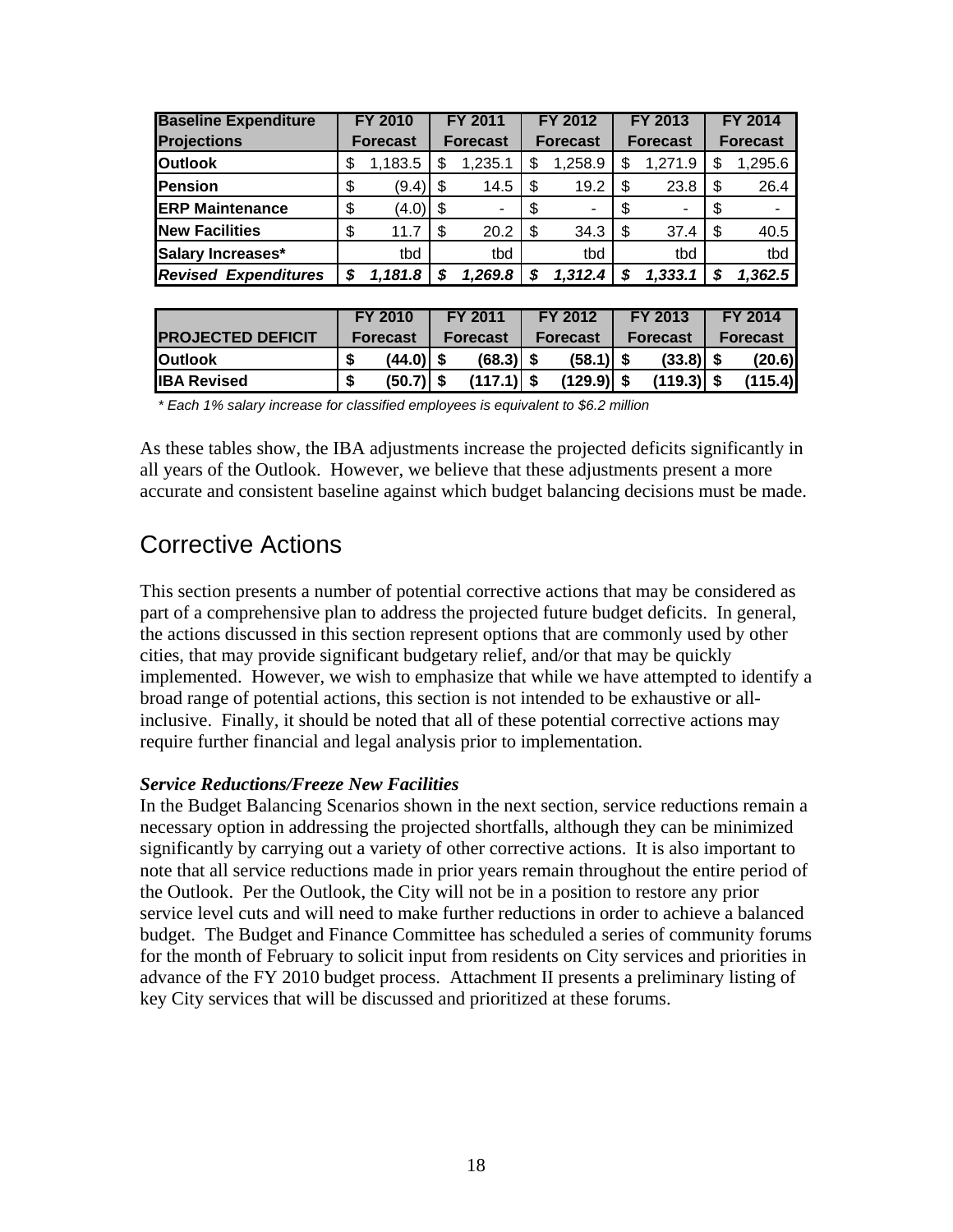Before reducing current services, serious consideration should be given to whether it serves the community to continue to open new facilities at the same time that we are cutting existing services, an issue that we have raised in the past three budget cycles. As we indicated in the "New Facilities" section of this report, new park and recreation, fire and library facilities scheduled to come on line in FY 2010 add \$11.7 million in new operating costs to the projected deficit. This number grows to \$40 million over the Outlook period based on new projects currently in the planning stages, the capital costs of which are expected to be provided through donations, redevelopment funding, Developer Impact Fees, or Facilities Benefit Assessments. Options presented in this report include halting the construction of facilities just begun or those not started, as well as not staffing facilities which are complete or nearly complete. Consideration for changing construction and/or opening schedules of new facilities should be reviewed in conjunction with a comprehensive facility plan which the IBA recommended and the City Council requested be developed at the time of the FY 2009 first quarter financial report and budget amendments.

In a break from past practice, the projected costs for new facilities were not included in the Five-Year Outlook. To be consistent with prior versions of the Outlook, and to provide a more complete picture of future costs, we have incorporated these costs in to our baseline revisions. A policy decision to not open any new facilities over the period of the Outlook would result in the operating cost savings shown in the table below. For every new facility that moves forward, either reductions to existing services will need to take place or additional revenue will need to be raised.

| <b>Potential</b>         |     |                   | FY 2010   FY 2011   FY 2012   FY 2013   FY 2014 |  |             |                 |  |          |
|--------------------------|-----|-------------------|-------------------------------------------------|--|-------------|-----------------|--|----------|
| <b>Corrective Action</b> |     | <b>Forecast</b> I | Forecast I                                      |  | Forecast l  | <b>Forecast</b> |  | Forecast |
| <b>IFreeze Planned</b>   |     |                   |                                                 |  |             |                 |  |          |
| <b>New Facilities</b>    | \$. | 11.7              | 20.2                                            |  | $34.3$   \$ | 37 <sub>4</sub> |  | 40.5     |

#### *Managed Competition*

On November 7, 2006 San Diego voters approved Proposition C, which amended the City Charter to allow the contracting out of non-Public Safety services typically provided by Civil Service employees utilizing a "managed competition" method, which allows public employees to compete with the private sector to provide a given City service. On January 9, 2007 the City Council approved the Implementation Ordinance establishing the guidelines by which managed competition would be implemented and executed. The Mayor established an ambitious timeframe with the goal of issuing the first Request for Proposal for a managed competition process by summer 2007.

Since then Managed Competition efforts have been delayed by numerous issues and obstacles including a recent Public Employee Relations Board (PERB) ruling that the Managed Competition Guide, which had taken over a year to complete, must be met and conferred on with the City's unions. That process is currently underway, and it is uncertain when the managed competition process will be able to move forward.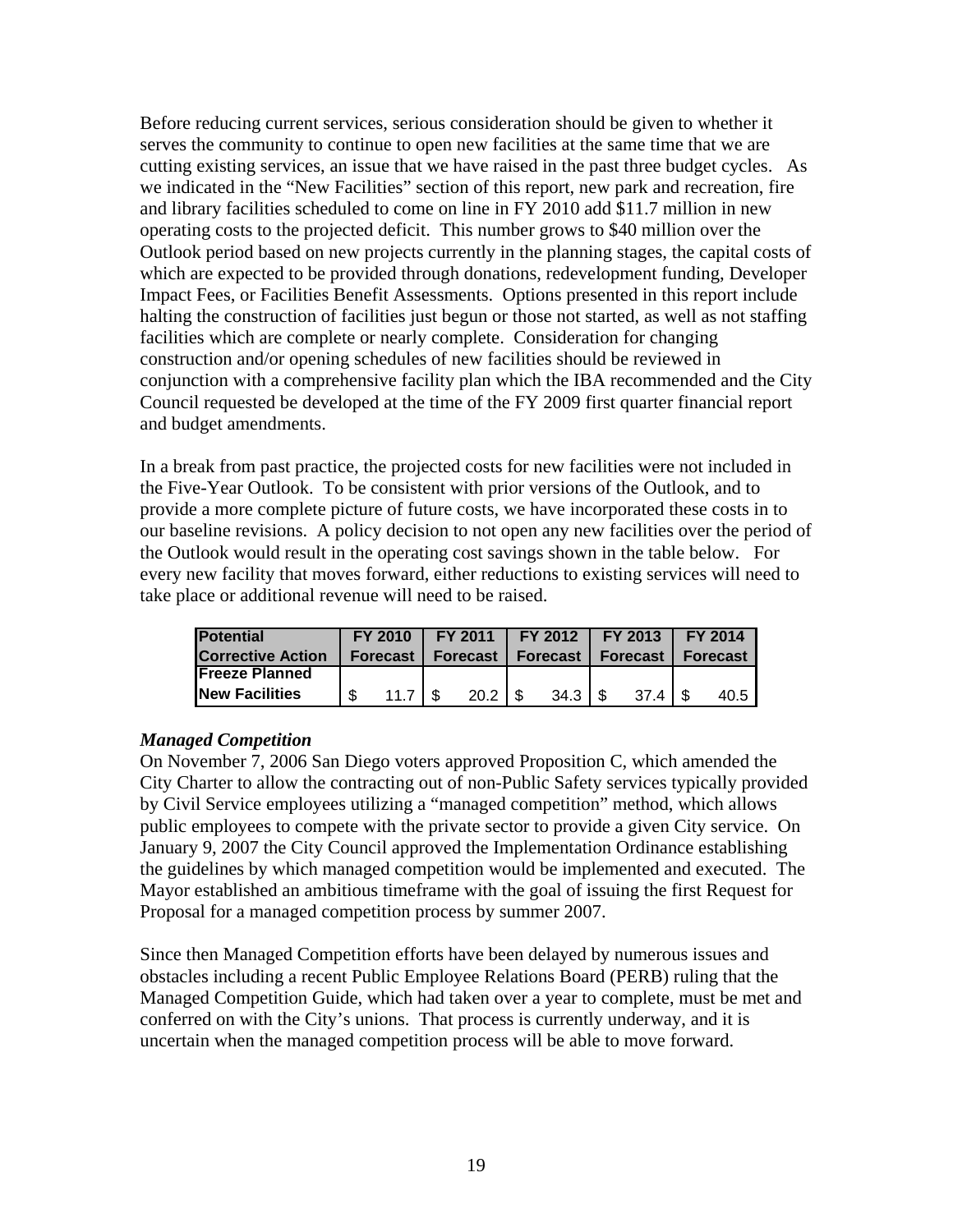Managed competition has been shown to be cost effective in certain service areas such as residential trash collection when guided by clear procedures and operating principles as well as strong monitoring and oversight. Cities such as Charlotte, Indianapolis and Phoenix have had long running programs and have experienced success with managed competition through the realization of cost savings and operating efficiencies, including City employees successfully competing for the service.

#### *Employee Suggestions*

In the Fall the Mayor called for City employees to submit ideas they had for addressing the City's budget challenges. Almost 400 employee suggestions were submitted for trimming department budgets or generating new revenues. City departments are currently in the process of analyzing these suggestions for their feasibility, potential for cost savings /revenue generation, and possible incorporation into the FY 2010 budget. The City Council may want to request that the Mayor share the original employee submissions to learn what City employees are thinking and to assist in generating other budget balancing ideas.

#### *User Fee Increases*

In IBA Repor[t 08-20](http://www.sandiego.gov/iba/pdf/08_20.pdf) "Need for Comprehensive Annual User Fee Review Process As Part of the Annual Budget" presented to the Budget and Finance Committee in February 2008, we discussed the need for the City to:

- Identify the full cost of service for activities that charge users fees
- Determine current cost recovery rates for these activities
- Develop "target" cost recovery policies
- Propose recommendations to Council for achieving these targets

In an April 15, 2008 memorandum to the Chair of the Budget and Finance Committee, the Mayor indicated that "a policy on cost-recovery for City fees will be developed and presented to the Budget and Finance Committee and City Council by the fall of 2008." In June 2008 the City Auditor completed a "User Fee Study: Best Practices, Methodologies and Guidelines" to provide Financial Management with best practices to facilitate efforts here in our City. Financial Management initiated a user fee review this summer which remains underway. No recommendations for user fee increases were included in the Mayor's Outlook although it was noted that "a policy would be coming to Council in January 2009 and upon its adoption, current user fees would be updated for Consumer Price Index (CPI) as well as cost recovery."

An estimated range of \$2.0 million to \$5.0 million in new revenues for the CPI alone was presented in the Outlook, however, no revenue increase was included in the corrective actions. The IBA Corrective Action has assumed a conservative \$2.0 million revenue increase for FY 2010, increasing by 5% each year thereafter as shown in the table below. This represents an inflationary increase only and does not begin to address the issue of full cost recovery which is expected to be determined as part of the user fee study.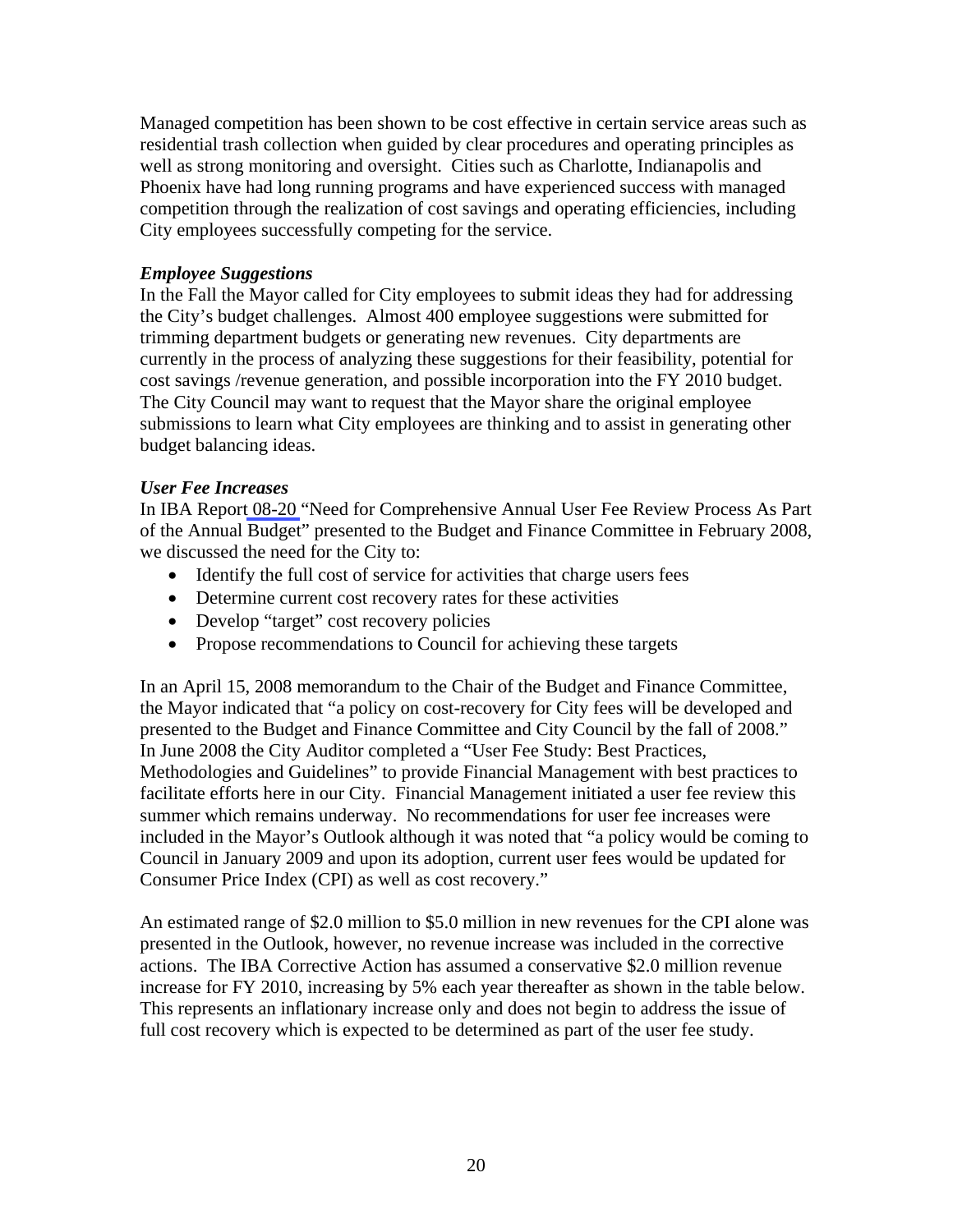| <b>Potential Corrective</b> | <b>FY 2010</b>  |            | FY 2011    |  | <b>FY 2012</b> |  | FY 2013     | FY 2014         |     |  |
|-----------------------------|-----------------|------------|------------|--|----------------|--|-------------|-----------------|-----|--|
| <b>Action</b>               | <b>Forecast</b> |            | Forecast I |  | Forecast       |  | Forecast I  | <b>Forecast</b> |     |  |
| User Fees                   |                 | $2.0$   \$ |            |  | $2.2$ S        |  | $2.3$ I $$$ |                 | 2.4 |  |

#### *Mandatory Furlough*

Although not considered a long term solution for the City's structural budget deficit, a mandatory furlough could be considered to help close the anticipated General Fund budget deficit for FY 2010 and longer if needed. A furlough is a common strategy used by cities and states across the country due to its potential for significant savings. The implementation of a mandatory furlough would require meeting and conferring with the City's labor unions.

The following chart includes the possible savings options related to a mandatory one week or one day per month furlough. This information is based on actual expenditure activity and assumes that 75% of fringe benefits remain a fixed cost due to the Annual Required Contribution to the Retirement System and Retiree Health costs. The anticipated savings includes a reduction of \$1.1 million that is related to General Fund employees already participating in the City's Voluntary Furlough Program in Fiscal Year 2009. The Five-Year Financial Outlook anticipates that the \$1.1 million in savings from the Voluntary Furlough Program will continue in Fiscal Year 2010.

| <b>Mandatory Furlough Impacted</b><br><b>Departments</b>                          | <b>One Week</b><br>(40 hours) | <b>One Day per</b><br><b>Month</b><br>(96 hours) |
|-----------------------------------------------------------------------------------|-------------------------------|--------------------------------------------------|
| All General Fund Departments                                                      | \$10.4 million                | \$24.9 million                                   |
| All GF (Police & Fire Exempt)                                                     | \$3.0 million                 | \$7.3 million                                    |
| All GF (Police, Fire, City<br>Attorney, NCC, Refuse<br>Collection, Street Exempt) | \$2.0 million                 | \$4.9 million*                                   |
| <b>Estimated Percent Employee</b><br><b>Salary Reduction</b>                      | 1.92%                         | 4.60%                                            |

*\* This option is reflected in the Budget Balancing Scenarios* 

It is important to note that the estimated savings from a mandatory furlough could be less if additional staff reductions are made to balance the FY 2010 budget. In addition, the City's Labor Relations department has indicated that requiring unclassified employees to take a mandatory furlough could violate the Fair Labor Standards Act (FLSA). However, the City's unclassified employees could be required to take a salary reduction equal to that of the Classified personnel as a result of the furlough.

If the City of San Diego decided to implement a mandatory furlough for FY 2010, we would join many cities from across the nation that have implemented some form of a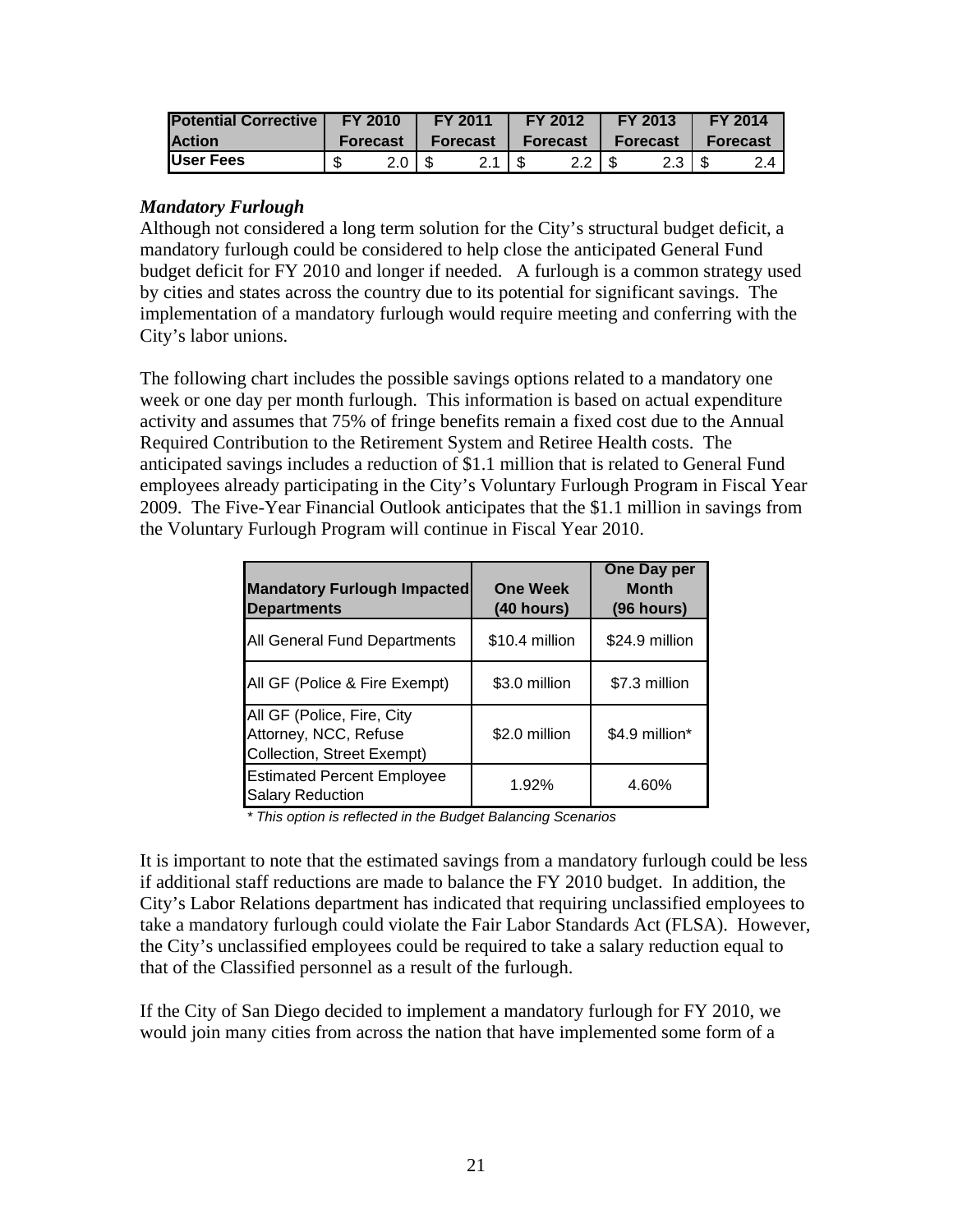furlough in the last year. These cities include Sacramento, Chicago, Oakland, and Louisville. Jurisdictions that are currently considering a mandatory furlough include the cities of Denver and San Francisco, and the states of California and Maryland.

Although a mandatory furlough is a short term solution, the savings and operational impacts from the furlough could be analyzed over the fiscal year to determine if any long- term savings could result from a permanent change in operational hours or increased efficiencies. For example, the State of Utah is currently testing a four day work schedule that has resulted in savings and increased efficiencies. A December 2008 Governing Magazine article on alternative work schedules included the following initial results from Utah's four day work schedule:

"The state already is seeing big results. Energy consumption is down, on track to meet Utah's prediction of \$3 million in saving over the first year. Employee sick leave is down, now that workers have a built-in day for doctor appointments and other necessary errands. Absenteeism is down 6 percent from a year ago, which could translate into \$13 million annually in productivity savings."

Other possible savings that could be achieved through a modified work week include fewer security and maintenance issues, and a reduction of information technology service calls. The table below shows the potential savings if a mandatory furlough is imposed over a two-year period.

| <b>Potential</b>          | <b>FY 2010</b>  | FY 2011         | FY 2012         | FY 2013         | <b>FY 2014</b>  |
|---------------------------|-----------------|-----------------|-----------------|-----------------|-----------------|
| <b>Corrective Action</b>  | <b>Forecast</b> | <b>Forecast</b> | <b>Forecast</b> | <b>Forecast</b> | <b>Forecast</b> |
| <b>Mandatory Furlough</b> |                 |                 |                 |                 |                 |
| $(1$ day per month)*      | 4.9 I           | 4.9             | $\sim$          | -               | -               |

*\* Police, Fire, City Attorney, NCC, Refuse Collection and Street Division exempt* 

#### *Consolidation of Debt Stabilization Reserves*

The City has a longstanding internal practice to set aside funds or reserves for leaserevenue financings which are to be repaid by the General Fund (TOT). These set-aside funds are referred to as internal stabilization funds. The set-aside practice is equal to onehalf of the annual debt service requirement on these financings. Approximately \$17.8 million was set aside in FY 2009 and it is estimated that \$15.7 million will be set aside in FY 2010. Funds are discretionarily budgeted annually and provide the General Fund a cushion in the event that TOT receipts are lower than expected. This practice currently applies to six outstanding City financings:

- Convention Center Expansion
- Petco Park Bonds
- Balboa Park/Mission Bay Improvements (1996A, 1996B, 2003)
- Old Town Trolley Extension
- Bayside Trolley Extension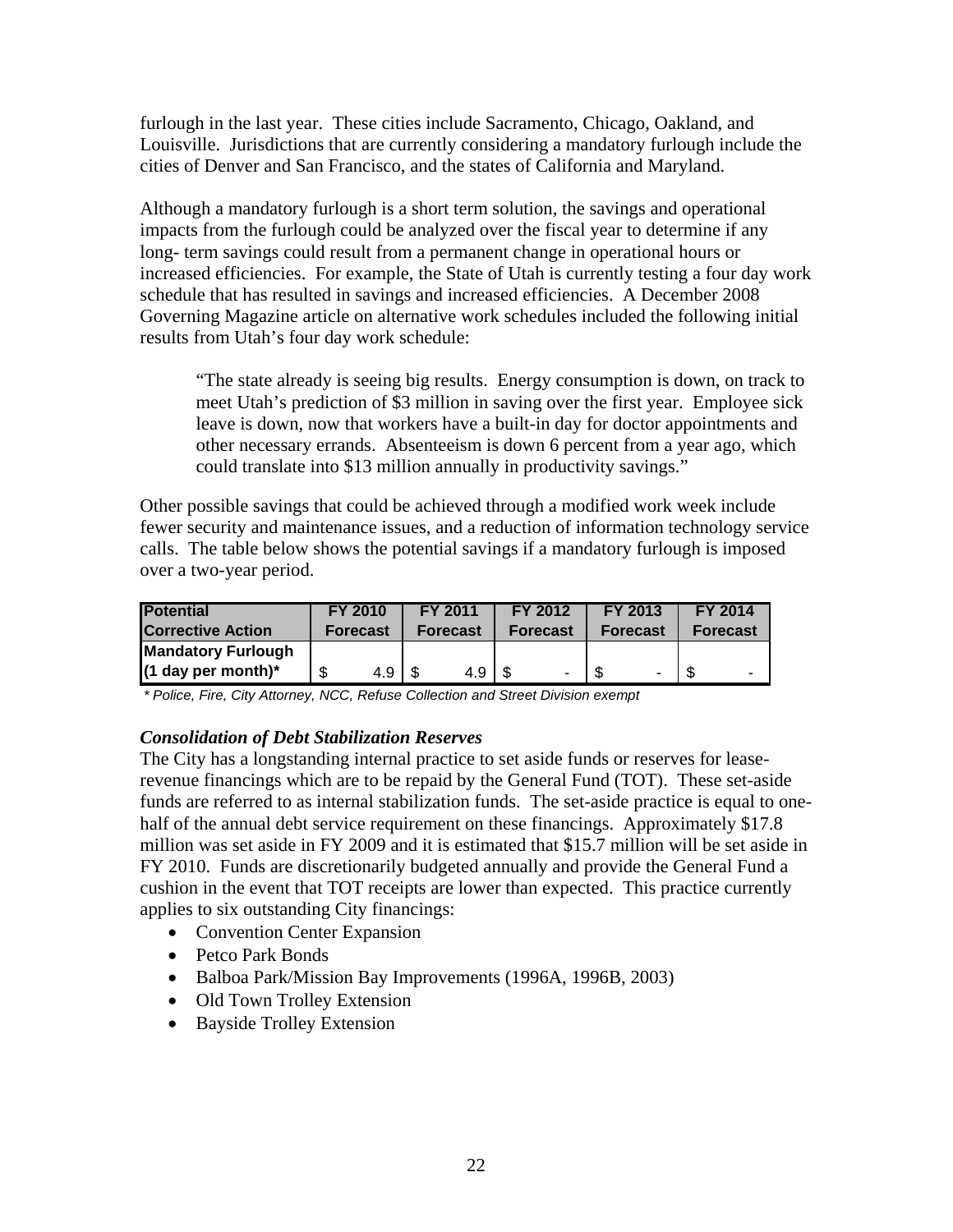Funding is appropriated annually for debt service payments on the TOT-backed leaserevenue financings. As with all City financings, the City is required to establish a debt service reserve fund (generally sized to equal maximum annual debt service). In the event that the City did not, or could not, make the annual appropriation for debt service, bondholders are assured that a debt service reserve fund has been established to cover a year of debt service. However, the City's internal stabilization funds are in addition to the debt service reserve fund. The City's internal stabilization funds are not pledged to repay the debt.

There are no bond documents requiring or referencing the City's practice to set aside internal stabilization reserves. The City does make the rating agencies aware of our internal fund set-aside practice for these lease-revenue financings. Rating agencies generally view this as a conservative and favorable practice; however, they understand that these are discretionary City funds that provide some insulation for TOT shortfalls without any requirement for debt service repayment.

These set-aside funds are not discussed or contemplated in the City's Reserve Policy, nor are they counted toward the City's reserve target of 6.5% for FY 2009. As a potential corrective action, these internal stabilization funds could be used to accelerate the policy objective of an 8% reserve for the City's General Fund. The City's Reserve Policy calls for General Fund reserves to grow from 6.5% in FY 2009 to 8% in FY 2012. The Outlook includes funding to meet the increasing reserve requirement each year and achieves the 8% goal by FY 2012, based on projected General Fund revenue.

Consolidating internal stabilization funds into the City's General Fund reserve would 1) bring the City's General Fund reserve to approximately 8% beginning in FY 2010 and 2) allow the City to save \$17.8 million of planned contributions to the General Fund reserve from FY 2010 through FY 2012 as noted in the tables below.

| <b>FY09 Estimated GF Reserve</b>   | 74.6 |
|------------------------------------|------|
| Internal Stabilization Funds (ISF) | 17.8 |
| <b>Consolidated Reserves</b>       | 92.4 |

| <b>Consolidate ISF into</b>  | FY 2010 |                 |     | FY 2011         |      | FY 2012         |  | FY 2013         |  | FY 2014         |
|------------------------------|---------|-----------------|-----|-----------------|------|-----------------|--|-----------------|--|-----------------|
| <b>General Fund Reserves</b> |         | <b>Forecast</b> |     | <b>Forecast</b> |      | <b>Forecast</b> |  | <b>Forecast</b> |  | <b>Forecast</b> |
| <b>Outlook GF Revenue</b>    |         | 1,139.6         | \$  | 1.166.8         |      | 1,200.8         |  | 1,238.1         |  | 1,275.0         |
| <b>Reserve Including ISF</b> | \$      | 92.4            | \$. | 92.4            | - \$ | 96.1            |  | 99.1            |  | 102.0           |
| <b>Baseline Percentage</b>   |         | 8.1%            |     | 7.9%            |      | 8.0%            |  | 8.0%            |  | 8.0%            |
| <b>Required Contribution</b> |         | ۰               |     | $\blacksquare$  |      | 3.7             |  | 3.0             |  | 2.9             |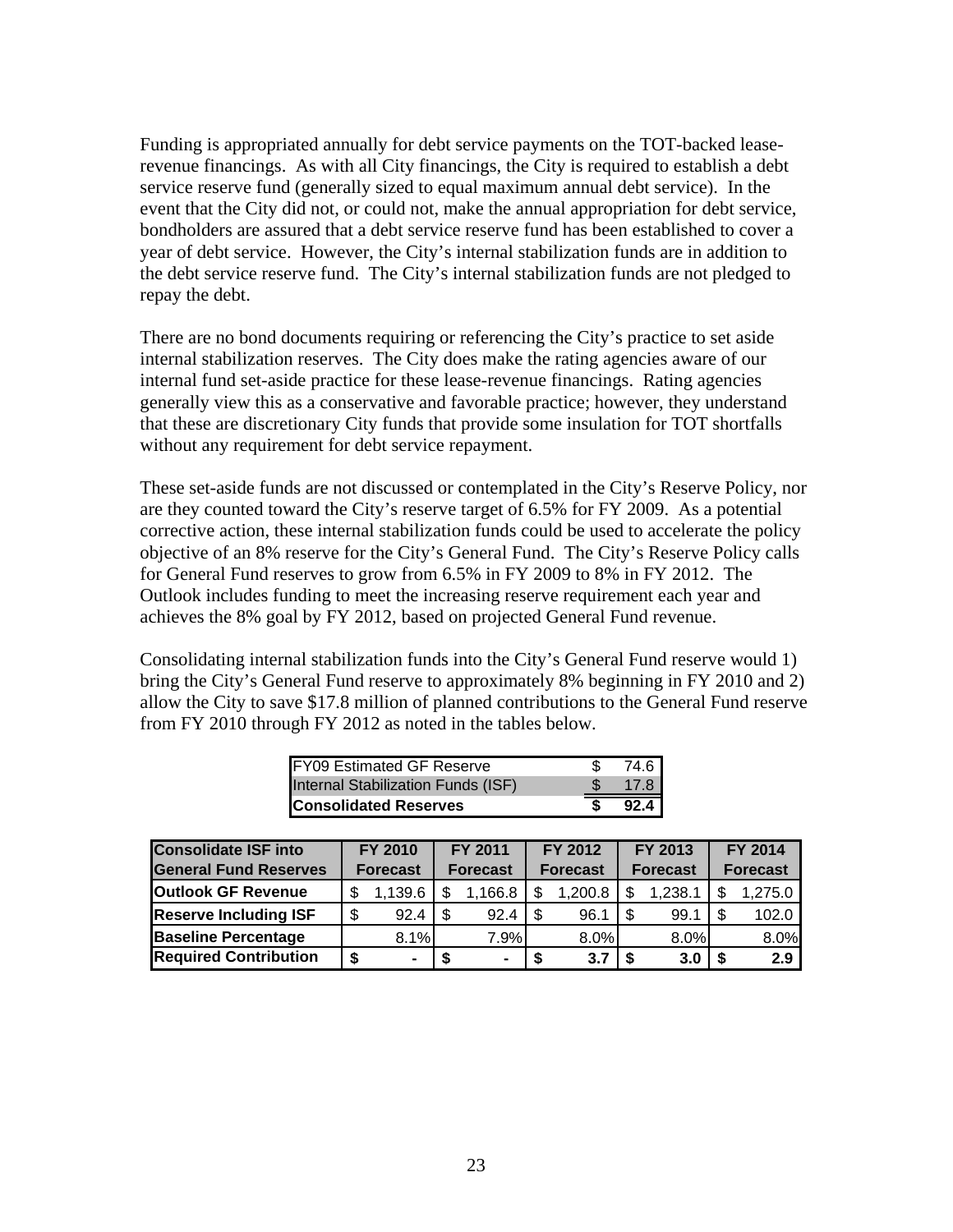| <b>Corrective Action -</b>   | <b>FY 2010</b> |                          | FY 2011 |                 | FY 2012         |     | FY 2013         |     |                 | <b>FY 2014</b>   |
|------------------------------|----------------|--------------------------|---------|-----------------|-----------------|-----|-----------------|-----|-----------------|------------------|
| <b>Reserve Contributions</b> |                | <b>Forecast</b>          |         | <b>Forecast</b> | <b>Forecast</b> |     | <b>Forecast</b> |     | <b>Forecast</b> |                  |
| <b>Outlook Contribution</b>  |                | 5.2                      |         |                 |                 | 8.6 |                 | 3.0 |                 | 3.0 <sub>2</sub> |
| <b>Contribution w/ISF</b>    |                | $\overline{\phantom{0}}$ |         |                 |                 | 3.7 |                 | 3.0 |                 | 3.0              |
| <b>General Fund Savings</b>  |                | 5.2                      |         |                 |                 | 4.9 |                 |     |                 | $\blacksquare$   |

It should be noted that total General Fund reserves, upon which the reserve percentage is calculated, include the Emergency Reserve, the Appropriated Reserve, and the Unappropriated Reserve.

#### *Redevelopment Agency Revenue – Petco Park Debt Service*

The FY 2009 Budget included \$7.5 million in revenue from the Redevelopment Agency to support the \$11.3 million annual debt service payment on the Petco Park bonds. The Outlook projects the current \$7.5 million funding level to continue through FY 2012 and then increase to \$10.0 million for FY 2013-2014.

The IBA had previously expressed questions on the mechanism and timing of this payment. Multiple scenarios were being explored, including whether this would be a repayment of outstanding loans by the Centre City project area or whether the Agency would make findings to mitigate the City's financial constraints and provide funding for the debt service.

On January 7, 2009 the Budget/Finance and Administration Committee of CCDC approved multiple actions impacting this item, including:

- Amending the Ballpark Cooperation Agreement and make certain findings relating to additional payments by the Agency to the City associated with debt service on bonds used to finance Petco Park. Payments of \$11.3 annually would be made over a five-year period, beginning in FY 2009 through FY 2013.
- Approving a repayment agreement for the Centre City Redevelopment Project Area. Currently, the project area owes the City \$116.3 million, primarily in Community Development Block Grant (CDBG) funds. The repayment agreement identifies annual payments of \$10 million to commence in FY 2014 and continue for the first five years; increasing to \$15 million in FY 2019; \$20 million in FY 2020; and the final payment of \$31.3 million in FY 2021.

Upon approval by the Agency and the City Council, these actions will differ from the scenario in the Outlook as illustrated below:

| <b>Redevelopment</b>     | <b>FY 2009</b> |  |      |  |       |  | FY 2010   FY 2011   FY 2012   FY 2013   FY 2014 |  |                  |  |        |                                                      |  |  |  |
|--------------------------|----------------|--|------|--|-------|--|-------------------------------------------------|--|------------------|--|--------|------------------------------------------------------|--|--|--|
| <b>Debt Svc. Payment</b> | <b>Budget</b>  |  |      |  |       |  |                                                 |  |                  |  |        | Forecast   Forecast   Forecast   Forecast   Forecast |  |  |  |
| <b>IOutlook</b>          | 7.5            |  | 7.5. |  | 7.5 I |  | 7.5                                             |  | 10.0             |  | 10.0   |                                                      |  |  |  |
| <b>IIBA</b>              | \$<br>11.3     |  | 11.3 |  | 11.3  |  | 11.3                                            |  | 11.3             |  |        |                                                      |  |  |  |
| <b>IDifference</b>       | \$<br>3.8      |  | 3.8  |  | 3.8   |  | 3.8                                             |  | 1.3 <sup>1</sup> |  | (10.0) |                                                      |  |  |  |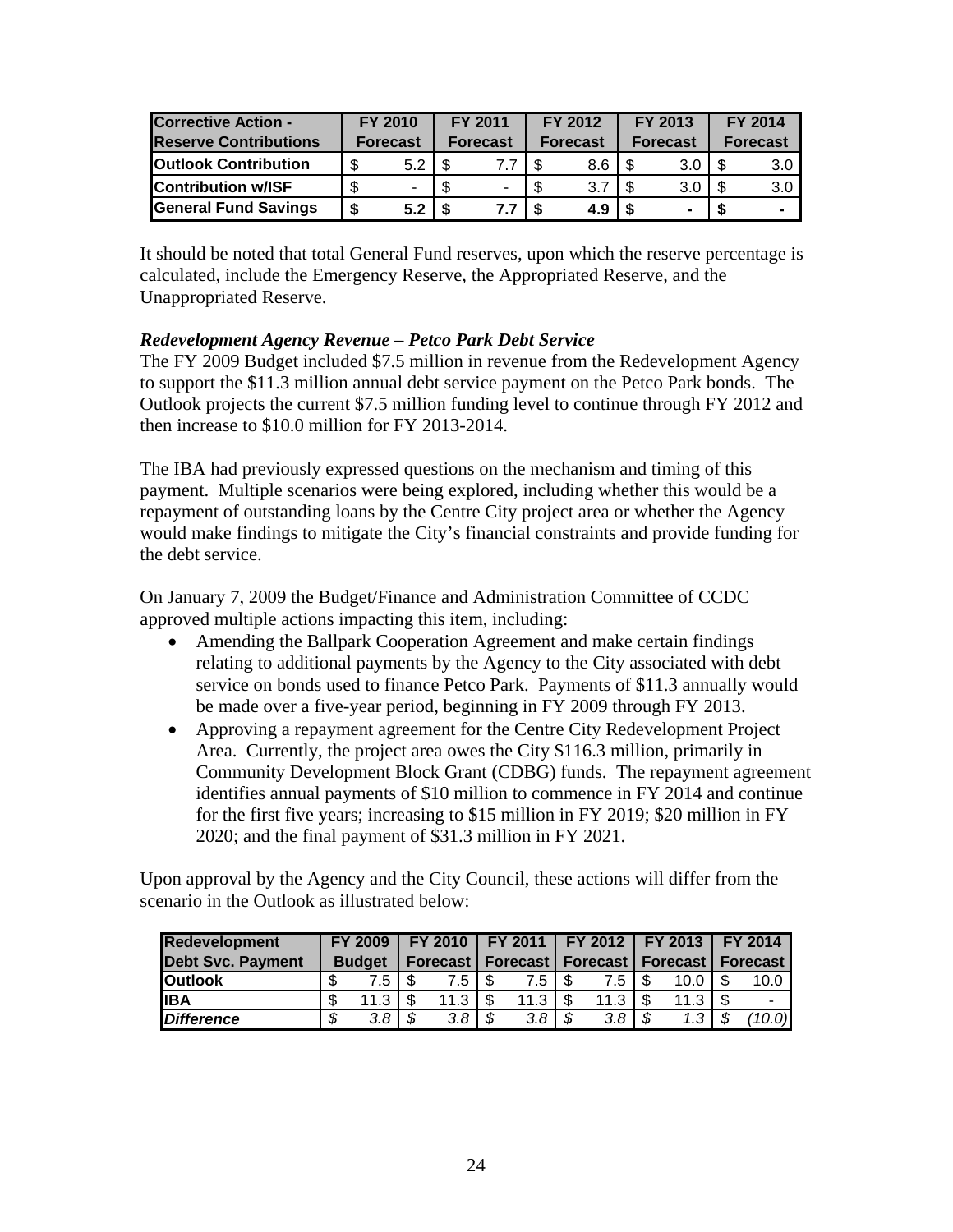Although the repayment of outstanding loans is scheduled to commence in FY 2014, these funds are restricted to CDBG eligible expenses and thus can not be used to pay the Petco Park Debt Service.

#### *Transient Occupancy Tax Reallocation*

As discussed in the section on Special Promotional Programs on page 15, the Municipal Code requires that 4 cents of the City's 10.5 cent TOT levy be used "solely for the purpose of promoting the City." In the FY 2009 Budget, this was equivalent to approximately \$65.9 million. Of that amount, \$7.5 million was used to fund "promotionrelated" expenditures within the General Fund. As discussed in the aforementioned section, we feel that these General Fund "promotion-related" allocations should not be assumed in the baseline forecast until a broader policy decision regarding the use of TOT revenue is made. As a potential corrective action, there are two general options:

Option 1: Amend the Municipal Code and Council Policy 100-03 to more clearly define the term "promotion". This definition could include current and/or future General Fund expenditures that have a nexus with promotion and tourism, such as beach and park maintenance, lifeguard and police services, etc.

Option 2: Amend the Municipal Code and Council Policy 100-03 to reduce the amount of TOT that is required to be used for the purpose of promoting the City.

The table below shows the maximum potential benefit to the General Fund under either option, given existing TOT allocations and commitments. It should be noted that this assumes no new or additional allocations are made, such as for Arts & Culture.

| <b>Potential Corrective   FY 2010</b> |    |                                | $\mathsf{FY}$ 2011                                       |  | $\sqrt{2012}$    |  | FY 2013             |  | $\mathsf{FY}$ 2014 |  |
|---------------------------------------|----|--------------------------------|----------------------------------------------------------|--|------------------|--|---------------------|--|--------------------|--|
| <b>Action</b>                         |    | Forecast   Forecast   Forecast |                                                          |  |                  |  | Forecast   Forecast |  |                    |  |
| <b>TOT Reallocation</b>               | 'S | $9.2$ S                        | $11.8$ $\overline{\phantom{1}}$ $\overline{\phantom{1}}$ |  | $18.6$ $\mid$ \$ |  | $22.1$ S            |  | $18.3$ .           |  |

#### *Lease City Box Suites*

The Mayor issued a memo to the Council on January 12, 2009 indicating that in preparation for the FY 2010 budget he plans to bring forward options to maximize revenues including the potential sale or lease of the City's stadium guest boxes. This is a revenue generating option that the Mayor considered but did not propose as part of the FY 2009 first-quarter budget adjustments. Preliminary estimates show that this action could generate \$500,000 annually to the General Fund.

#### *Sales Tax Increase*

The City may impose a sales tax increase, subject to voter approval. State Senate Bill 566 (2003), outlines the following requirements:

- The tax must be imposed at a rate of  $0.25\%$ , or a multiple thereof,
- The governing body must approve proposing the tax by a  $2/3$  majority,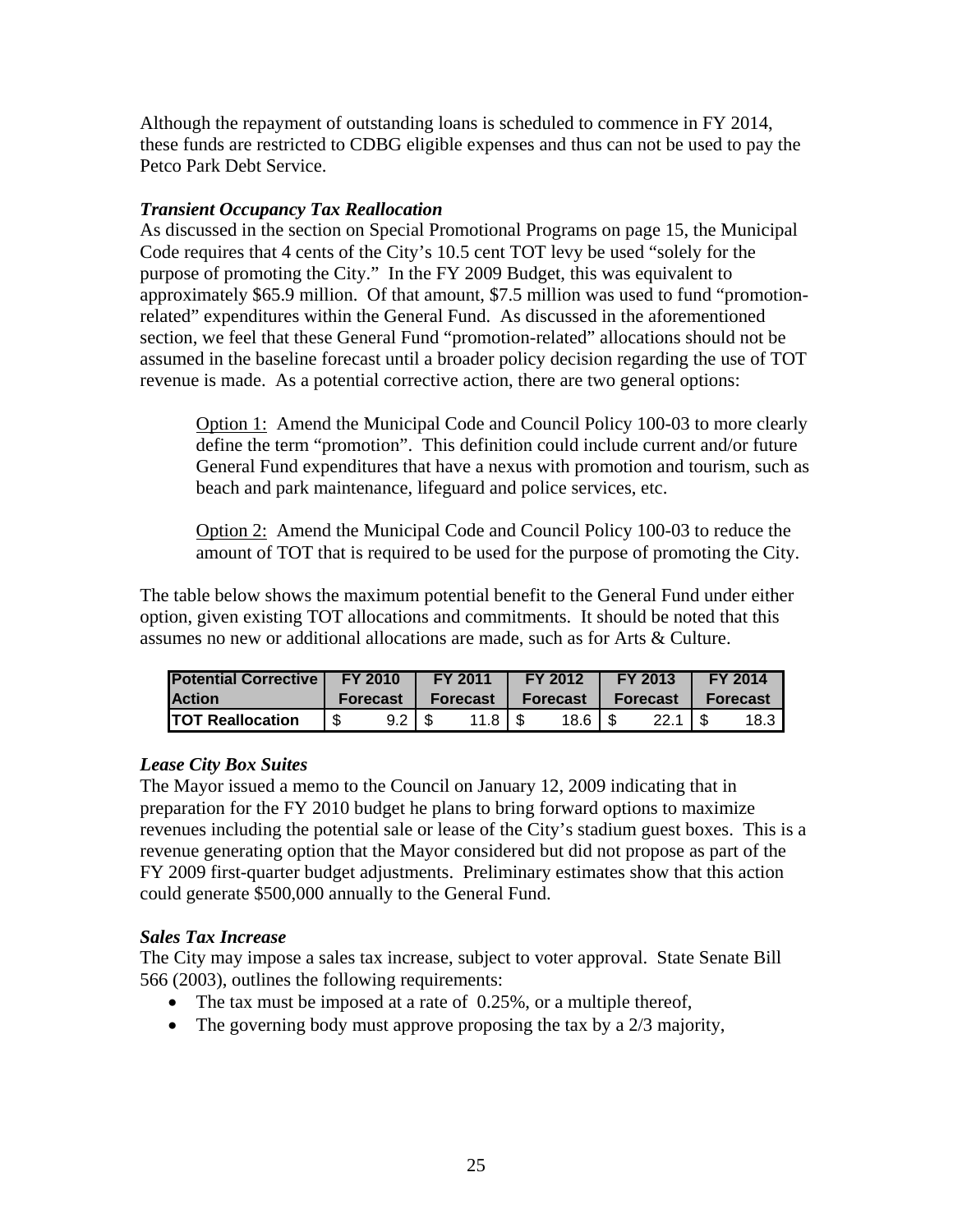- General purpose taxes must be approved by a majority  $(50\% + 1)$  vote,
- Specific taxes must be approved by a  $2/3$  vote and
- An increase may not exceed 2%, which includes any supplemental tax that the county previously imposed

The table below shows a breakdown of the current statewide sales tax rate of 7.25 percent:

| Rate  | <b>Jurisdiction</b>              |
|-------|----------------------------------|
| 5.00% | State (General Fund)             |
| 0.25% | State (Fiscal Recovery Fund)     |
| 0.50% | State (Local Revenue Fund)       |
| 0.50% | State (Local Public Safety Fund) |
| 1.00% | Local (County/City)              |
|       | 0.25% County Transportation      |
|       | 0.75% City Operations            |
| 7,25% | <b>Total Statewide Sales Tax</b> |

In addition to the statewide rate, San Diego County currently collects a half-cent sales tax, which is used towards financing the transportation improvement program, TransNet. Because this half-cent increase counts against the 2% maximum that is allowed, the City would be able to impose a supplemental sales tax up to 1.5 cents.

In November 2008, the City of El Cajon passed Proposition J, a ballot measure that raised sales tax by a half-cent in order to preserve funding for general city services within the city. The passage of Proposition J increased El Cajon's tax rate to 8.75% and the revenue was used for general use purposes. A majority  $(50\% + 1)$  vote was necessary and it received 51.77% of the vote.

The next scheduled ballot election is June 2010 and if a sales tax proposal was placed at that time and approved by voters, the revenue would start being generated in Fiscal Year 2011. Based on the revenue projections in the Five-Year Outlook, the table below reflects the potential additional revenue that could be generated if the City implemented a 0.25% sales tax increase:

| <b>Potential Corrective</b> | <b>FY 2010</b>  | <b>FY 2011</b>  | FY 2012         | FY 2013         | <b>FY 2014</b>  |
|-----------------------------|-----------------|-----------------|-----------------|-----------------|-----------------|
| <b>Action</b>               | <b>Forecast</b> | <b>Forecast</b> | <b>Forecast</b> | <b>Forecast</b> | <b>Forecast</b> |
| <b>ISales Tax Increase</b>  |                 |                 |                 |                 |                 |
| (0.25%)                     | $\blacksquare$  | 55.5            | 58.0            | 60.6            | 63.0            |

#### *Transient Occupancy Tax Increase*

The City of San Diego levies a transient occupancy tax (TOT) on the daily room rate charged by lodging facilities within the city. The City's TOT rate is currently 10.5%, and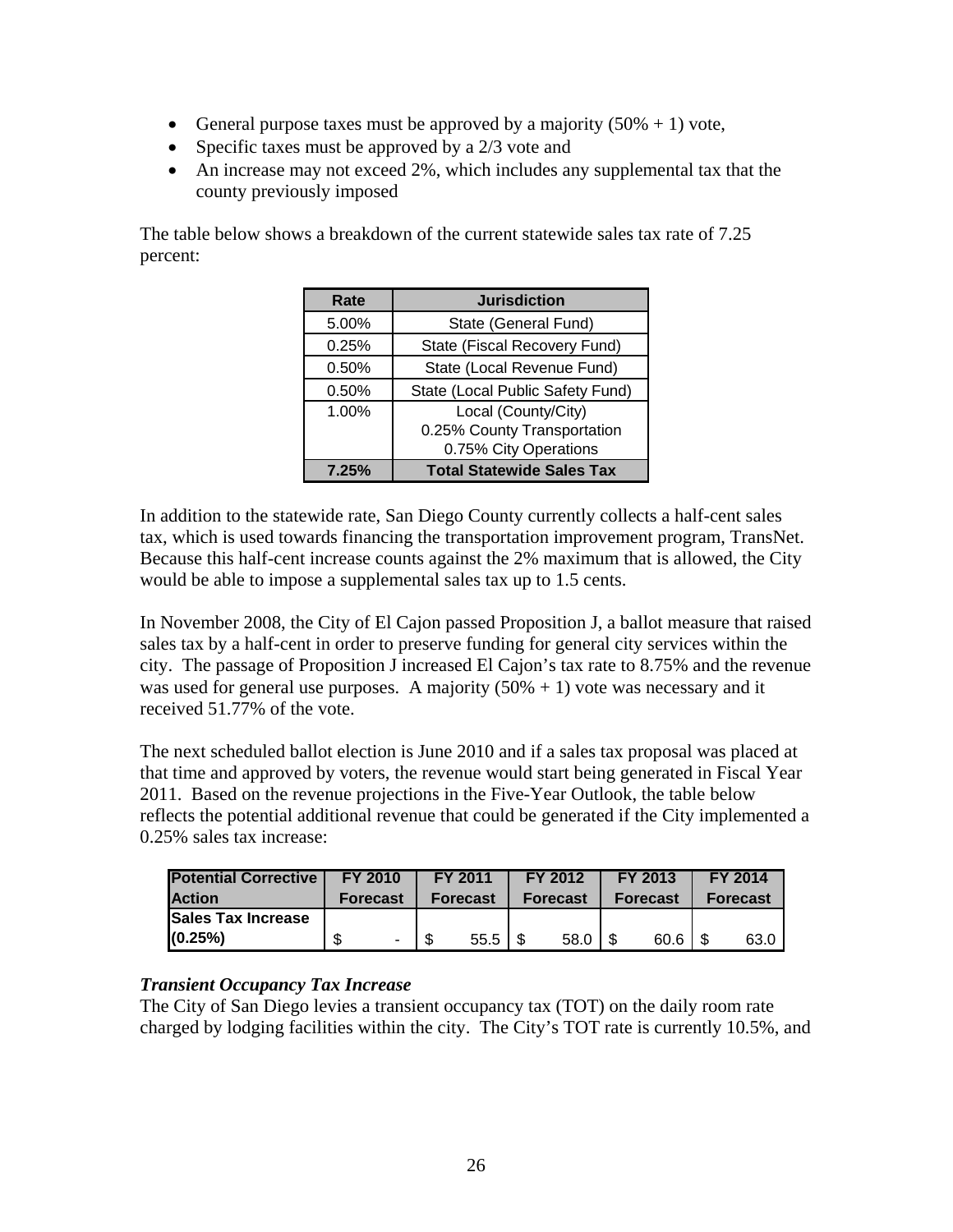is projected to generate \$156.9 million in FY 2009. Council Policy 100-03 stipulates that the City's TOT rate shall not be greater than the average rate of 15 major cities as specified in the Policy. The average rate among these cities (discarding the highest and lowest rate per Council Policy instruction) is approximately 13.5%. Increasing the TOT rate would require majority voter approval. Based on the revenue projection in the Five-Year Outlook, the table below shows the potential additional revenue that could be generated if the TOT rate were increased from 10.5% to 11.5%.

| <b>Potential Corrective   FY 2010</b> |          | FY 2011     | <b>FY 2012</b>                     | <b>FY 2013</b>    | FY 2014  |
|---------------------------------------|----------|-------------|------------------------------------|-------------------|----------|
| <b>Action</b>                         | Forecast |             | Forecast   Forecast                | <b>Forecast</b> I | Forecast |
| <b>TOT Increase (1%)</b>              |          | $16.3$   \$ | $17.3$ $\overline{\phantom{1}}$ \$ | $18.3$ $\mid$ \$  | 19.4 I   |

#### *Utility User Tax*

The utility users tax (UUT) is a tax imposed on the consumption of public utilities. A UUT can be imposed on the consumption of electricity, gas, cable television, water or telephone. Almost all major cities in California charge taxes on electricity and natural gas consumption. A report from the Center on Policy Initiatives in 2005 entitled "The Bottom Line" showed that the average UUT for the cities of Los Angeles, San Jose, San Francisco, Sacramento and Oakland is approximately \$111 per capita annually.

Although a UUT is considered to be a regressive tax in that lower income residents are forced to pay a larger portion of their income, it is a tax that is widely used by large California cities and can generate a significant amount of revenue for General Fund services. If the City were to levy a UUT over various utilities that equated to \$15 per capita annually, it would generate approximately \$20.2 million a year for General Fund services.

A UUT would require majority voter approval  $(50\% + 1)$  and the next regularly scheduled election is not until June 2010. The table below reflects the additional \$20.2 million (based on City population of 1,348,000 and a UUT equal to approximately \$15 per capita annually) beginning in FY 2011 and assumes rapid implementation.

| <b>Potential Corrective</b> | <b>FY 2010</b> | <b>FY 2011</b> |  | FY 2012             |  | FY 2013             | <b>T</b> FY 2014 |      |  |
|-----------------------------|----------------|----------------|--|---------------------|--|---------------------|------------------|------|--|
| <b>Action</b>               | Forecast       |                |  | Forecast   Forecast |  | Forecast   Forecast |                  |      |  |
| Utility User Tax            | \$             | $20.2$   \$    |  | $20.2$   \$         |  | $20.2$ S            |                  | 20.2 |  |

#### *Parking Tax*

A Parking Tax is levied on the gross receipts from all financial transactions involving the parking or storing of automobiles or other motor vehicles in outdoor or indoor parking lots and garages. Parking facility operators are responsible for issuing the claim check to the operator of the vehicle, collecting the tax and then remitting the revenue to the city. According to a 2005 Manager's Report, a Parking Tax is considered a Business Tax and is thus treated as a General Tax, which means that implementing this levy requires a simple majority vote  $(50\% + 1)$ .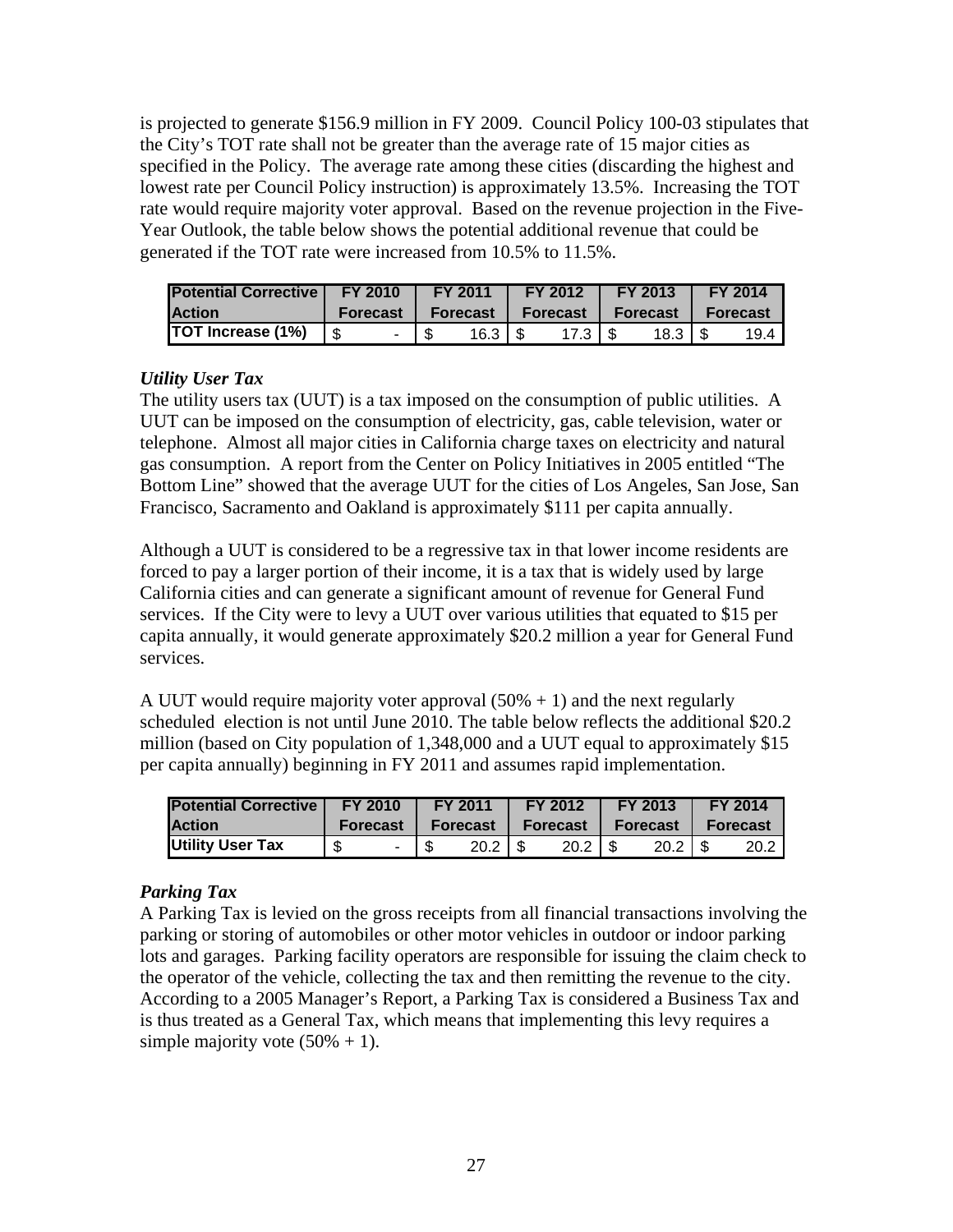The city of Los Angeles currently charges a 10% tax on each parking transaction and in Fiscal Year 2009 this tax was projected to raise nearly \$94.5 million in General Fund revenue. The next scheduled ballot election is June 2010 and if a Parking Tax proposal was placed at that time and approved by voters, the revenue would start being generated in Fiscal Year 2011. Based on a 2005 City Manager's Report, a 10% Parking Tax would generate \$19.6 million in additional General Fund revenue for the City of San Diego:

| <b>Potential Corrective</b> | <b>FY 2010</b> | FY 2011         | <b>FY 2012</b> | <b>FY 2013</b>   | <b>FY 2014</b>  |
|-----------------------------|----------------|-----------------|----------------|------------------|-----------------|
| <b>Action</b>               | Forecast I     | <b>Forecast</b> | Forecast       | Forecast I       | <b>Forecast</b> |
| Parking Tax (10%)           | - \$           | $19.6$   \$     |                | $19.6$ $\mid$ \$ | 19.6            |

#### *Property Transfer Tax Increase*

Property transfer tax is levied on the sale price of any real property that is sold or transferred. The City of San Diego levies a tax rate of \$0.55 per \$1,000 of sale price. In conformance with State law, this rate is credited against the County's rate of \$1.10 per \$1,000, for a total charge of \$1.10 per \$1,000. Under this "conforming" tax rate, both the city and the county receive \$0.55 per \$1,000 of the sale price. Some cities levy a "nonconforming" property transfer tax at a rate above \$0.55 per \$1,000. In these cases, the county receives the full share of the \$1.10 per \$1,000, and the city receives the amount generated from its own tax rate. Several major California cities levy non-conforming property transfer tax rates that are significantly higher than that levied by San Diego, including Oakland (\$15 per \$1,000), Los Angeles (\$4.50 per \$1,000) and San Jose (\$3.00 per \$1,000). Increasing the Property Transfer Tax rate would require majority voter approval. Based on the revenue projection in the Five-Year Outlook, the table below shows the potential revenue from a \$1 increase in the property transfer tax.

| <b>Potential</b>         | FY 2010         |                 | FY 2011 |                 | FY 2012 |                 | FY 2013 |                 | FY 2014 |
|--------------------------|-----------------|-----------------|---------|-----------------|---------|-----------------|---------|-----------------|---------|
| <b>Corrective Action</b> | <b>Forecast</b> | <b>Forecast</b> |         | <b>Forecast</b> |         | <b>Forecast</b> |         | <b>Forecast</b> |         |
| <b>Property Transfer</b> |                 |                 |         |                 |         |                 |         |                 |         |
| Tax Increase (\$1)       | ۰.              |                 | 12.2    |                 | 12.4    |                 | 12.8    |                 | 13.2    |

#### *Business License Tax Increase*

Business license taxes (BLT) are charged to businesses for the privilege of conducting operations within a city's boundaries. These taxes are levied in many different ways, most commonly as a percentage of gross receipts or a fixed charge per employee. Often, rates are tiered depending on the size of the business or number of employees. Different rates are often charged to different types of businesses.

The City of San Diego currently levies an annual BLT of \$34 for small businesses (12 or fewer employees). Larger businesses (13 or more employees) pay \$125 plus \$5 for every employee annually. Additionally, the City charges a processing fee of \$25 for each new business applicant and \$15 per business for annual renewals of the BLT. This BLT structure yields approximately \$11 million annually for the City's General Fund.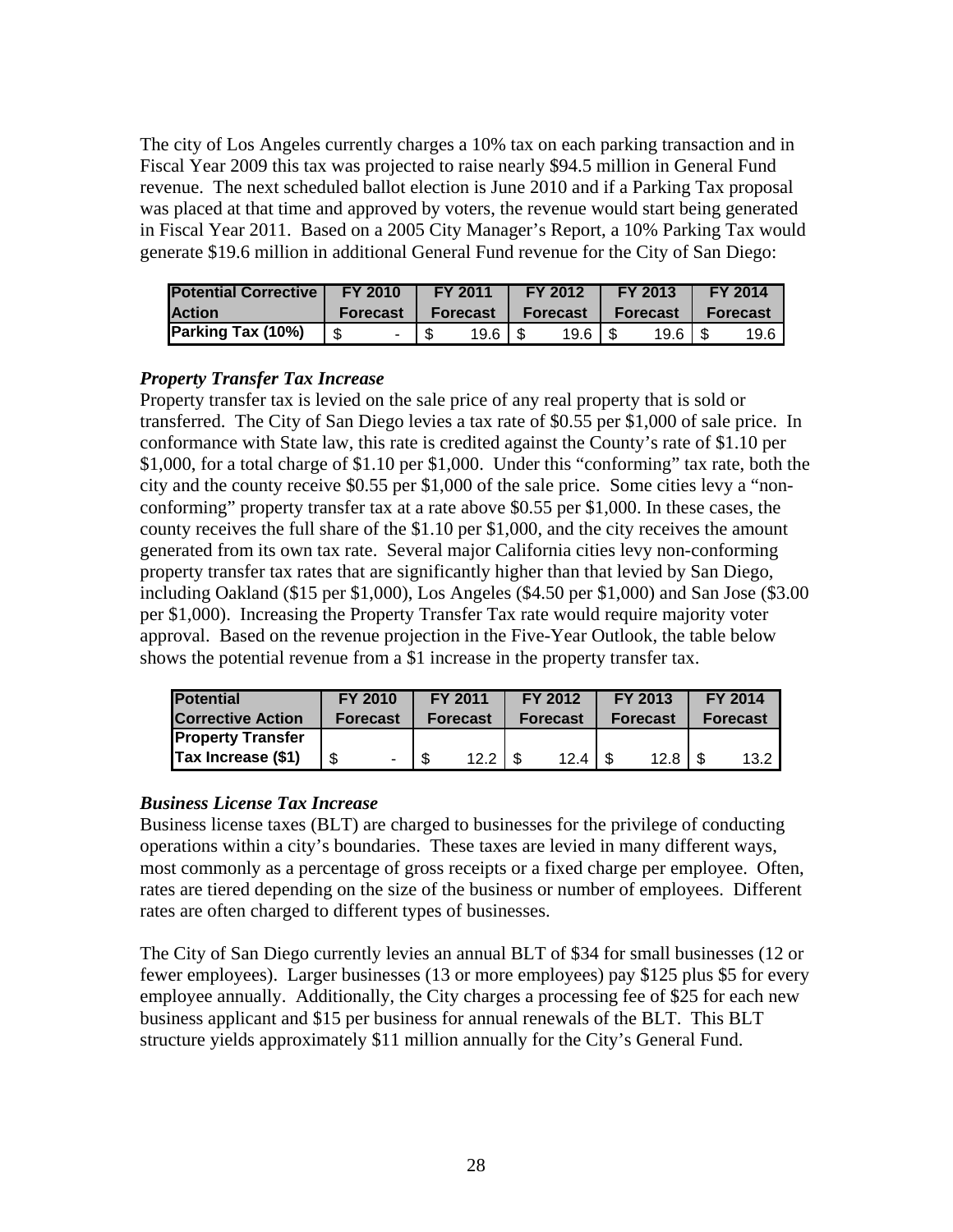receive comparatively little BLT revenue as compared with other cities in the state. A Although the City has the third-highest gross receipts from businesses in California, we report from the Center on Policy Initiatives in 2005 entitled "The Bottom Line" indicated that San Diego's businesses pay the lowest business license fees, in proportion to gross business receipts, of the ten largest cities in the state. Comparative data compiled by the Office of the City Treasurer for FY 2007 (below) shows average tax revenue (including business rental tax receipts) received for each business license issued:

| City             | # of Bus.Licenses | <b>Total Revenue</b> | Ave. Revenue per Bus. License |
|------------------|-------------------|----------------------|-------------------------------|
| San Francisco    | 93,576            | \$279 million        | \$2,983                       |
| Los Angeles      | 285,000           | \$365 million        | \$1,281                       |
| Oakland          | 65,000            | \$50 million         | \$ 774                        |
| Sacramento       | 22,000            | \$ 5 million         | \$227                         |
| San Jose         | 60,000            | \$14 million         | 225                           |
| <b>San Diego</b> | 135,000           | \$11 million         | 81                            |

If the City were to double their BLT it would generate approximately \$11 million a year for General Fund services. As a BLT increase would require majority voter approval  $(50% + 1)$  and the next regularly scheduled election is not until June 2010, the table below reflects the additional \$11 million (based on simply doubling the BLT structure that is in place for small, large and rental businesses) beginning in FY 2011. If approved by the voters, a new tax structure could be quickly implemented.

| <b>Potential Corrective</b> | FY 2010         |                | FY 2011         | FY 2012         | FY 2013         | <b>FY 2014</b>  |
|-----------------------------|-----------------|----------------|-----------------|-----------------|-----------------|-----------------|
| <b>Action</b>               | <b>Forecast</b> |                | <b>Forecast</b> | <b>Forecast</b> | <b>Forecast</b> | <b>Forecast</b> |
| <b>Business License</b>     |                 |                |                 |                 |                 |                 |
| <b>ITax Increase</b>        |                 | $\blacksquare$ | 11.0            | 11 $\Omega$     | 11.0            | 11 $\Omega$     |

#### *Storm Water Fee*

Over the past several years, the General Fund budget for storm water pollution prevention and storm drain infrastructure has grown significantly, from \$12.9 million in FY 2006 to \$48.8 million in FY 2009. Much of this increase has resulted from new regulations under the Municipal Storm Water Permit. Currently, the City charges a monthly storm drain fee of \$0.95 for single-family residences, and \$0.0647 per hundred cubic feet for commercial properties. In FY 2009, the storm drain fee is projected to generate roughly \$6 million, of which \$5 million is allocated to the Storm Water Department. In the past, the IBA has advocated for a dedicated source of funding for Storm Water Permit compliance, and the Storm Water Department has been researching various options. As discussed in the Storm Water section on page 12, the Five-Year Outlook assumes that funding for the Storm Water Department will be held flat at \$43.1 million per year. A storm drain fee could be structured to recover all or part of these costs not currently funded by the existing storm drain fee. Recent court rulings have held that storm drain fees are subject to the voter approval requirements under Proposition 218. The table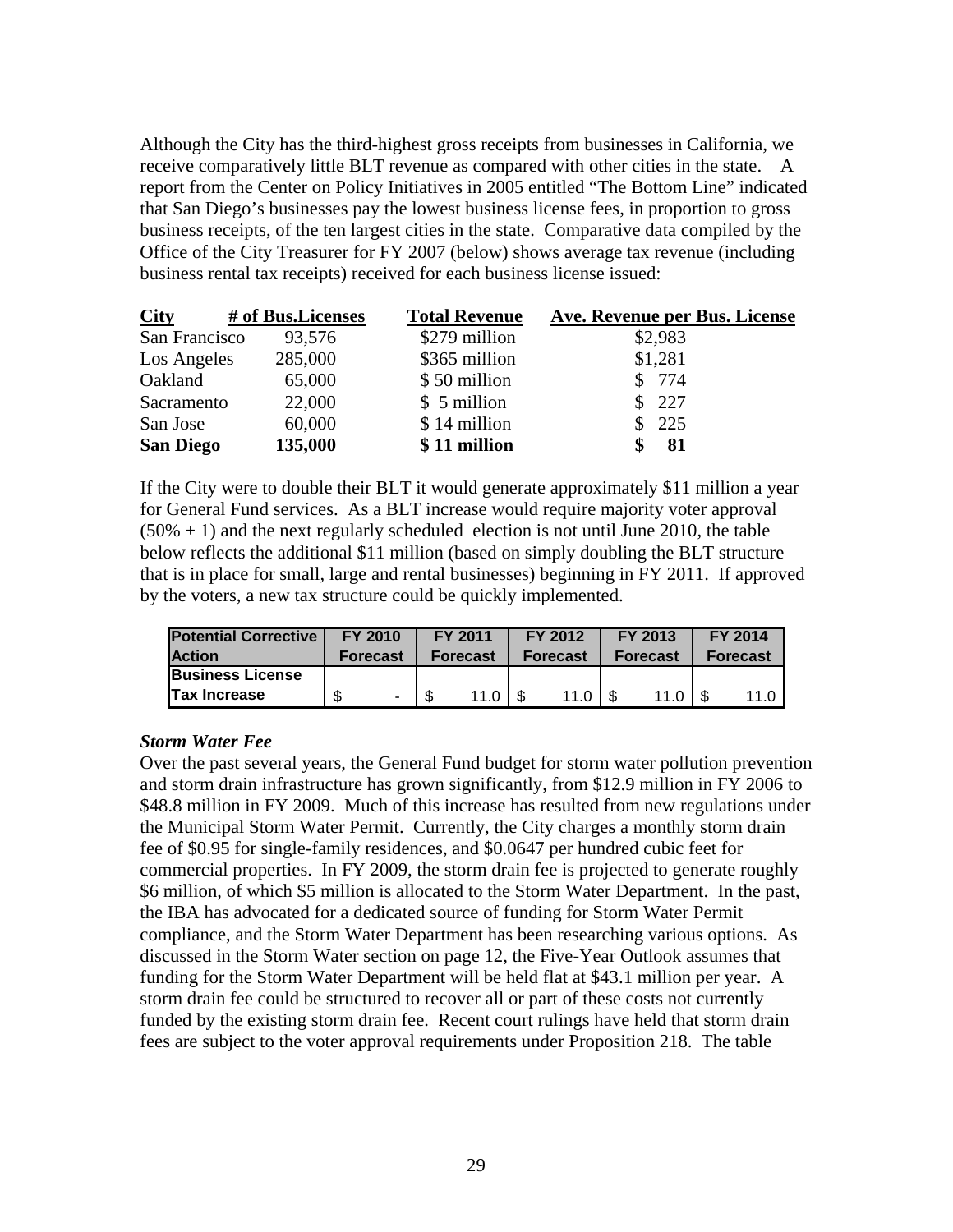below reflects the potential benefit to the General Fund of a full cost recovery storm water fee, based on the expenditure projection in the Five-Year Outlook.

| <b>Potential Corrective</b> | <b>FY 2010</b> |                 | FY 2011 |          |                            | <b>FY 2012</b> |            | <b>FY 2013</b> | <b>FY 2014</b>  |      |  |
|-----------------------------|----------------|-----------------|---------|----------|----------------------------|----------------|------------|----------------|-----------------|------|--|
| <b>Action</b>               |                | <b>Forecast</b> |         |          | <b>Forecast   Forecast</b> |                | Forecast I |                | <b>Forecast</b> |      |  |
| <b>Storm Water Fee</b>      | \$.            |                 |         | $38.1$ S |                            | -38.1          |            | 38.1           |                 | 38.1 |  |

#### *Refuse Collection Fee*

The People's Ordinance, approved by voters in 1919, prohibits the City from imposing a fee or charge for residential refuse collection. As a result, San Diego is the only major California city that does not recover at least a portion of its refuse collection expenses, leaving the General Fund to bear the full burden of funding trash collection services. In FY 2009, \$37.1 million was budgeted for residential refuse collection services; however, this likely understates the true cost as it does not account for legal, financial, and other citywide administrative support expenses. If the City implemented a refuse collection fee to recover the full cost of providing residential refuse collection services, the total benefit to the General Fund could be as high as \$40 million. Based on an estimated 315,000 residential and small business customers, \$40 million would translate into a monthly fee of approximately \$10.60.

State law specifically exempts refuse collection fees from voter approval requirements, but instead requires that any implemented or increased fees follow a Proposition 218 notification process, much like increases in water and sewer rates. However, majority voter approval would be needed to amend the People's Ordinance before any refuse collection fee could be implemented in San Diego. A refuse collection fee could be structured to recover all or a portion of the cost of providing refuse collection services. The table below reflects potential full cost recovery from a refuse collection fee.

| <b>Potential</b>          | <b>FY 2010</b>  | FY 2011   |      | FY 2012         |      | FY 2013         |      |                 | <b>FY 2014</b> |
|---------------------------|-----------------|-----------|------|-----------------|------|-----------------|------|-----------------|----------------|
| <b>Corrective Action</b>  | <b>Forecast</b> | Forecast* |      | <b>Forecast</b> |      | <b>Forecast</b> |      | <b>Forecast</b> |                |
| <b>IRefuse Collection</b> |                 |           |      |                 |      |                 |      |                 |                |
| IFee                      | ۰               |           | 20.0 |                 | 40.0 |                 | 40.0 |                 | 40.0 I         |

*\* Assumes only half-year due to required Prop. 218 notification process* 

#### *Refuse Hauler Franchise Fees*

The City currently levies franchise fees from refuse haulers at a rate of \$11/ton for Class I haulers (those hauling less than 75,000 tons per year), and \$12/ton for Tier II haulers (75,000 tons or more per year). As discussed in the Five-Year Outlook, a \$2/ton increase in the refuse hauler franchise fee would generate approximately \$1.5 million per year in additional General Fund revenue. It should be noted that since refuse hauler franchise fees are collected quarterly in arrears, any increase would need to be approved by April 1, 2009 in order to generate the full amount of additional revenue for FY 2010. The table below shows the potential additional revenue from a \$2/ton increase in the refuse hauler franchise fee if it were fully implemented for FY 2010.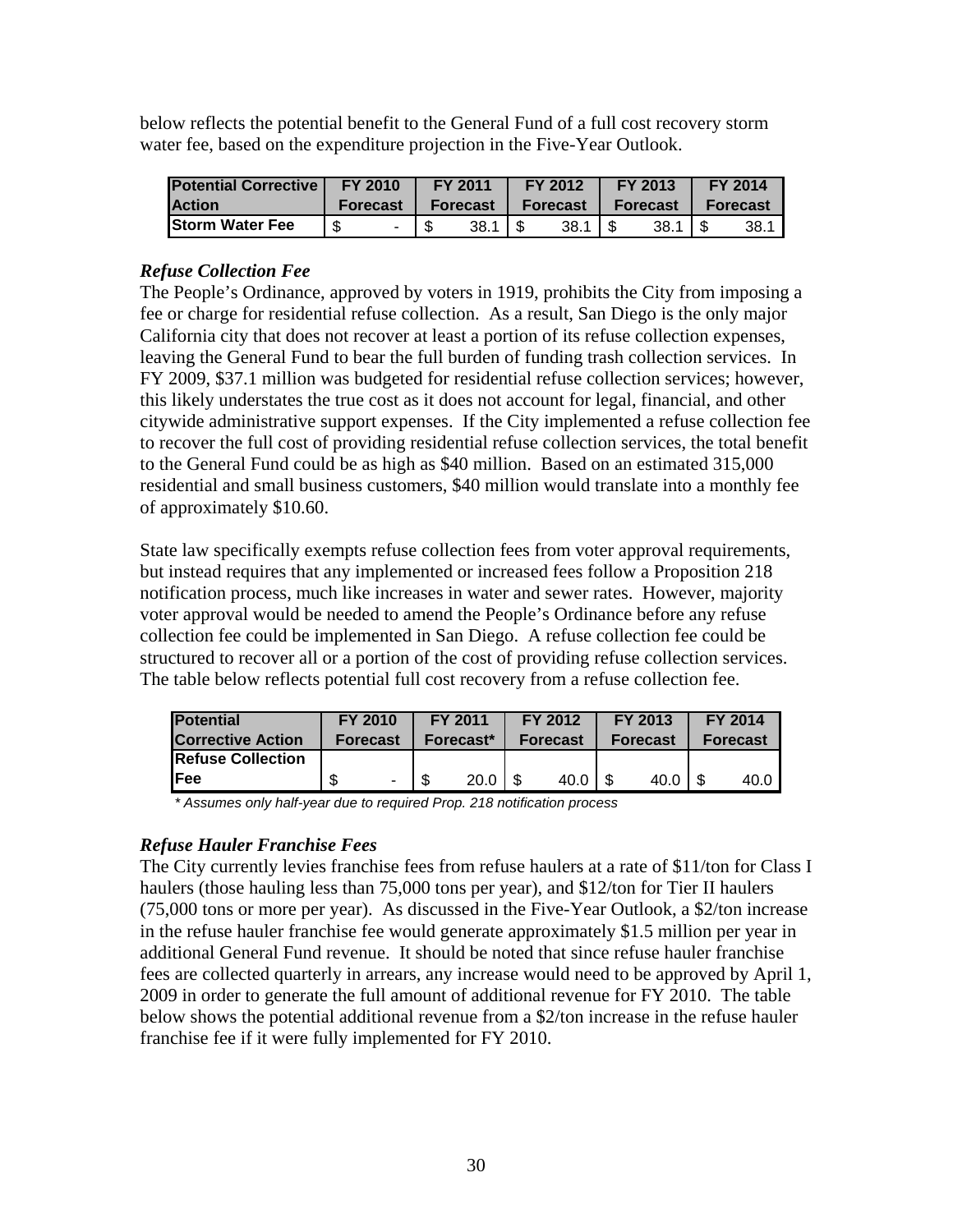| <b>Potential</b>               | <b>FY 2010</b>  |     | <b>FY 2011</b><br>FY 2012                               |                 |                  | FY 2013         |                  |                 | <b>FY 2014</b>   |
|--------------------------------|-----------------|-----|---------------------------------------------------------|-----------------|------------------|-----------------|------------------|-----------------|------------------|
| <b>Corrective Action</b>       | <b>Forecast</b> |     | <b>Forecast</b>                                         | <b>Forecast</b> |                  | <b>Forecast</b> |                  | <b>Forecast</b> |                  |
| <b>Refuse Hauler Franchise</b> |                 |     |                                                         |                 |                  |                 |                  |                 |                  |
| Fee Increase (\$2/ton)         |                 | 1.5 | $1.5$ $\overline{\phantom{0}}$ $\overline{\phantom{0}}$ |                 | 1.5 <sub>1</sub> |                 | 1.5 <sub>1</sub> |                 | 1.5 <sub>1</sub> |

#### *General Obligation Bonds/Property Tax*

General obligation bonds are typically issued to finance government improvements benefiting the community as a whole. These bonds are secured by the taxing authority of the issuer. The issuer pledges to levy the necessary taxes (typically ad valorem property taxes) on all assessable property within its jurisdiction to provide the timely repayment of debt. Due to the strength of this security pledge, general obligation bonds typically provide issuers with the lowest borrowing costs, typically do not require funding a reserve fund, and are readily accepted by investors in the municipal marketplace.

Deferred maintenance projects that involve the replacement of major systems or building components can be financed with general obligation bonds; however, ongoing maintenance of public facilities cannot be financed with general obligation bonds.

General obligation bonds require two-thirds voter approval, which can be difficult to achieve. Because of this, cities in California have chosen to look at other financing methods to fund their needs. A December 31, 2008 Los Angeles Times article on municipal debt pointed out that "of the more than 10,000 bonds and other debt vehicles issued between 1998 and 2007, fewer than 700 went to a public vote, according to the state treasurer's office." However, the article also pointed out the that "nontraditional debt vehicles cost more over the long run because they are considered riskier than general-obligation bonds, which governments stand fully behind. Investors therefore demand higher interest rates."

A well thought-out process can lead to the passage of a General Obligation Bond measure in the San Diego region. For their successful 2008 bond measure, the San Diego Unified School District (SDUSD) created an ad hoc task force composed of a wide range of external and internal stakeholders. Over a four month time period the task force met multiple times to review the district's Long-Range Facilities Master Plan, tour school facilities, and met with community members via the schools clusters groups to obtain feedback and discuss needs in each area. From the various Task Force meetings, values and principles were identified as important factors to consider when deciding where and how bond proceeds should be allocated. From these values and principles, four themes were developed that formed the foundation of their work.

The values, principles, and themes developed by the task force enabled the SDUSD to educate the electorate on how their proceeds would be used and the ultimate benefit to students and the overall community. Another important outcome from the overall process was the development of a comprehensive list of projects by facility that the bond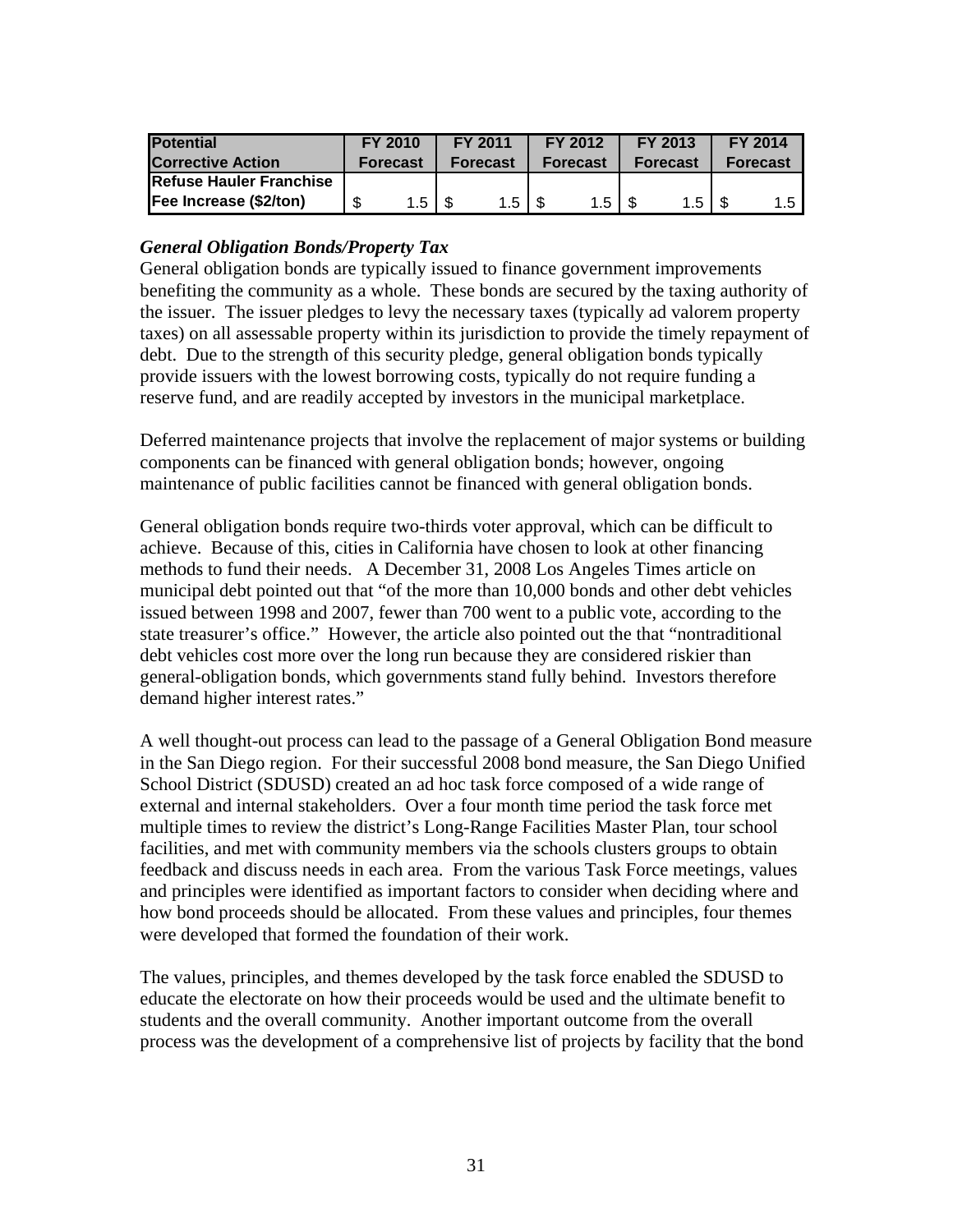proceeds would fund. This list was made available to the community for review on the district's website.

If the City of San Diego chose to move forward with putting a General Obligation Bond on the ballot and it was approved by the voters, a significant benefit would be the ability to have a dedicated funding source available to address the City's \$800 - \$900 million Deferred Maintenance backlog. The Mayor's Deferred Maintenance Plan uses a combination of funding sources that totals \$367 million over five years. However, even with the \$367 million in projected revenue, the City will still need to identify an additional funding source for the \$400 - \$500 million shortfall. In addition, the use of Lease Revenue Bonds will require the City to pay the debt service for the three bond offerings from the General Fund. With significant deficits projected in FY 2011 – 2014, the City would need to reduce service levels or find other revenue sources to fund the debt service for additional Lease Revenue bonds. Funding for a General Obligation Bond would come from additional Property Tax assessments to the City of San Diego property owners, resulting in no impact to the General Fund.

The benefit of a General Obligation Bond to the region could be substantial, especially as an economic stimulus in a down economy. In addition, as the SDUSD put an emphasis on modernizing school facilities to meet  $21<sup>st</sup>$  century curriculum, a General Obligation Bond could be used to fuel the growth of green technology in the San Diego region. This could include partnering with local firms to incorporate new technology in City facilities that are being rehabilitated. A November 6, 2008 Forbes Magazine article states that the "green economy could soon become the nation's fastest-growing job segment, accounting for roughly 10 percent of new jobs over the next 20 years." In addition, the article identified San Diego as one of the "hottest" places for Green Jobs in the U.S.

| <b>Potential Corrective</b>    | FY 2010         |  | <b>FY 2011</b>  |   |                       | FY 2012 |                     | FY 2013 |                 | FY 2014 |  |
|--------------------------------|-----------------|--|-----------------|---|-----------------------|---------|---------------------|---------|-----------------|---------|--|
| <b>Action</b>                  | <b>Forecast</b> |  | <b>Forecast</b> |   | <b>Forecast</b>       |         | <b>Forecast</b>     |         | <b>Forecast</b> |         |  |
| <b>ILease-Revenue Bond*</b>    |                 |  |                 |   |                       |         |                     | 79      |                 | 10.8    |  |
| <b>G.O. Bond**</b>             |                 |  |                 | - | റ                     | 3.6     |                     | 3.6     |                 | 3.6     |  |
| <b>Savings to General Fund</b> | - \$            |  | -\$             | ۰ | $\boldsymbol{\sigma}$ | $3.6$   | $\boldsymbol{\tau}$ | 3.6     | - \$            |         |  |

*\*The Five-Year Outlook includes \$3.6 million in debt service payments for FY 2010 and 2011 for the 2009 Lease Revenue Bonds in the baseline expenditure projections.* 

*\*\*Assumes placement of a General Obligation Bond on the November 2010 Ballot backed by a supplemental property tax rate.* 

#### *Facility Use Fee*

A facility use fee, or admissions tax, could be levied on events for which admission is charged, such as sporting events or concerts. Revenue from this fee would be used to partially offset the cost of parking, traffic and law enforcement, as well as facility maintenance. This tax is generally based on either a flat rate per ticket, a percentage of the admission price, or on a sliding scale. Cities may also impose these taxes on specific events or more broadly. For example, in the City of Pasadena, an admissions tax is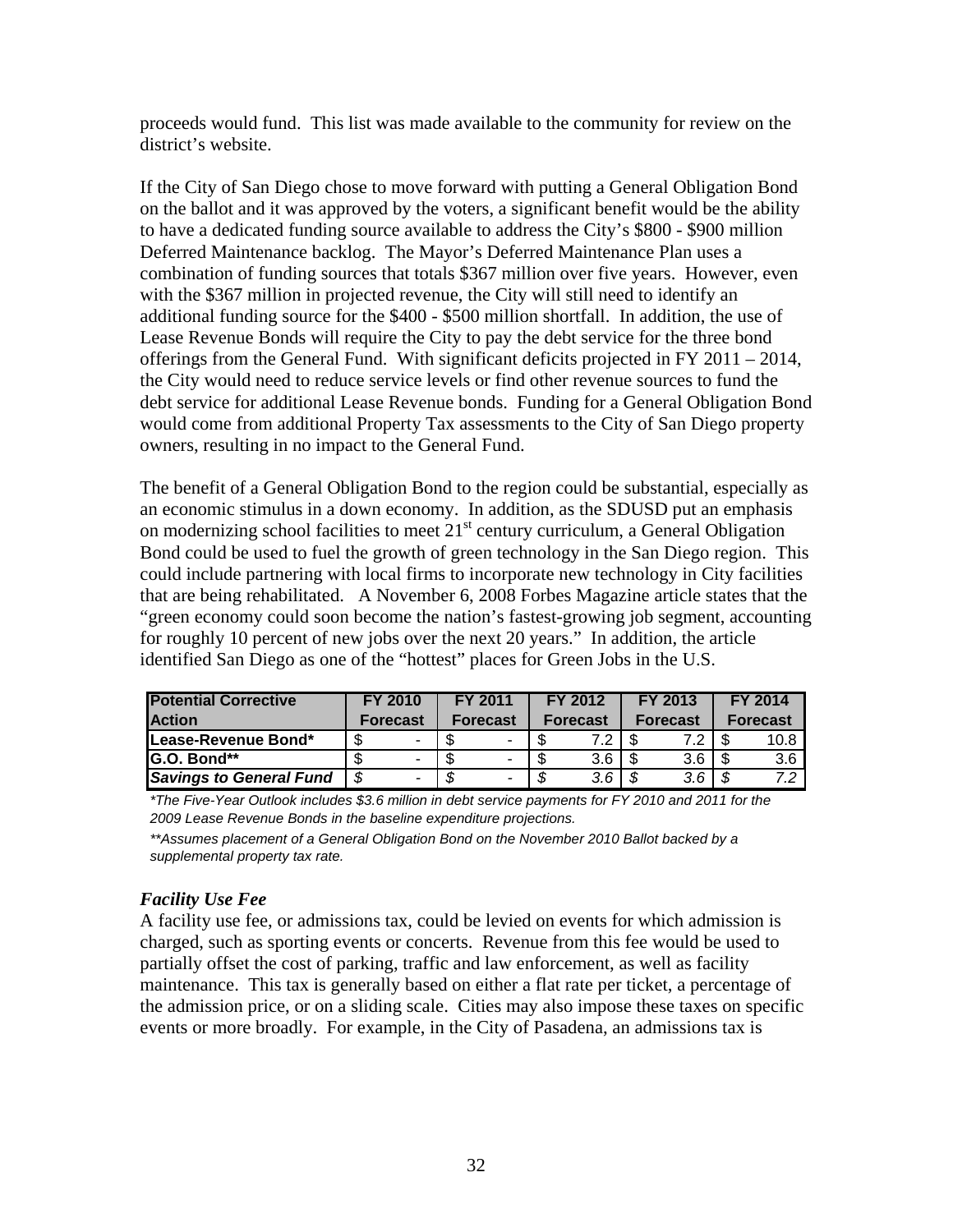implemented only to Rose Bowl events while the City of Santa Cruz charges an admissions fee to all events within city limits.

The City should caution against a broader implementation of this tax, as First Amendment issues have been raised by the City Attorney's Office. According to a September 21, 1992 Memorandum of Law, an admission tax may violate the First Amendment if it falls disproportionately on businesses engaged in free or protected speech, such as movie theaters. A more narrow application would be to levy a facility use fee on admission to events in Qualcomm Stadium, PETCO Park and the San Diego Sports Arena.

It is unclear whether implementation of a facility use fee requires voter approval. Assuming that it does and a proposal was placed on the June 2010 ballot, revenue would begin to be generated in FY 2011, as shown in the table below. Based on a 2003 report by the City Manager it is estimated that a 5% facility use fee would generate approximately \$4.9 million.

| <b>Potential Corrective</b> | <b>FY 2010</b>  | <b>FY 2011</b>    | FY 2012  | <b>FY 2013</b> | <b>FY 2014</b> |  |  |
|-----------------------------|-----------------|-------------------|----------|----------------|----------------|--|--|
| <b>Action</b>               | <b>Forecast</b> | <b>Forecast</b> L | Forecast | Forecast I     | Forecast       |  |  |
| <b>Facility Use Fee</b>     |                 | 4.9   \$          | 4.9   \$ | 4.9   \$       | 4.9 I          |  |  |

#### *911 Surcharge*

IBA Report [07-36](http://www.sandiego.gov/iba/pdf/07_36.pdf) considered a 911 fee to help support the City's emergency response and dispatch system. In 2006 an assumed \$3.00 monthly fee added to land lines was estimated to generate approximately \$16 million annually. Since the release of this report, a California state appeals court ruled in a Union City case that a city needs two-thirds voter approval before charging phone customers a monthly fee for accessing the 911 system. According to the court's decision, a 911 fee imposed by elected officials amounted to a special tax that requires voter approval. Following this decision, Santa Cruz County and the City of Watsonville placed a 911 surcharge on the November 2008 ballot. Santa Cruz Measure T proposed a monthly tax of \$3.49 per land and cellular line. Watsonville Measure C proposed a \$2.05 per line per month. Both measures failed.

Also, in November 2008 the City of San Francisco passed Proposition O, which replaced the Emergency Response Fee with an Access Line Tax with a low-income user exemption. The replacement tax maintains the previous \$2.75 per month per phone line tax. This tax generates approximately \$42 million annually and the new tax is expected to generate the same amount of general fund revenue. Additionally, this proposition also updates the San Francisco's telephone users tax, which at 7.5% of the cost of services billed, exempting residential customers, generated approximately \$40 million annually. This tax is aimed specifically to new and future technologies, such as non-residential voice over internet protocol.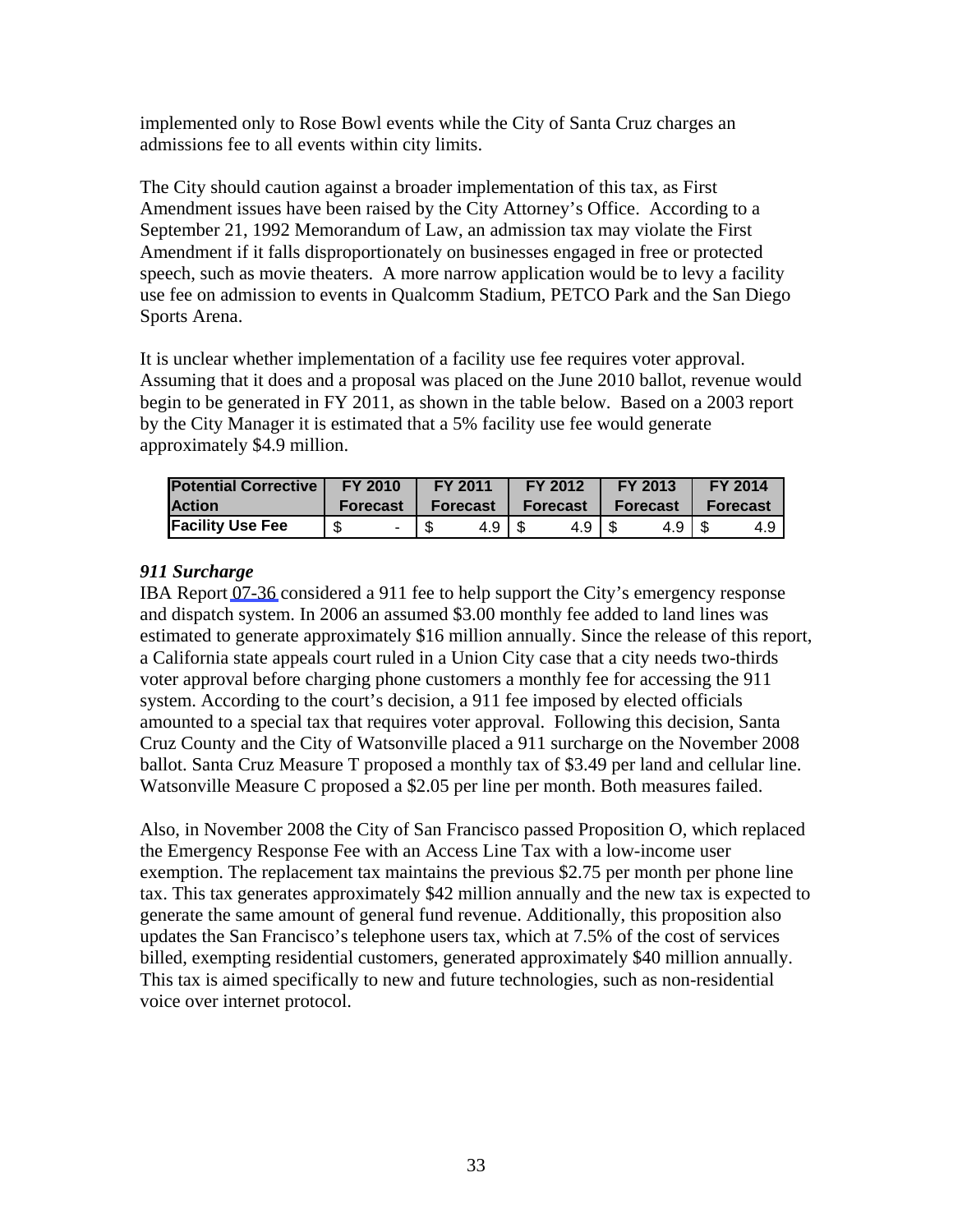In February 2008, the City of Ventura revised its 911 fee and offered its residents two options: a monthly \$1.49 per phone line fee or pay a per-call fee of \$17.88, which is equal to the annualized cost of the monthly fee. Additionally, each household signed up for the per-call option would get a free first call and would be allowed to enroll in the monthly plan in lieu of paying the one-time \$17.88 charge. The table below shows the potential revenue that could be generated with a \$3 monthly fee on land lines.

| <b>Potential Corrective</b> | FY 2010 |                 |            | <b>FY 2011</b>  |          | <b>FY 2012</b>    |          | <b>FY 2013</b>  |          | FY 2014 |  |
|-----------------------------|---------|-----------------|------------|-----------------|----------|-------------------|----------|-----------------|----------|---------|--|
| <b>Action</b>               |         | <b>Forecast</b> | Forecast / |                 | Forecast |                   | Forecast |                 | Forecast |         |  |
| 911 Surcharge               | \$      | 16.0 $\sqrt{3}$ |            | 16.0 $\sqrt{5}$ |          | 16.0 <sub>1</sub> |          | 16.0 $\sqrt{5}$ |          | 16.0 I  |  |

#### *Pension Reform*

Continued pension reform may be an avenue to yield further savings. While the City established a new retirement plan for new employees beginning July 1, 2009, additional plans that reduce benefits further for future employees can be established if it is the desire of the Mayor and City Council and after collective bargaining. The IBA continues to recommend that any revision to employee benefits be considered in light of the whole compensation package, to include salary & wages, health care, retirement and other ancillary benefits.

There have been some efforts, although unsuccessful to-date, to reduce the benefits of current City employees as well, which could yield large savings, depending on the scale of reduction and type of benefits reduced (i.e. DROP, Purchase of Service Credits, Retiree Health, the Preservation of Benefits Plan, etc.).

Pension Obligation Bonds (POBs) are another option to pursue potential savings for the City. Savings could only be achieved if the rate on the bonds was lower than that being paid on the City's UAAL. The City has capacity for debt such as this and it may be worth exploring. However, POBs can be more complex than the standard debt issuance and the IBA would recommend thorough research on contemporary issues surrounding POBs. If the City Council is interested in pursuing this alternative, we recommend convening a team comprised of staff from Debt Management, the City Attorney's Office, and the IBA, to explore options.

The IBA also notes that these and other efforts surrounding the issue of pension could result in direct savings to the City, and may also build the confidence necessary for the citizenry to consider revenue options such as those discussed in this report. As we have stated, eliminating the structural budget deficit must be done through a multi-pronged approach and likely cannot be effectively achieved through cost cutting or service reductions alone. Savings discussed in this section are unquantifiable at this time due to the varied options presented.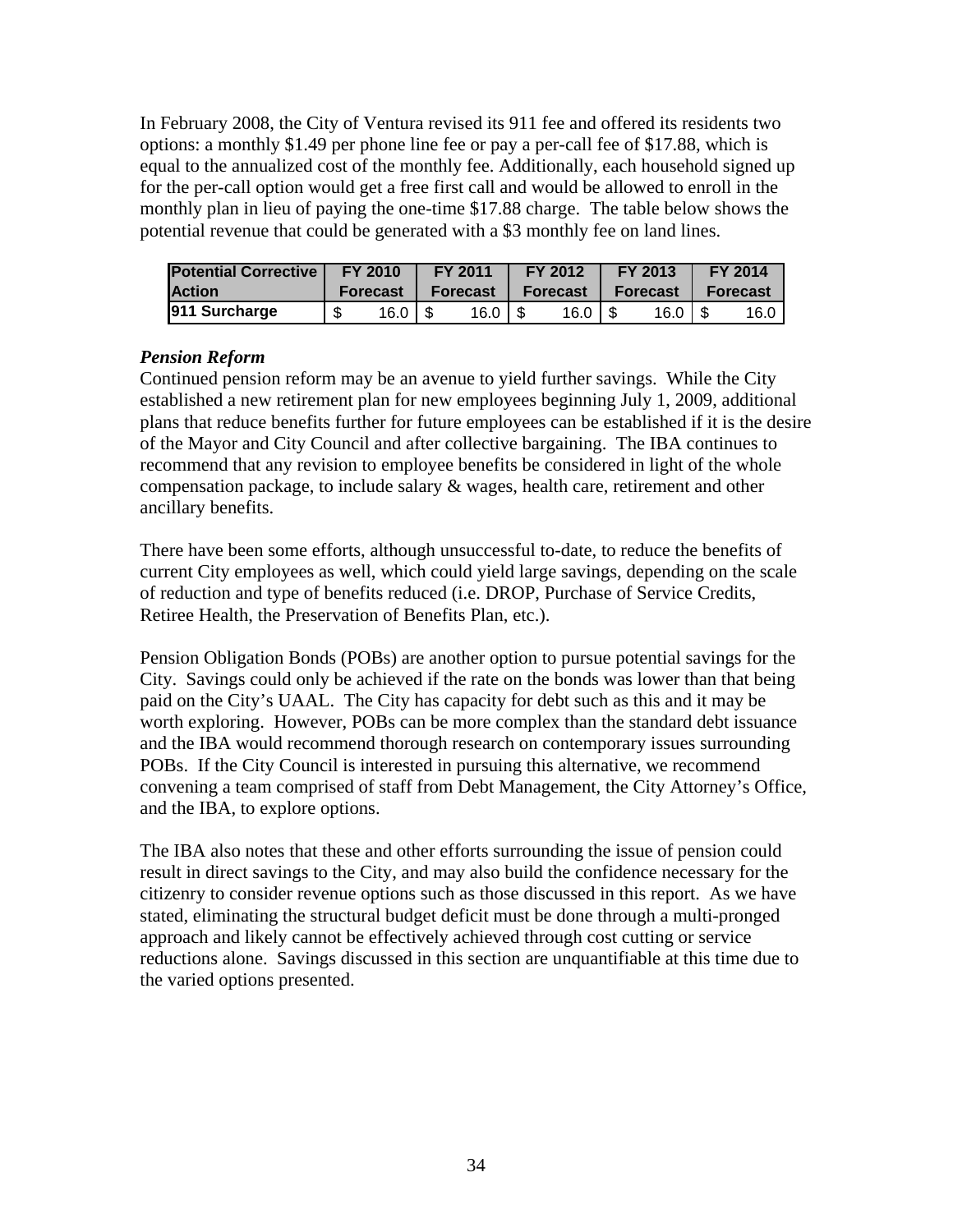#### *Summary of Potential Corrective Actions*

The table below provides a summary of the potential corrective actions that have been identified in this section.

|                                      |                           | FY 2010         | <b>FY 2011</b>  | FY 2012         | FY 2013         | <b>FY 2014</b>  |
|--------------------------------------|---------------------------|-----------------|-----------------|-----------------|-----------------|-----------------|
| <b>Potential Corrective Action</b>   |                           | <b>Forecast</b> | <b>Forecast</b> | <b>Forecast</b> | <b>Forecast</b> | <b>Forecast</b> |
| <b>Service Reductions</b>            |                           | tbd             | tbd             | tbd             | tbd             | tbd             |
| <b>Employee Suggestions</b>          |                           | tbd             | tbd             | tbd             | tbd             | tbd             |
| <b>Managed Competition</b>           |                           | tbd             | tbd             | tbd             | tbd             | tbd             |
| <b>Freeze New Planned Facilities</b> | \$                        | 11.7            | \$<br>20.2      | \$<br>34.3      | \$<br>37.4      | \$<br>40.5      |
| User Fee Increases                   |                           | 2.0             | 2.1             | 2.2             | 2.3             | 2.4             |
| <b>Mandatory Furlough</b>            |                           | 4.9             | 4.9             |                 |                 |                 |
| Lease City Box Suites                |                           | 0.4             | 0.4             | 0.4             | 0.4             | 0.4             |
| <b>Internal Stabilization Funds</b>  |                           | 5.2             | 7.7             | 4.9             |                 |                 |
| <b>Redevelopment Debt Service</b>    |                           | 3.8             | 3.8             | 3.8             | 1.3             |                 |
| <b>TOT Reallocation</b>              |                           | 9.2             | 11.8            | 18.6            | 22.1            | 18.3            |
| Major Revenue Increases              |                           |                 | 192.9           | 216.6           | 220.6           | 224.5           |
| Sales Tax                            |                           |                 | 55.5            | 58.0            | 60.6            | 63.0            |
| TOT                                  |                           |                 | 16.3            | 17.3            | 18.3            | 19.4            |
| <b>Utility User Tax</b>              |                           |                 | 20.2            | 20.2            | 20.2            | 20.2            |
| Parking Tax                          |                           |                 | 19.6            | 19.6            | 19.6            | 19.6            |
| <b>Property Transfer Tax</b>         |                           |                 | 12.2            | 12.4            | 12.8            | 13.2            |
| <b>Business License Tax</b>          |                           |                 | 11.0            | 11.0            | 11.0            | 11.0            |
| Storm Drain Fee                      |                           |                 | 38.1            | 38.1            | 38.1            | 38.1            |
| <b>Refuse Collection Fee</b>         |                           |                 | 20.0            | 40.0            | 40.0            | 40.0            |
| Other Revenue Increases              |                           | 1.5             | 22.4            | 26.0            | 26.0            | 29.6            |
| Refuse Hauler Franchise Fee          |                           | 1.5             | 1.5             | 1.5             | 1.5             | 1.5             |
| G.O. Bond for Deferred Maint.        |                           |                 |                 | 3.6             | 3.6             | 7.2             |
| <b>Facility Use Fee</b>              |                           |                 | 4.9             | 4.9             | 4.9             | 4.9             |
| 911 Surcharge                        |                           |                 | 16.0            | 16.0            | 16.0            | 16.0            |
| <b>TOTAL CORRECTIVE ACTIONS</b>      | $\boldsymbol{\mathsf{s}}$ | 38.7            | \$<br>266.2     | \$<br>306.8     | \$<br>310.1     | \$<br>315.7     |

## **Budget Balancing Scenarios**

This section presents several scenarios that illustrate ways in which the corrective actions described in the previous section could be employed as part of a comprehensive budget balancing solution. The goal in developing these scenarios was to present potential solutions for balancing the FY 2010 and FY 2011 shortfalls. As such, our choice of corrective actions was dictated somewhat by the options that are immediately available, particularly for FY 2010. For example, it is assumed that any revenue options which require voter approval will not be available until FY 2011 at the earliest, following the next regularly scheduled election in June 2010. However, we wish to emphasize that these scenarios do not constitute an endorsement of any particular corrective action; they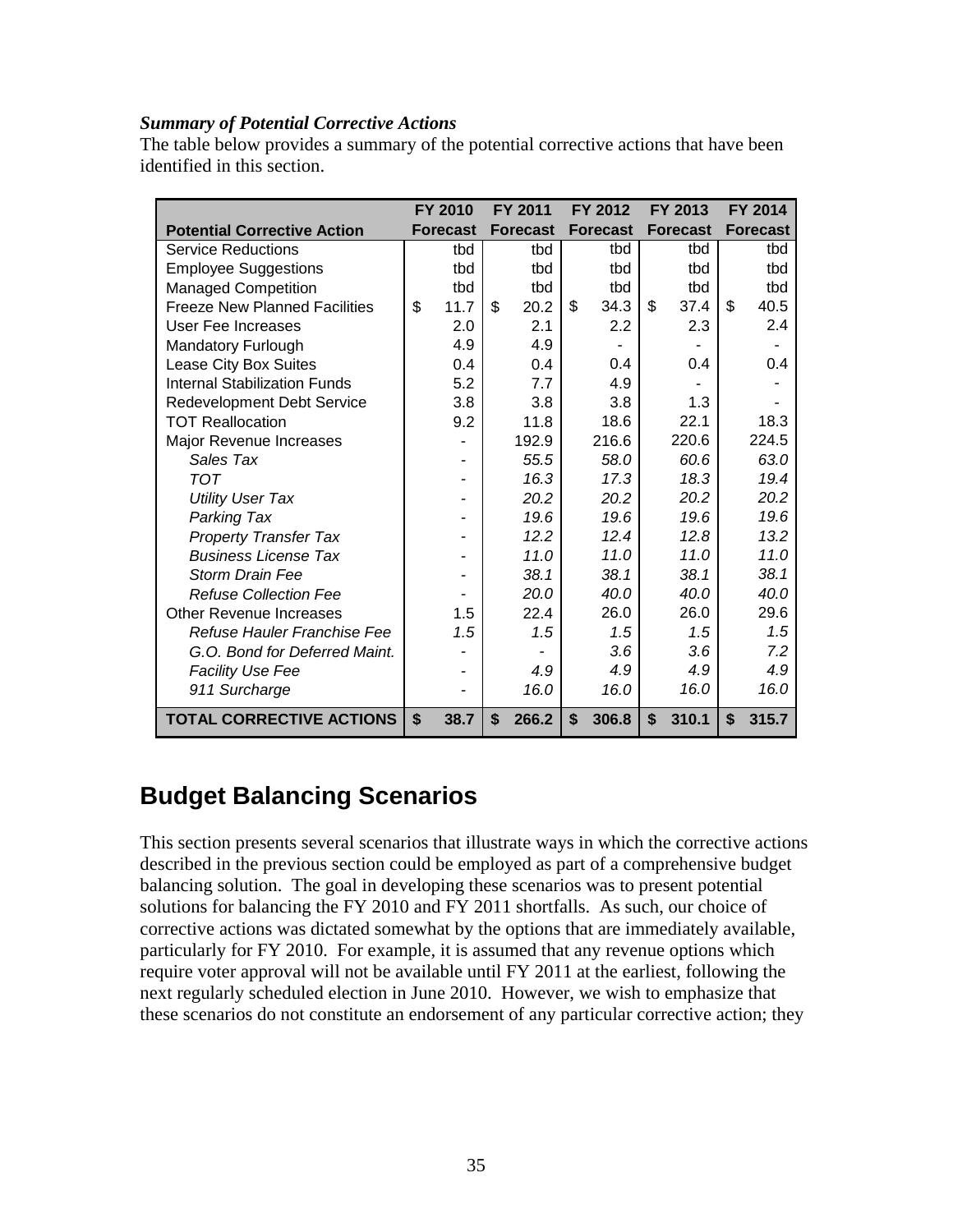have been constructed simply to illustrate the types of corrective actions that may need to be employed to resolve shortfalls of this magnitude.

#### **Scenario 1**

|                                        | FY 2010 | FY 2011 | FY 2012 | FY 2013 | FY 2014 |
|----------------------------------------|---------|---------|---------|---------|---------|
| <b>Adjusted Deficit</b>                | (50.7)  | (117.1) | (129.9) | (119.3) | (115.4) |
| <b>Corrective Actions - Scenario 1</b> |         |         |         |         |         |
| Service Reductions - FY 2010           | 11.9    | 11.9    | 11.9    | 11.9    | 11.9    |
| Service Reductions - FY 2011           |         | 14.6    | 14.6    | 14.6    | 14.6    |
| <b>Freeze Planned New Facilities</b>   | 11.7    | 20.2    | 34.3    | 37.4    | 40.5    |
| User Fees                              | 2.0     | 2.1     | 2.2     | 2.3     | 2.4     |
| <b>Mandatory Furlough</b>              | 4.9     | 4.9     |         |         |         |
| Redevelop. Loan Repayment              | 3.8     | 3.8     | 3.8     | 1.3     |         |
| <b>TOT Reallocation</b>                | 9.2     | 11.8    | 18.6    | 22.1    | 18.3    |
| Lease City Box Suites                  | 0.5     | 0.5     | 0.5     | 0.5     | 0.5     |
| Refuse Hauler Franchise Fee            | 1.5     | 1.5     | 1.5     | 1.5     | 1.5     |
| Consolidate Debt Reserves              | 5.2     | 7.7     | 4.9     |         |         |
| Storm Water Fee                        |         | 38.1    | 38.1    | 38.1    | 38.1    |
| <b>Managed Competition</b>             | tbd     | tbd     | tbd     | tbd     | tbd     |
| <b>Employee Suggestions</b>            | tbd     | tbd     | tbd     | tbd     | tbd     |
| <b>Subtotal Corrective Actions</b>     | 50.7    | 117.1   | 130.4   | 129.7   | 127.8   |
| <b>Remaining Surplus/(Deficit)</b>     |         |         | 0.5     | 10.4    | 12.4    |

This scenario employs a mixture of service reductions, a freeze of planned new facilities, minor revenue enhancements, and other actions in order to balance the projected FY 2010 deficit. Further service reductions, as well as the implementation of the full-cost recovery storm water fee are employed in FY 2011. Construction of new facilities is assumed to be frozen throughout the five year period. It should be noted that all service reductions are assumed to carry forward in all future years.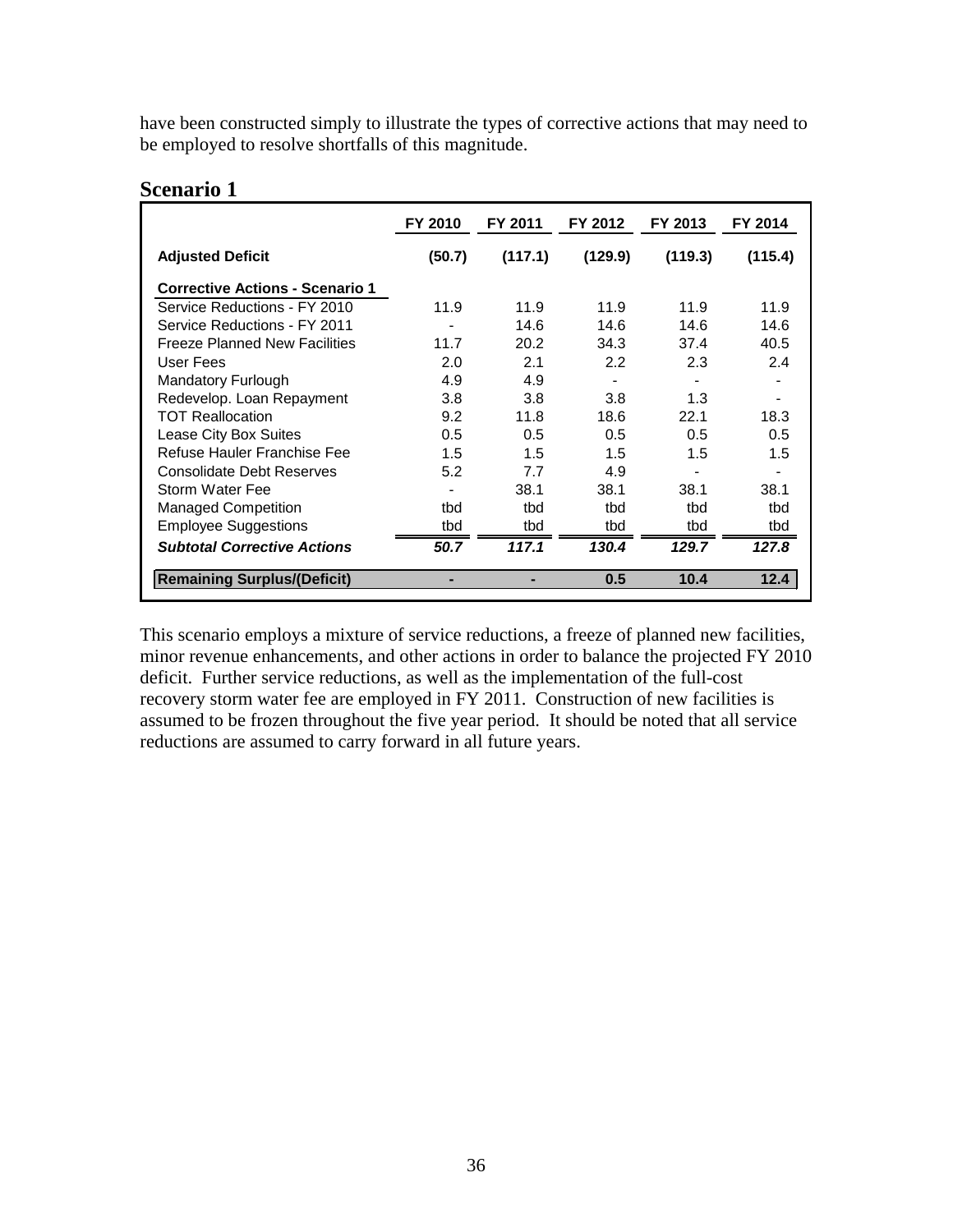#### **Scenario 2**

| <b>Adjusted Deficit</b>                | (50.7) | (117.1) | (129.9) | (119.3) | (115.4)        |
|----------------------------------------|--------|---------|---------|---------|----------------|
| <b>Corrective Actions - Scenario 2</b> |        |         |         |         |                |
| Service Reductions - FY 2010           | 23.6   | 23.6    | 23.6    | 23.6    | 23.6           |
| Service Reductions - FY 2011           |        | 3.1     | 3.1     | 3.1     | 3.1            |
| User Fees                              | 2.0    | 2.1     | 2.2     | 2.3     | 2.4            |
| Mandatory Furlough                     | 4.9    | 4.9     |         |         | $\blacksquare$ |
| Redevelop. Loan Repayment              | 3.8    | 3.8     | 3.8     | 1.3     |                |
| <b>TOT Reallocation</b>                | 9.2    | 11.8    | 18.6    | 22.1    | 18.3           |
| Lease City Box Suites                  | 0.5    | 0.5     | 0.5     | 0.5     | 0.5            |
| Refuse Hauler Franchise Fee            | 1.5    | 1.5     | 1.5     | 1.5     | 1.5            |
| Consolidate Debt Reserves              | 5.2    | 7.7     | 4.9     |         |                |
| Storm Water Fee                        |        | 38.1    | 38.1    | 38.1    | 38.1           |
| Refuse Collection Fee                  |        | 20.0    | 40.0    | 40.0    | 40.0           |
| <b>Managed Competition</b>             | tbd    | tbd     | thd     | thd     | tbd            |
| <b>Employee Suggestions</b>            | tbd    | tbd     | tbd     | tbd     | tbd            |
| <b>Subtotal Corrective Actions</b>     | 50.7   | 117.1   | 136.3   | 132.5   | 127.5          |
| <b>Remaining Surplus/(Deficit)</b>     | ۰      |         | 6.4     | 13.2    | 12.1           |

Under this scenario, construction and operation of all new facilities is assumed to proceed as planned. As a result, more significant service reductions are needed to balance the projected deficit in FY 2010. Even with these greater service reductions carrying through to future years, both a full-cost recovery storm drain fee and refuse collection fee are needed to balance FY 2011.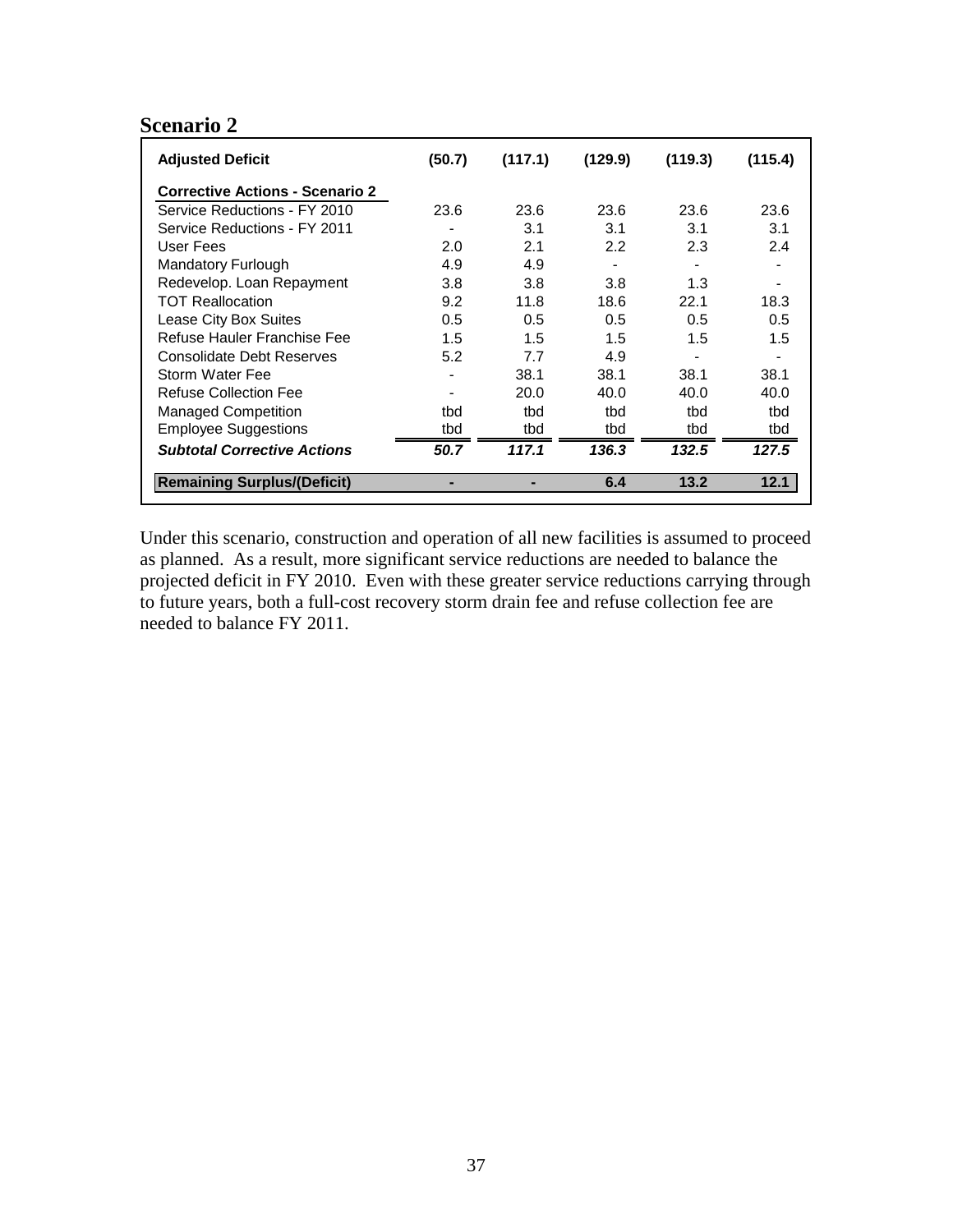#### **Scenario 3**

| <b>Adjusted Deficit</b>                | (50.7) | (117.1) | (129.9) | (119.3) | (115.4) |
|----------------------------------------|--------|---------|---------|---------|---------|
| <b>Corrective Actions - Scenario 3</b> |        |         |         |         |         |
| Service Reductions - FY 2010           | 11.9   | 11.9    | 11.9    | 11.9    | 11.9    |
| Service Reductions - FY 2011           |        | 52.7    | 52.7    | 52.7    | 52.7    |
| <b>Freeze Planned New Facilities</b>   | 11.7   | 20.2    | 34.3    | 37.4    | 40.5    |
| User Fees                              | 2.0    | 2.1     | 2.2     | 2.3     | 2.4     |
| <b>Mandatory Furlough</b>              | 4.9    | 4.9     |         |         |         |
| Redevelop. Loan Repayment              | 3.8    | 3.8     | 3.8     | 1.3     |         |
| <b>TOT Reallocation</b>                | 9.2    | 11.8    | 18.6    | 22.1    | 18.3    |
| Lease City Box Suites                  | 0.5    | 0.5     | 0.5     | 0.5     | 0.5     |
| Refuse Hauler Franchise Fee            | 1.5    | 1.5     | 1.5     | 1.5     | 1.5     |
| Consolidate Debt Reserves              | 5.2    | 7.7     | 4.9     |         |         |
| <b>Managed Competition</b>             | tbd    | tbd     | tbd     | tbd     | tbd     |
| <b>Employee Suggestions</b>            | tbd    | tbd     | tbd     | tbd     | tbd     |
| <b>Subtotal Corrective Actions</b>     | 50.7   | 117.1   | 130.4   | 129.7   | 127.8   |
| <b>Remaining Surplus/(Deficit)</b>     | ۰      |         | 0.5     | 10.4    | 12.4    |

This scenario assumes no major revenue increases over the five year period. While the magnitude of the service reductions needed to balance FY 2010 are the same as in Scenario 1, significantly greater services reductions are be needed in FY 2011. In addition, all planned new facilities are frozen.

## **Conclusion**

The Mayor's Five-Year Financial Outlook for FY 2010-2014 presents a sobering view of the City's financial situation, projecting significant General Fund deficits in each of the next five years. The IBA has reviewed the Five-Year Outlook, and in a break from our review in prior years, we implement a series of revisions to the baseline revenue and expenditure projections. While these revisions result in significant increases to the projected deficits in all years of the outlook, we feel that they present a more accurate and consistent baseline against which budget balancing decisions must be made.

Looking forward, solving these projected deficits will require substantial and timely corrective action. This report aims to assist in the development of a comprehensive, multi-year plan for financial mitigation by identifying a number of potential corrective actions, and presenting various scenarios for how these corrective actions may be used to address the future budgetary shortfalls. While the budget balancing scenarios presented in this report are merely hypothetical examples, and the corrective actions are by no means intended to be comprehensive, it is our hope that this report will provide some perspective on the seriousness of the situation, and the significant steps that will need to be taken to restore long-term financial health for the City of San Diego.